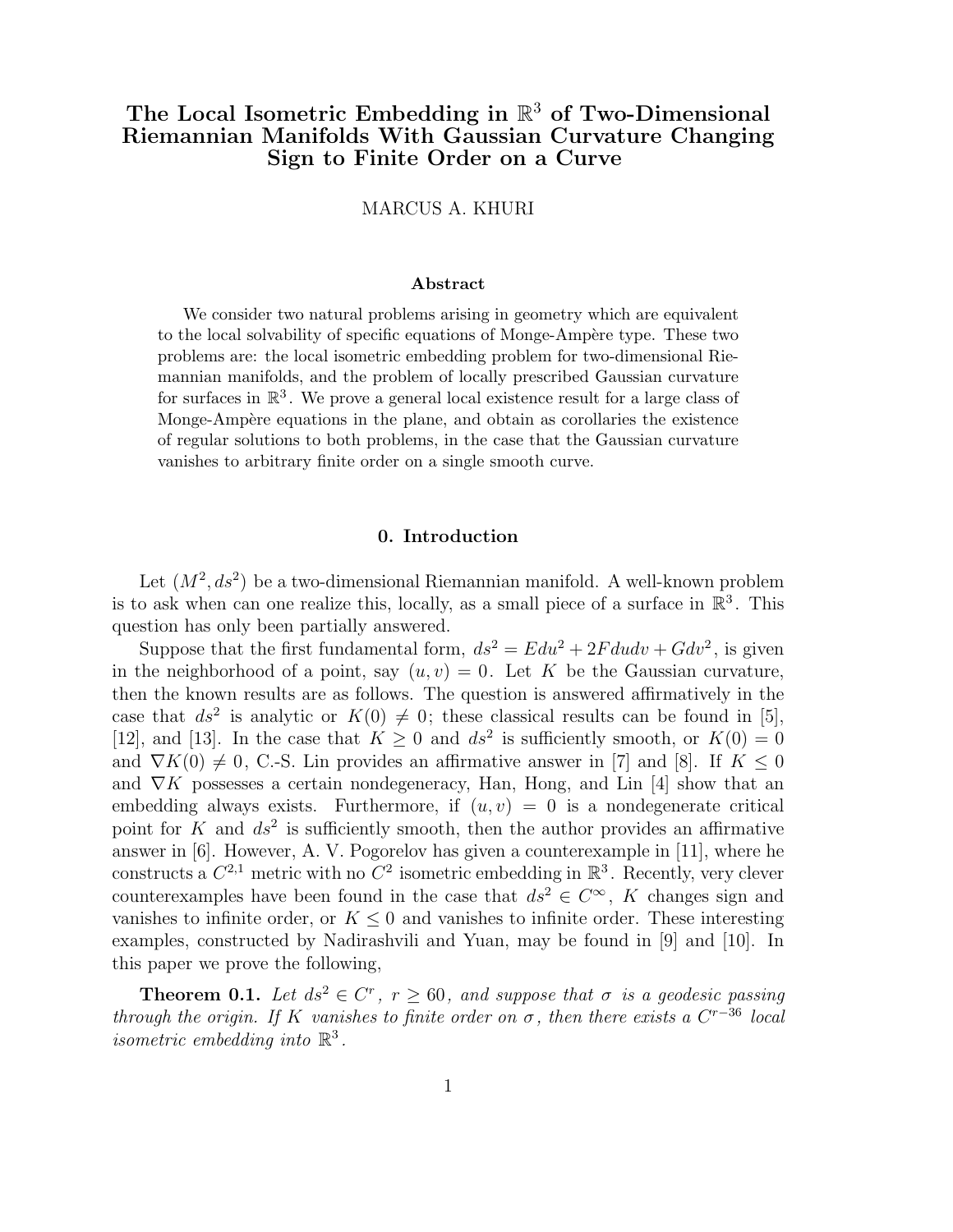We begin by deriving the appropriate equations for study. Our goal is to find three functions  $x(u, v)$ ,  $y(u, v)$ ,  $z(u, v)$ , such that  $ds^2 = dx^2 + dy^2 + dz^2$ . The following strategy was first used by J. Weingarten [17]. We search for a function  $z(u, v)$ , with  $|\nabla z|$  sufficiently small, such that  $ds^2 - dz^2$  is flat in a neighborhood of the origin. Suppose that such a function exists, then since any Riemannian manifold of zero curvature is locally isometric to Euclidean space (via the exponential map), there exists a smooth change of coordinates  $x(u, v)$ ,  $y(u, v)$  such that  $dx^2 + dy^2 = ds^2 - dz^2$ , that is,  $ds^2 = dx^2 + dy^2 + dz^2$ . Therefore, our problem is reduced to finding  $z(u, v)$ such that  $ds^2 - dz^2$  is flat in a neighborhood of the origin. A computation shows that this is equivalent to the local solvability of the following equation,

$$
(z_{11} - \Gamma_{11}^{i} z_i)(z_{22} - \Gamma_{22}^{i} z_i) - (z_{12} - \Gamma_{12}^{i} z_i)^2 = K(EG - F^2 - Ez_2^2 - Gz_1^2 + 2Fz_1z_2), \tag{0.1}
$$

where  $z_1 = \partial z/\partial u$ ,  $z_2 = \partial z/\partial v$ ,  $z_{ij}$  are second derivatives of z, and  $\Gamma^i_{jk}$  are Christoffel symbols.

Equation  $(0.1)$  is a second order Monge-Ampère equation. Another well-known and related problem, which is equivalent to the local solvability of a second order Monge-Ampère equation, is that of locally prescribing the Gaussian curvature for surfaces in  $\mathbb{R}^3$ . That is, given a function  $K(u, v)$  defined in a neighborhood of the origin, when does there exist a piece of a surface  $z = z(u, v)$  in  $\mathbb{R}^3$  having Gaussian curvature  $K$ ? This problem is equivalent to the local solvability of the equation

$$
z_{11}z_{22} - z_{12}^2 = K(1 + |\nabla z|^2)^2.
$$
\n(0.2)

For this problem we obtain a similar result to that of theorem 0.1.

**Theorem 0.2.** Let  $\sigma$  be a smooth curve passing through the origin. If  $K \in C^r$ ,  $r \geq 58$ , and K vanishes to finite order on  $\sigma$ , then there exists a piece of a C<sup>r-34</sup> surface in  $\mathbb{R}^3$  with Gaussian curvature  $K$ .

With the goal of treating both problems simultaneously, we will study the local solvability of the following general Monge-Ampère equation

$$
\det(z_{ij} + a_{ij}(u, v, z, \nabla z)) = Kf(u, v, z, \nabla z),\tag{0.3}
$$

where  $a_{ij}(u, v, p, q)$  and  $f(u, v, p, q)$  are smooth functions of p and q,  $f > 0$ , K vanishes to finite order along a smooth curve  $\sigma$  passing through the origin, and  $a_{ij}$ vanishes along  $\sigma$  to an order greater than or equal to one degree less than that of K. Clearly equation  $(0.2)$  is of the form  $(0.3)$ , and equation  $(0.1)$  is of the form  $(0.3)$  if  $\Gamma^i_{jk}$  vanishes to the order of one degree less than that of K along  $\sigma$ , which we assume without loss of generality. More precisely, since  $\sigma$  is a geodesic we can introduce geodesic parallel coordinates, such that  $\sigma$  becomes the v-axis and  $ds^2 = du^2 + h^2 dv^2$ , for some  $h \in C^{r-1}$  satisfying

$$
h_{uu} = -Kh, \quad h(0, v) = 1, \quad h_u(0, v) = 0.
$$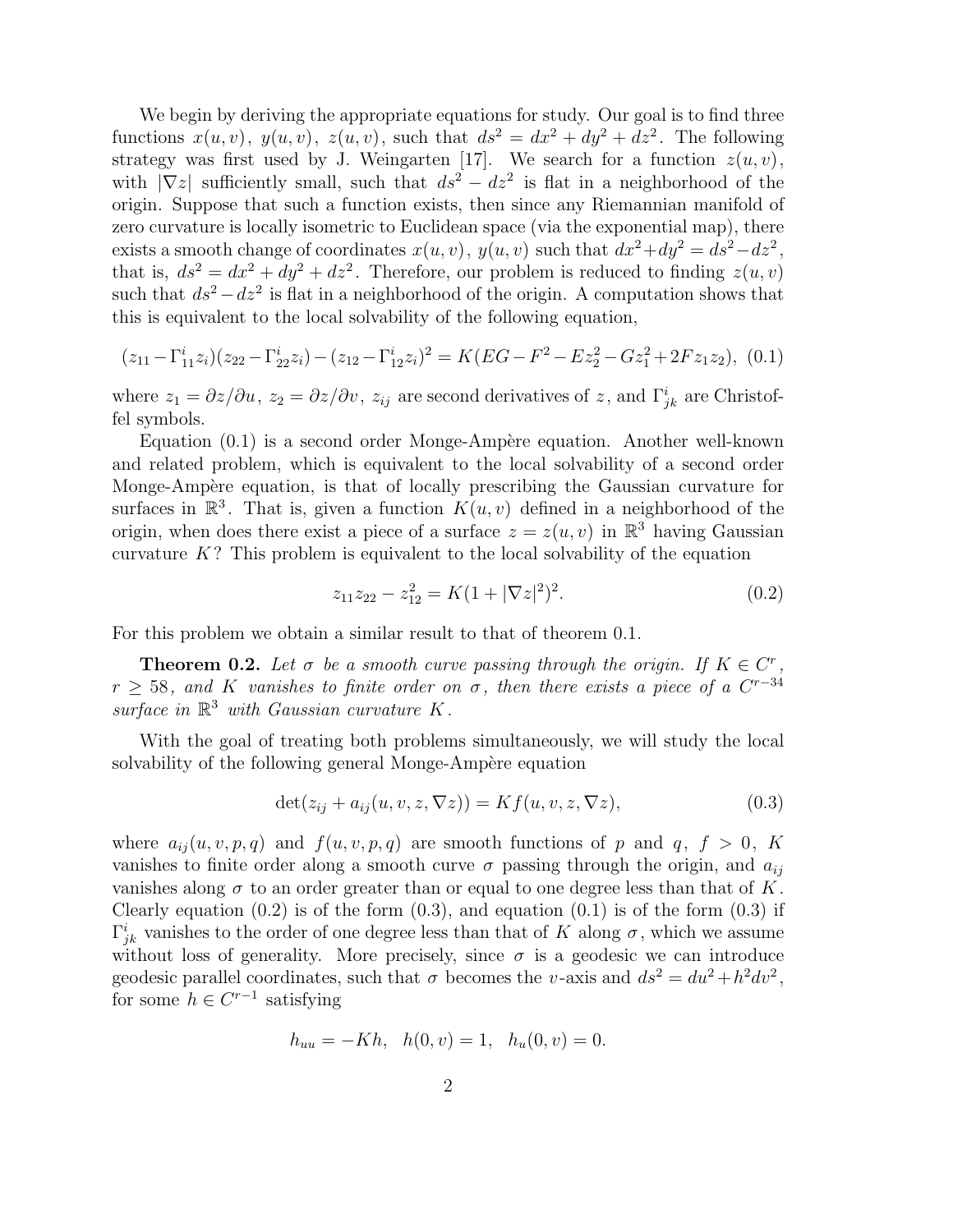It then follows that the Christoffel symbols vanish to the appropriate order along the  $v$ -axis. We will prove

**Theorem 0.3.** Let  $\sigma$  be a smooth curve passing through the origin. If K,  $a_{ij}$ ,  $f \in C^r$ ,  $r \geq 58$ , K vanishes to finite order along  $\sigma$ , and  $a_{ij}$  vanishes to an order greater than or equal to one degree less than that of K along  $\sigma$ , then there exists a  $C^{r-34}$  local solution to (0.3).

Equation (0.3) is elliptic if  $K > 0$ , hyperbolic if  $K < 0$ , and of mixed type if K changes sign in a neighborhood of the origin. If  $K(0) = 0$  and  $\nabla K(0) \neq 0$ [8], then (0.3) is a nonlinear type of the Tricomi equation. While if the origin is a nondegenerate critical point for K  $[6]$ , then  $(0.3)$  is a nonlinear type of Gallerstedt's equation [3]. In our case, assuming that K vanishes to some finite order  $n+1 \in \mathbb{Z}_{>0}$ along  $\sigma$  (ie. all derivatives up to and including order n vanish along  $\sigma$ ), and  $a_{ij}$ vanishes at least to order n along  $\sigma$ , the linearized equation for (0.3) may be put into the following canonical form after adding suitable first and second order perturbation terms and making an appropriate change of coordinates,

$$
Lu = y^{n+1}A_1u_{xx} + u_{yy} + y^{n-1}A_2u_x + A_3u_y + A_4u,
$$
\n(0.4)

where the  $A_i$  are smooth functions and  $A_1 > 0$  or  $A_1 < 0$ . It will be shown that this special canonical form is amenable to the making of estimates, even in the case that  $(0.4)$  changes type along the line  $y = 0$ .

From now on we assume that  $n > 0$  is even, since the case when n is odd may be treated by the results in [7] and [4] where K is assumed to be nonnegative or nonpositive, and the case  $n = 0$  may be treated by the methods of [8]. Furthermore, we assume without loss of generality that the curve  $\sigma$  is given by an equation  $H(u, v) = 0$ , where  $H \in C^{\infty}$  and  $H_v|_{\sigma} \geq M_1$  for some constant  $M_1 > 0$ . Let  $\varepsilon$  be a small parameter and set  $u = \varepsilon^2 x$ ,  $v = \varepsilon^2 y$ ,  $z = u^2/2 + \varepsilon^5 w$  (the x, y used here are not the same as those appearing in  $(0.4)$ . Substituting into  $(0.3)$ , we obtain

$$
\Phi(w) := (1 + \varepsilon w_{xx} + a_{11})(\varepsilon w_{yy} + a_{22}) - (\varepsilon w_{xy} + a_{12})^2 - Kf = 0. \tag{0.5}
$$

By the assumptions of theorem 0.3 we may write  $a_{ij} = \varepsilon^{2n} H^n(x, y) P_{ij}(\varepsilon, x, y, w, \nabla w)$ and  $Kf = \varepsilon^{2(n+1)}H^{n+1}(x, y)P(\varepsilon, x, y, w, \nabla w)$ , where  $H = \varepsilon^{-2}\tilde{H}$ ,  $H_y|_{\sigma} \geq M_1$ ,  $P \geq$  $M_2$  for some constant  $M_2 > 0$  independent of  $\varepsilon$ , and  $P_{ij}$ , P are  $C^r$  with respect to x, y and  $C^{\infty}$  with respect to the remaining variables. Then  $(0.5)$  becomes

$$
\Phi(w) = (1 + \varepsilon w_{xx} + \varepsilon^{2n} H^n P_{11})(\varepsilon w_{yy} + \varepsilon^{2n} H^n P_{22})
$$
  
-( $\varepsilon w_{xy} + \varepsilon^{2n} H^n P_{12})^2 - \varepsilon^{2(n+1)} H^{n+1} P$   
= 0. (0.6)

Choose  $x_0, y_0 > 0$  and define the rectangle  $X = \{(x, y) | |x| < x_0, |y| < y_0\}$ . Then solving  $\Phi(w) = 0$  in X, is equivalent to solving (0.3) locally at the origin.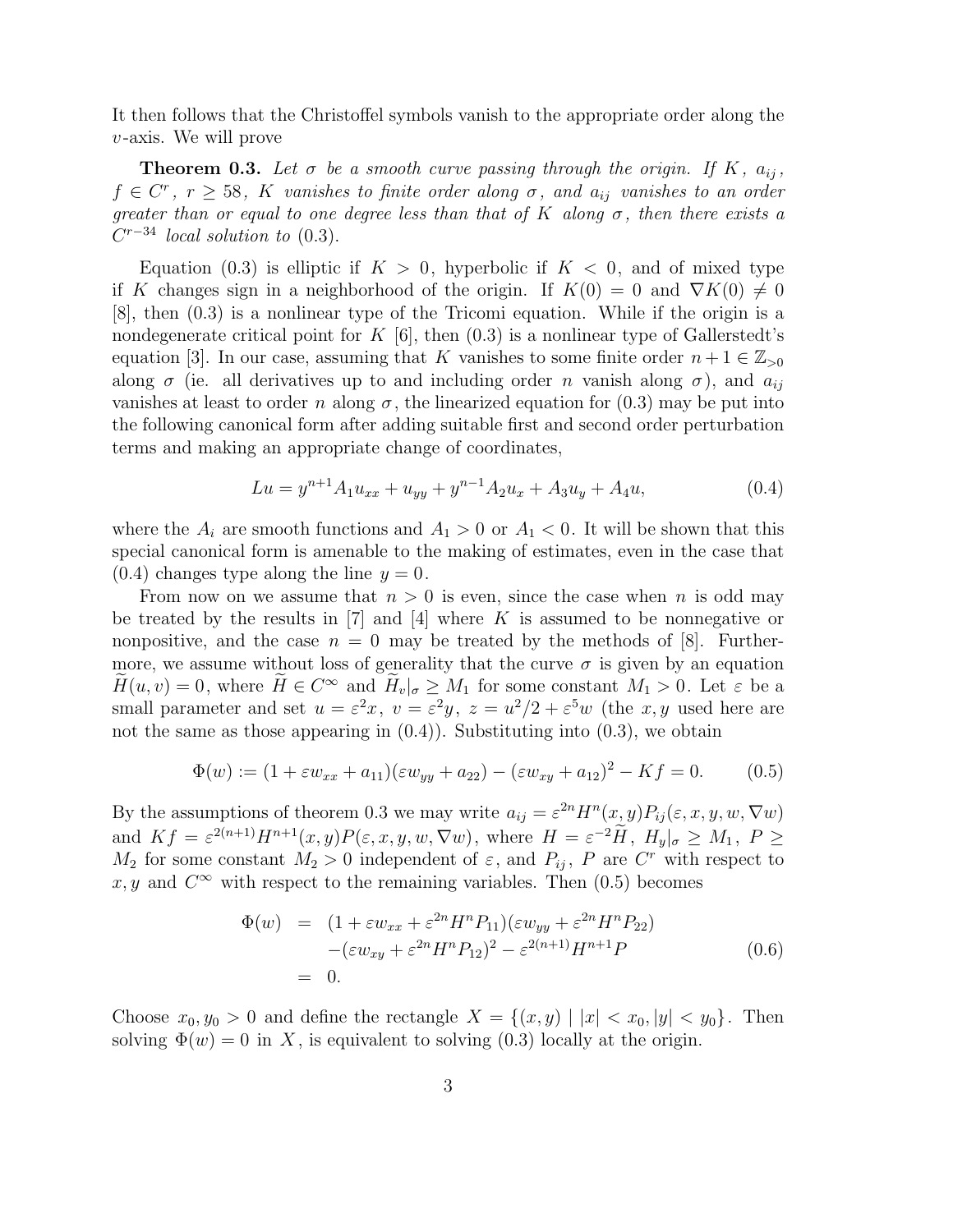In the following sections, we shall study the linearization of (0.6) about some function w. In section  $\S1$  the linearization will be reduced to the canonical form (0.4). Existence and regularity for the modified linearized equation will be obtained in section §2. In section §3 we make the appropriate estimates in preparation for the Nash-Moser iteration procedure. Finally, in §4 we apply a modified version of the Nash-Moser procedure and obtain a solution of (0.6).

# 1. Reduction to Canonical Form

In this section we will bring the linearization of (0.6) into the canonical form (0.4). This shall be accomplished by adding certain perturbation terms and making appropriate changes of variables. The process will entail defining a sequence of linear operators  $L_i$ ,  $1 \le i \le 7$ , where  $L_1$  is the linearization of (0.6) and  $L_7$  is of the form  $(0.4)$ ; furthermore,  $L_{i+1}$  will differ from  $L_i$  by a perturbation term or by a change of variables.

Fix a constant  $C > 0$ , and let  $w \in C^{\infty}(\mathbb{R}^2)$  be such that  $|w|_{C^{16}} \leq C$ . Then the linearization of  $(0.6)$  evaluated at w is given by

$$
L_1(w) = \sum_{i,j} b_{ij}^1 \partial_{x_i x_j} + \sum_i b_i^1 \partial_{x_i} + b^1,
$$
\n(1.1)

where  $x_1 = x$ ,  $x_2 = y$  and

$$
b_{11}^1 = \varepsilon(\varepsilon w_{yy} + \varepsilon^{2n} H^n(x, y) P_{22}(\varepsilon, x, y, w, \nabla w)),
$$
  
\n
$$
b_{12}^1 = b_{21}^1 = -\varepsilon(\varepsilon w_{xy} + \varepsilon^{2n} H^n(x, y) P_{12}(\varepsilon, x, y, w, \nabla w)),
$$
  
\n
$$
b_{22}^1 = \varepsilon(1 + \varepsilon w_{xx} + \varepsilon^{2n} H^n(x, y) P_{11}(\varepsilon, x, y, w, \nabla w)),
$$
  
\n
$$
b_1^1 = \varepsilon^{2n} H^n(x, y) P_1(\varepsilon, x, y, w, \nabla w),
$$
  
\n
$$
b_2^1 = \varepsilon^{2n} H^n(x, y) P_2(\varepsilon, x, y, w, \nabla w),
$$
  
\n
$$
b_1^1 = \varepsilon^{2n} H^n(x, y) P_3(\varepsilon, x, y, w, \nabla w),
$$

for some  $P_1, P_2, P_3$ . If  $\varepsilon$  is sufficiently small, we may solve for  $\varepsilon w_{yy} + \varepsilon^{2n} H^n P_{22}$  in equation (0.6) to obtain

$$
\varepsilon w_{yy} + \varepsilon^{2n} H^n P_{22} = \frac{1}{1 + \varepsilon Q} [(\varepsilon w_{xy} + \varepsilon^{2n} H^n P_{12})^2 + \varepsilon^{2(n+1)} H^{n+1} P + \Phi(w)], \quad (1.2)
$$

where  $Q(\varepsilon, x, y, w, \nabla w, \nabla^2 w) = w_{xx} + \varepsilon^{2n-1} H^n P_{11}$ . Plugging (1.2) into (1.1) we have,

$$
L_2(w) := L_1(w) - \frac{\varepsilon \Phi(w)}{1 + \varepsilon Q} \partial_{xx}
$$
  
= 
$$
\sum_{i,j} b_{ij}^2 \partial_{x_i x_j} + \sum_i b_i^2 \partial_{x_i} + b^2,
$$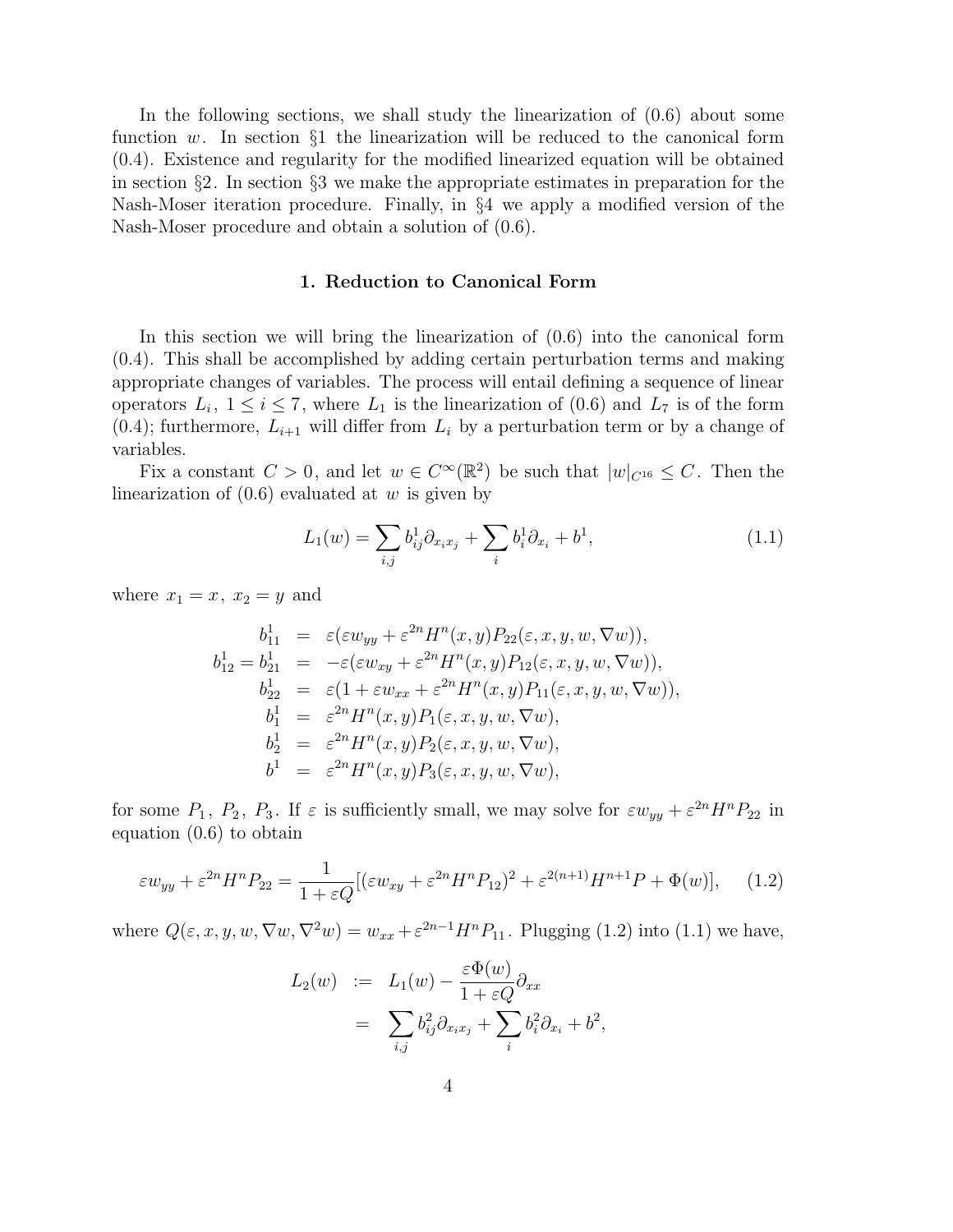where

$$
b_{11}^2 = \frac{\varepsilon(\varepsilon w_{xy} + \varepsilon^{2n} H^n P_{12})^2 + \varepsilon^{2n+3} H^{n+1} P}{1 + \varepsilon Q}.
$$

Next define  $L_3(w)$  by,

$$
L_3(w) := \frac{1}{\varepsilon (1 + \varepsilon Q)} L_2(w)
$$
  
= 
$$
\sum_{i,j} b_{ij}^3 \partial_{x_i x_j} + \sum_i b_i^3 \partial_{x_i} + b^3.
$$
 (1.3)

To simplify (1.3), we will make a change of variables that will eliminate the mixed second derivative term. In constructing this change of variables we will make use of the following lemma from ordinary differential equations.

**Lemma 1.1** [1]. Let  $G(x,t)$  be a  $C<sup>l</sup>$  real valued function in the closed rectangle  $|x - s| \leq T_1$ ,  $|t| \leq T_2$ . Let  $T = \sup |G(x, t)|$  in this domain. Then the initial value problem  $dx/dt = G(x,t)$ ,  $x(0) = s$ , has a unique  $C^{l+1}$  solution defined on the interval  $|t| \leq \min(T_2, T_1/T)$ . Moreover,  $x(s,t)$  is  $C^l$  with respect to s.

We now construct the desired change of variables. For any domain  $\Omega \subset \mathbb{R}^2$ , and constant  $\mu$ , let  $\mu\Omega = {\mu(x, y) | (x, y) \in \Omega}.$ 

**Lemma 1.2.** For  $\varepsilon$  sufficiently small, there exists a  $C<sup>r</sup>$  diffeomorphism

$$
\xi = \xi(x, y), \ \eta = y,
$$

of a domain  $X_1$  onto  $\mu_1 X$ , where  $\mu_1 > 1$ , such that in the new variables  $(\xi, \eta)$ ,  $L_3(w)$  is denoted by  $L_4(w)$  and is given by

$$
L_4(w) = \sum_{i,j} b_{ij}^4 \partial_{x_i x_j} + \sum_i b_i^4 \partial_{x_i} + b^4,
$$

where  $x_1 = \xi$ ,  $x_2 = \eta$ , and

$$
b_{11}^4 = \varepsilon^{2(n+1)} H^{n+1} P_{11}^4,
$$
  
\n
$$
b_{12}^4 = b_{21}^4 \equiv 0,
$$
  
\n
$$
b_{22}^4 \equiv 1,
$$
  
\n
$$
b_1^4 = \varepsilon^{2n} H^n P_1^{41} + n\varepsilon^{2n} H^{n-1} P_1^{42} + [\partial_x(\frac{\Phi(w)}{2(1+\varepsilon Q)^2}) + \frac{\partial_x \Phi(w)}{2(1+\varepsilon Q)^2}] \xi_x,
$$
  
\n
$$
b_2^4 = b_2^3,
$$
  
\n
$$
b_4^4 = b_3^3,
$$

for some  $P_{11}^4$ ,  $P_1^{41}$ ,  $P_1^{42}$ , and  $P_{11}^4 \ge C_1$  for some constant  $C_1 > 0$  independent of  $\varepsilon$ and w. Furthermore,  $\sum |b_{ij}^4|_{C^{12}} + |b_i^4|_{C^{12}} + |b_1^4|_{C^{12}} \leq C_2$ , for some  $C_2$  independent of  $\varepsilon$  and  $w$ .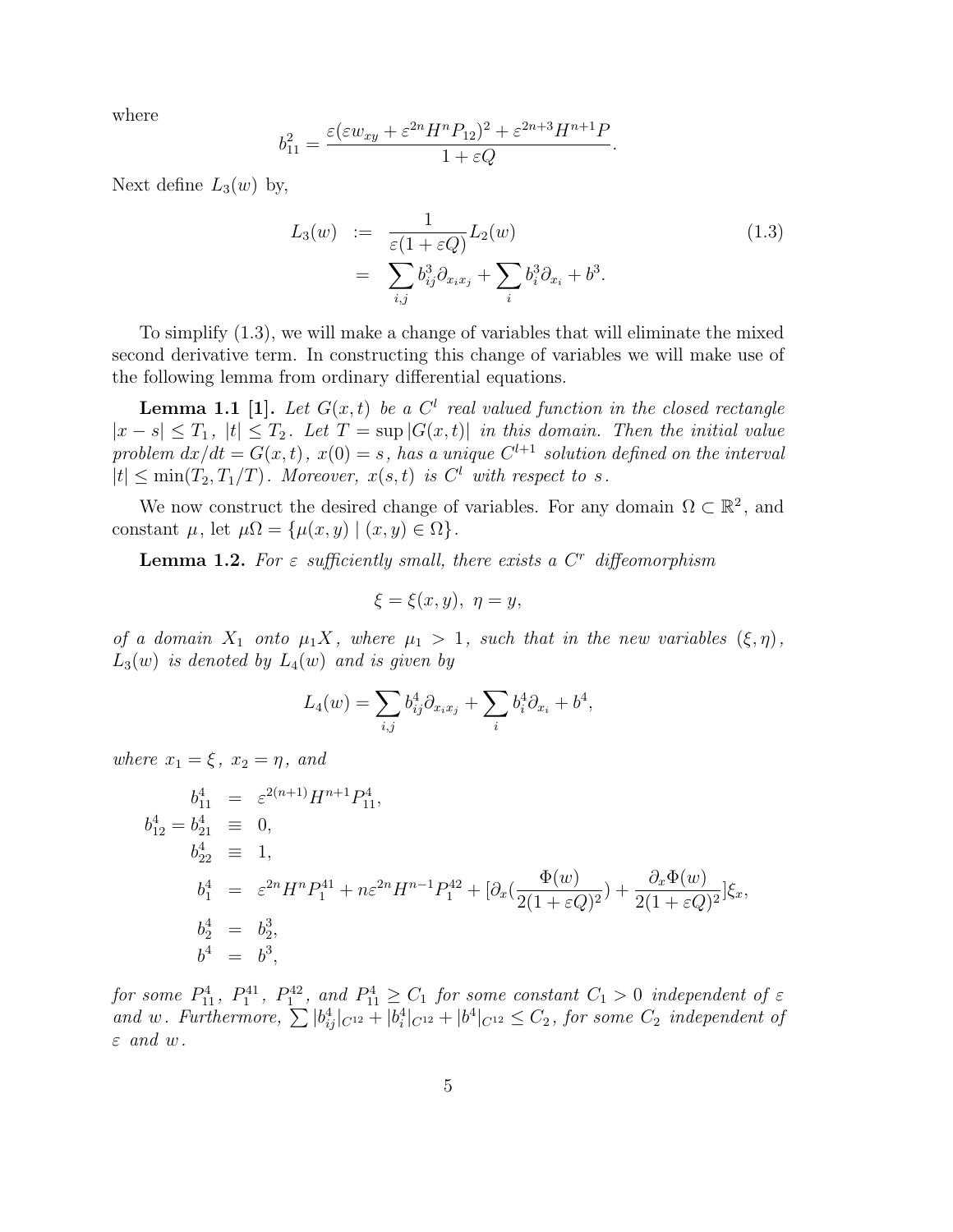*Proof.* Using the chain rule we find that  $b_{12}^4 = b_{12}^3 \xi_x + b_{22}^3 \xi_y$ . Therefore, we seek a smooth function  $\xi(x, y)$  such that

$$
b_{12}^4 = b_{12}^3 \xi_x + b_{22}^3 \xi_y = 0 \quad \text{in} \quad X_1, \quad \xi(x, 0) = x,\tag{1.4}
$$

where  $X_1$  will be defined below. Since  $b_{22}^3 \equiv 1$ , the line  $y = 0$  will be noncharacteristic for (1.4). Then by the theory of first order partial differential equations, (1.4) is reduced to the following system of first order ODE:

$$
\dot{x} = b_{12}^3, \ x(0) = s, \ -\mu_1 x_0 \le s \le \mu_1 x_0, \n\dot{y} = 1, \ y(0) = 0, \n\dot{\xi} = 0, \ \xi(0) = s,
$$

where  $x = x(t)$ ,  $y = y(t)$ ,  $\xi(t) = \xi(x(t), y(t))$  and  $\dot{x}$ ,  $\dot{y}$ ,  $\dot{\xi}$  are derivatives with respect to  $t$ .

Choose  $\mu_1 > 1$ . We first show that the characteristic curves, given parametrically by  $(x, y) = (x(t), t)$ , exist globally for  $-\mu_1 y_0 \le t \le \mu_1 y_0$ . We apply lemma 1.1 with  $T_1 = 2\mu_1 x_0$ , and  $T_2 = \mu_1 y_0$ , to the initial-value problem  $\dot{x} = b_{12}^3$ ,  $x(0) = s$ . Let T be as in lemma 1.1. Since  $|w|_{C^{16}} \leq C$ , we have

$$
T = \sup_{X_1} |b_{12}^3| \le \varepsilon C_3,
$$

for some  $C_3$  independent of  $\varepsilon$ . Then for  $\varepsilon$  small,  $T \leq \frac{2x_0}{y_0}$  $\frac{2x_0}{y_0}$ , implying that

$$
\min(T_2, T_1/T) = \mu_1 y_0.
$$

Then lemma 1.1 gives the desired global existence.

Let  $X_1$  be the domain with boundary consisting of the two lines  $y = \pm \mu_1 y_0$ , and the two characteristics passing through  $\pm \mu_1 x_0$ . Then the mapping  $(\xi, \eta)$  takes  $\partial X_1$  onto  $\partial \mu_1 X$ . We now show that the map  $\rho : \mu_1 X \to X_1$  given by  $(s, t) \mapsto$  $(x(s,t), y(s,t)) = (x(s,t), t)$ , is a diffeomorphism. It will then follow that the map  $(x, y) \mapsto (\xi(x, y), \eta(x, y)) = (s(x, y), y) = \rho^{-1}(x, y)$  is a diffeomorphism of  $X_1$  onto  $\mu_1 X$ . To show that  $\rho$  is 1-1, suppose that  $\rho(s_1, t_1) = \rho(s_2, t_2)$ . Then  $t_1 = t_2$  and  $x(s_1, t_1) = x(s_2, t_2)$ , which implies that  $s_1 = s_2$  by uniqueness for the initial-value problem for ordinary differential equations. To show that  $\rho$  is onto, take an arbitrary point  $(x_1, y_1) \in X_1$ , then we will show that there exists  $s \in [-\mu_1 x_0, \mu_1 x_0]$  such that  $\rho(s, y_1) = (x(s, y_1), y_1) = (x_1, y_1)$ . Since the map  $x(s, y_1) : [-\mu_1 x_0, \mu_1 x_0] \rightarrow$  $[x(-\mu_1x_0, y_1), x(\mu_1x_0, y_1)]$  is continuous, and  $x(-\mu_1x_0, y_1) \leq x_1 \leq x(\mu_1x_0, y_1)$  by definition of  $X_1$ , the intermediate value theorem guarantees that there exists  $s \in$  $[-\mu_1 x_0, \mu_1 x_0]$  with  $x(s, y_1) = x_1$ . Therefore,  $\rho$  has a well-defined inverse  $\rho^{-1} : X_1 \to X_2$  $\mu_1 X$ .

To show that  $\rho^{-1}$  is smooth it is sufficient, by the inverse function theorem, to show that the Jacobian of  $\rho$  does not vanish at each point of  $\mu_1 X$ . Since

$$
D\rho = \left(\begin{array}{cc} x_s & x_t \\ 0 & 1 \end{array}\right),
$$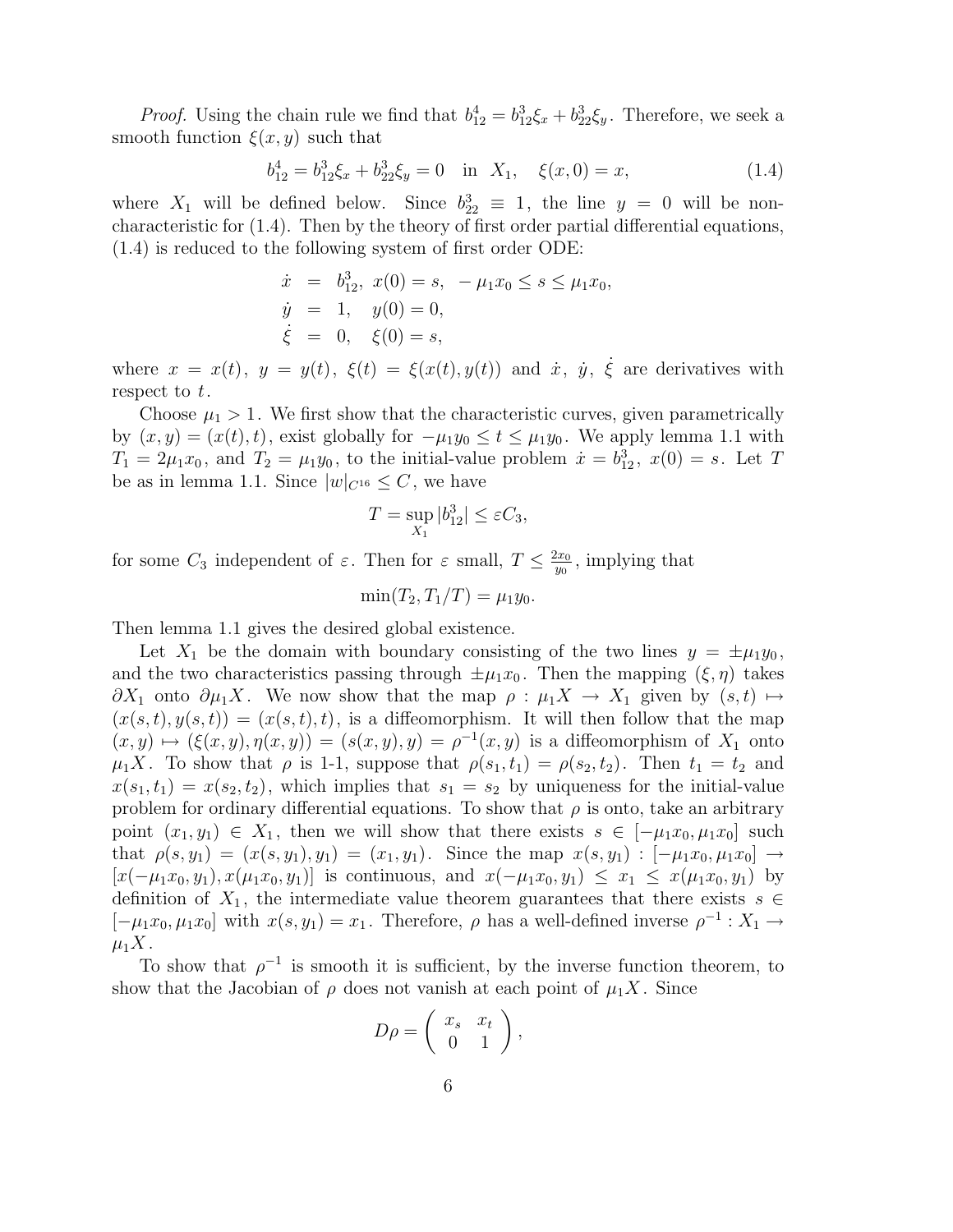this is equivalent to showing that  $x_s$  does not vanish in  $\mu_1 X$ . Differentiate the equation for x with respect to s to obtain,  $\frac{d}{dt}(x_s) = (b_{12}^3)_x x_s, x_s(0) = 1$ . Then by the mean value theorem

$$
|x_s(s,t) - 1| = |x_s(s,t) - x_s(s,0)| \le \mu_1 y_0 \sup_{X_1} |(b_{12}^3)_x| \sup_{\mu_1 X} |x_s|
$$

for all  $(s, t) \in \mu_1 X$ . Thus, since  $|w|_{C^{16}} \leq C$ ,

$$
1 - \varepsilon \mu_1 y_0 C_4 \sup_{\mu_1 X} |x_s| \le x_s(s, t) \le \varepsilon \mu_1 y_0 C_4 \sup_{\mu_1 X} |x_s| + 1
$$

for all  $(s, t) \in \mu_1 X$ . Hence for  $\varepsilon$  sufficiently small,  $x_s(s,t) > 0$  in  $\mu_1 X$ . We have now shown that  $\rho$  is a diffeomorphism. Moreover, by lemma 1.1 and the inverse function theorem  $\rho, \rho^{-1} \in C^r$ .

We now calculate  $b_{11}^4$  and  $b_1^4$ . We have

$$
b_{11}^4 = \frac{(\varepsilon w_{xy} + \varepsilon^{2n} H^n P_{12})^2 + \varepsilon^{2(n+1)} H^{n+1} P}{(1 + \varepsilon Q)^2} \xi_x^2 - \frac{2(\varepsilon w_{xy} + \varepsilon^{2n} H^n P_{12})}{1 + \varepsilon Q} \xi_x \xi_y + \xi_y^2. \tag{1.5}
$$

Since  $\xi_y = -b_{12}^3 \xi_x$ , plugging into (1.5) we obtain

$$
b_{11}^4 = \frac{\varepsilon^{2(n+1)} H^{n+1} P \xi_x^2}{(1 + \varepsilon Q)^2} := \varepsilon^{2(n+1)} H^{n+1} P_{11}^4.
$$

To show that  $P_{11}^4 \geq C_1$ , we now estimate  $\xi_x$ . By differentiating (1.4) with respect to  $x$ , we obtain

$$
b_{12}^3(\xi_x)_x + (\xi_x)_y = -(b_{12}^3)_x \xi_x, \quad \xi_x(x,0) = 1.
$$

As above let  $(x(t), y(t))$  be the parameterization for an arbitrary characteristic, then  $\xi_x(t) = \xi_x(x(t), y(t))$  satisfies  $\xi_x = -(b_{12}^3)_x \xi_x$ ,  $\xi_x(0) = 1$ . By the mean value theorem

$$
|\xi_x(t) - 1| = |\xi_x(t) - \xi_x(0)| \le \mu_1 y_0 \sup_{X_1} |(b_{12}^3)_x| \sup_{X_1} |\xi_x|.
$$

Therefore,

$$
1 - \varepsilon \mu_1 y_0 C_5 \sup_{X_1} |\xi_x| \le \xi_x(t) \le \varepsilon \mu_1 y_0 C_5 \sup_{X_1} |\xi_x| + 1. \tag{1.6}
$$

Thus, for  $\varepsilon$  small  $\xi_x \ge C_6 > 0$ , showing that  $P_{11}^4 \ge C_1$  for some  $C_1 > 0$  independent of  $\varepsilon$  and  $w$ .

We now calculate  $b_1^4$ . We have

$$
b_1^4 = b_{11}^3 \xi_{xx} + 2b_{12}^3 \xi_{xy} + b_{22}^3 \xi_{yy} + b_1^3 \xi_x + b_2^3 \xi_y.
$$
 (1.7)

From (1.4) we obtain

$$
\xi_{xy} = -(b_{12}^3)_x \xi_x - b_{12}^3 \xi_{xx}, \quad \xi_{yy} = -(b_{12}^3)_y \xi_x - b_{12}^3 \xi_{xy}.
$$
 (1.8)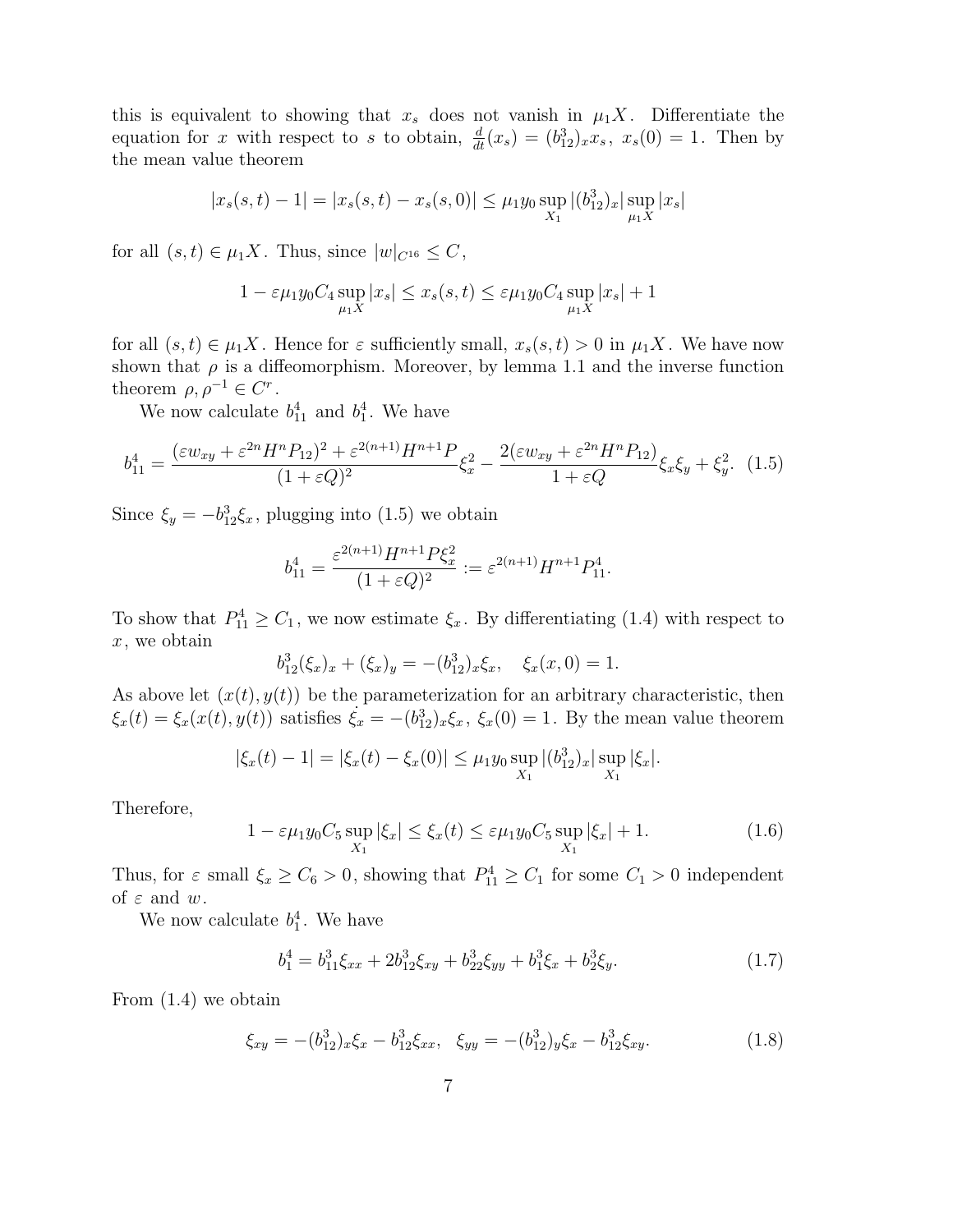Plugging into (1.7) produces

$$
b_1^4 = \frac{\varepsilon^{2(n+1)} H^{n+1} P}{(1 + \varepsilon Q)^2} \xi_{xx} + b_1^3 \xi_x + b_2^3 \xi_y
$$
  
+ 
$$
[\partial_y (\frac{\varepsilon w_{xy} + \varepsilon^{2n} H^n P_{12}}{1 + \varepsilon Q}) - \frac{1}{2} \partial_x (\frac{\varepsilon w_{xy} + \varepsilon^{2n} H^n P_{12}}{1 + \varepsilon Q})^2] \xi_x
$$
  
= 
$$
\varepsilon^{2n} H^n Q_1 + n\varepsilon^{2n} H^{n-1} Q_2
$$
  
+ 
$$
[\partial_y (\frac{\varepsilon w_{xy}}{1 + \varepsilon Q}) - \frac{1}{2} \partial_x (\frac{\varepsilon w_{xy}}{1 + \varepsilon Q})^2] \xi_x,
$$
 (1.9)

for some  $Q_1, Q_2$ . We now calculate the last term of  $(1.9)$ . From  $(0.6)$  we have

$$
\frac{-\varepsilon^2 w_{xy}^2}{(1+\varepsilon Q)^2} = \frac{-\varepsilon w_{yy}(1+\varepsilon Q) + \varepsilon^{2n} H^n Q_3 + \Phi(w)}{(1+\varepsilon Q)^2},\tag{1.10}
$$

for some  $Q_3$ . Then plugging  $(1.10)$  into  $(1.9)$ , we obtain

$$
\partial_y(\frac{\varepsilon w_{xy}}{1+\varepsilon Q}) - \frac{1}{2}\partial_x(\frac{\varepsilon w_{xy}}{1+\varepsilon Q})^2
$$
\n
$$
= \partial_y(\frac{\varepsilon w_{xy}}{1+\varepsilon Q}) - \frac{1}{2}\partial_x(\frac{\varepsilon w_{yy}}{1+\varepsilon Q})
$$
\n
$$
+ \varepsilon^{2n}H^nQ_4 + n\varepsilon^{2n}H^{n-1}Q_5 + \partial_x[\frac{\Phi(w)}{2(1+\varepsilon Q)^2}]
$$
\n
$$
= \frac{\varepsilon/2w_{xyy}(1+\varepsilon w_{xx}) - \varepsilon^2 w_{xy}w_{xxy} + \varepsilon^2/2w_{yy}w_{xxx}}{(1+\varepsilon Q)^2}
$$
\n
$$
+ \varepsilon^{2n}H^nQ_6 + n\varepsilon^{2n}H^{n-1}Q_7 + \partial_x[\frac{\Phi(w)}{2(1+\varepsilon Q)^2}]
$$
\n
$$
= \frac{\partial_x}{2(1+\varepsilon Q)^2}[\varepsilon w_{yy}(1+\varepsilon w_{xx}) - \varepsilon^2 w_{xy}^2]
$$
\n
$$
+ \varepsilon^{2n}H^nQ_6 + n\varepsilon^{2n}H^{n-1}Q_7 + \partial_x[\frac{\Phi(w)}{2(1+\varepsilon Q)^2}]
$$
\n
$$
= \frac{\partial_x\Phi(w)}{2(1+\varepsilon Q)^2} + \partial_x[\frac{\Phi(w)}{2(1+\varepsilon Q)^2}]
$$
\n
$$
+ \varepsilon^{2n}H^nQ_8 + n\varepsilon^{2n}H^{n-1}Q_9,
$$

for some  $Q_4, \ldots, Q_9$ . It follows from  $(1.9)$ , that  $b_1^4$  has the desired form.

To complete the proof of lemma 1.2, we now show that  $\sum |b_{ij}^4|_{C^{12}} + |b_i^4|_{C^{12}} +$  $|b^4|_{C^{12}} \leq C_2$ , for some constant  $C_2$  independent of  $\varepsilon$  and w. In view of the fact that  $|w|_{C^{16}} \leq C$ , this will be accomplished by showing that  $|\xi|_{C^{14}} \leq C_7$  for some  $C_7$ independent of  $\varepsilon$  and w. By (1.6) we find that

$$
\sup_{X_1} |\xi_x| \le \frac{1}{1 - \varepsilon C_5 \mu_1 y_0} := C_8.
$$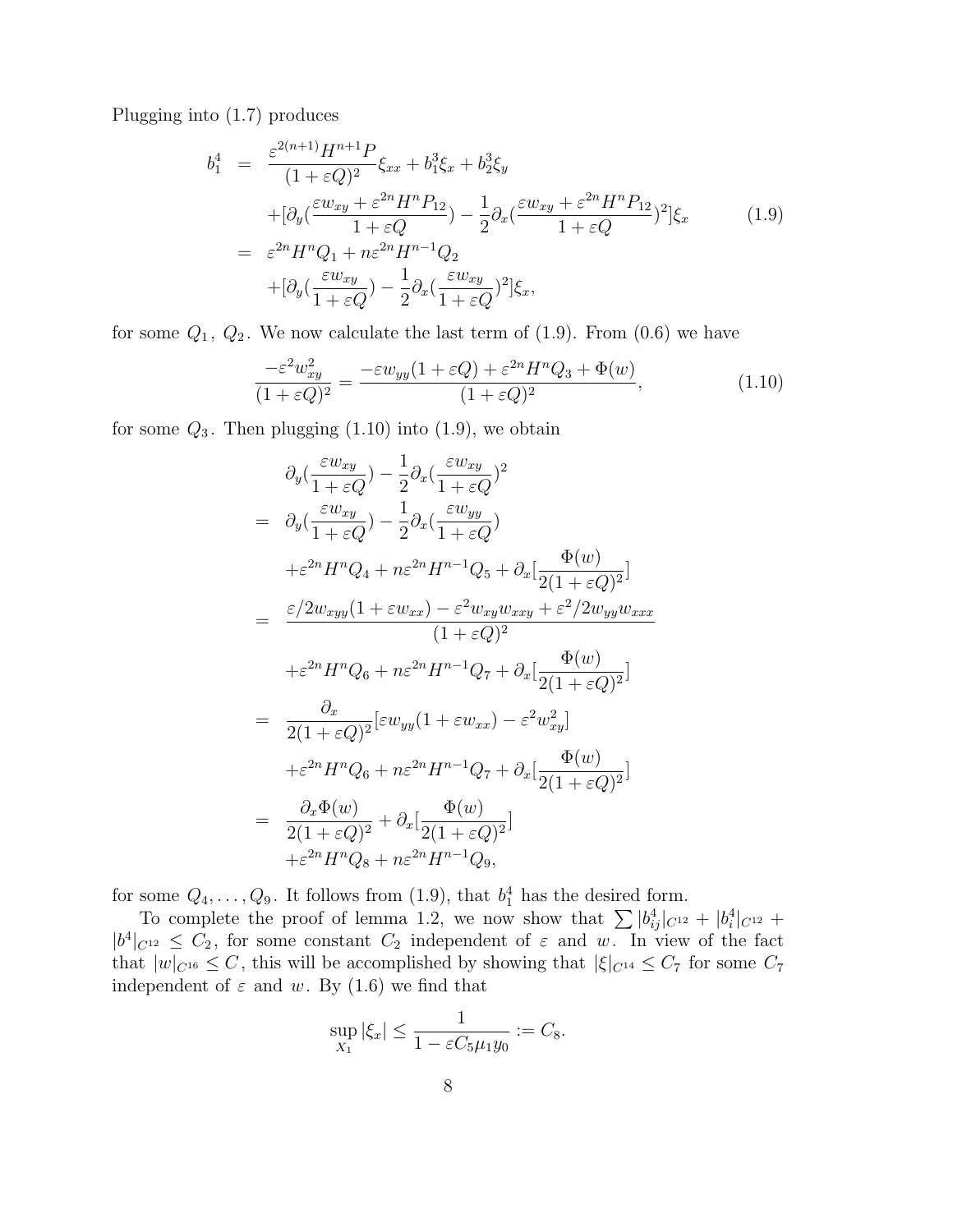It follows from (1.4) that

$$
\sup_{X_1} |\xi_y| \le C_9,
$$

where  $C_9$  is independent of  $\varepsilon$  and w.

We now estimate  $\xi_{xx}$ . Differentiate (1.4) two times with respect to x to obtain

$$
b_{12}^3(\xi_{xx})_x + (\xi_{xx})_y = -2(b_{12}^3)_x \xi_{xx} - (b_{12}^3)_x \xi_x, \quad \xi_{xx}(x,0) = 0.
$$

Then the same procedure that yielded (1.6), produces

$$
\sup_{X_1} |\xi_{xx}| \leq \varepsilon \mu_1 y_0 C_{10} \sup_{X_1} |\xi_{xx}| + \varepsilon \mu_1 y_0 C_{11} C_8,
$$

implying that

$$
\sup_{X_1} |\xi_{xx}| \le \frac{\varepsilon \mu_1 y_0 C_{11} C_8}{1 - \varepsilon \mu_1 y_0 C_{10}} := C_{12}.
$$

Furthermore, in light of (1.8), we can use the estimates for  $\xi_x$  and  $\xi_{xx}$  to estimate  $\xi_{xy}$ , and then subsequently  $\xi_{yy}$ . Clearly, we can continue this procedure to yield  $|\xi|_{C^{14}} \leq C_7$ . q.e.d.

We now continue defining the sequence of linear operators  $L_i(w)$ . To simplify the coefficient of  $\partial_{\xi}$  in  $L_4(w)$ , we remove the portion of  $b_1^4$  involving  $\Phi(w)$  and define

$$
L_5(w) := L_4(w) - \left[\partial_x \left(\frac{\Phi(w)}{2(1+\varepsilon Q)^2}\right) + \frac{\partial_x \Phi(w)}{2(1+\varepsilon Q)^2}\right] \xi_x \partial_{\xi}
$$
  
= 
$$
\sum_{i,j} b_{ij}^5 \partial_{x_i x_j} + \sum_i b_i^5 \partial_{x_i} + b^5,
$$

where  $x_1 = \xi$ ,  $x_2 = \eta$ .

To bring  $L_5(w)$  into the canonical form  $(0.4)$ , we shall need one more change of variables.

**Lemma 1.3.** For  $\varepsilon$  sufficiently small, there exists a  $C<sup>r</sup>$  diffeomorphism

$$
\alpha = \alpha(\xi, \eta), \ \beta = H(\xi, \eta),
$$

of a domain  $X_2 \subset \mu_1 X$  onto  $\mu_2 X$ ,  $1 < \mu_2 < \mu_1$ , such that  $\mu_3 X$  properly contains the image of  $\rho^{-1}(X)$  (where  $\rho^{-1}$  is the diffeomorphism given by lemma 1.2), for some  $\mu_3$ ,  $1 < \mu_3 < \mu_2$ . In the new variables  $(\alpha, \beta)$ ,  $L_5(w)$  is denoted by  $L_6(w)$  and is given by

$$
L_6(w) = \sum_{i,j} b_{ij}^6 \partial_{x_i x_j} + \sum_i b_i^6 \partial_{x_i} + b^6,
$$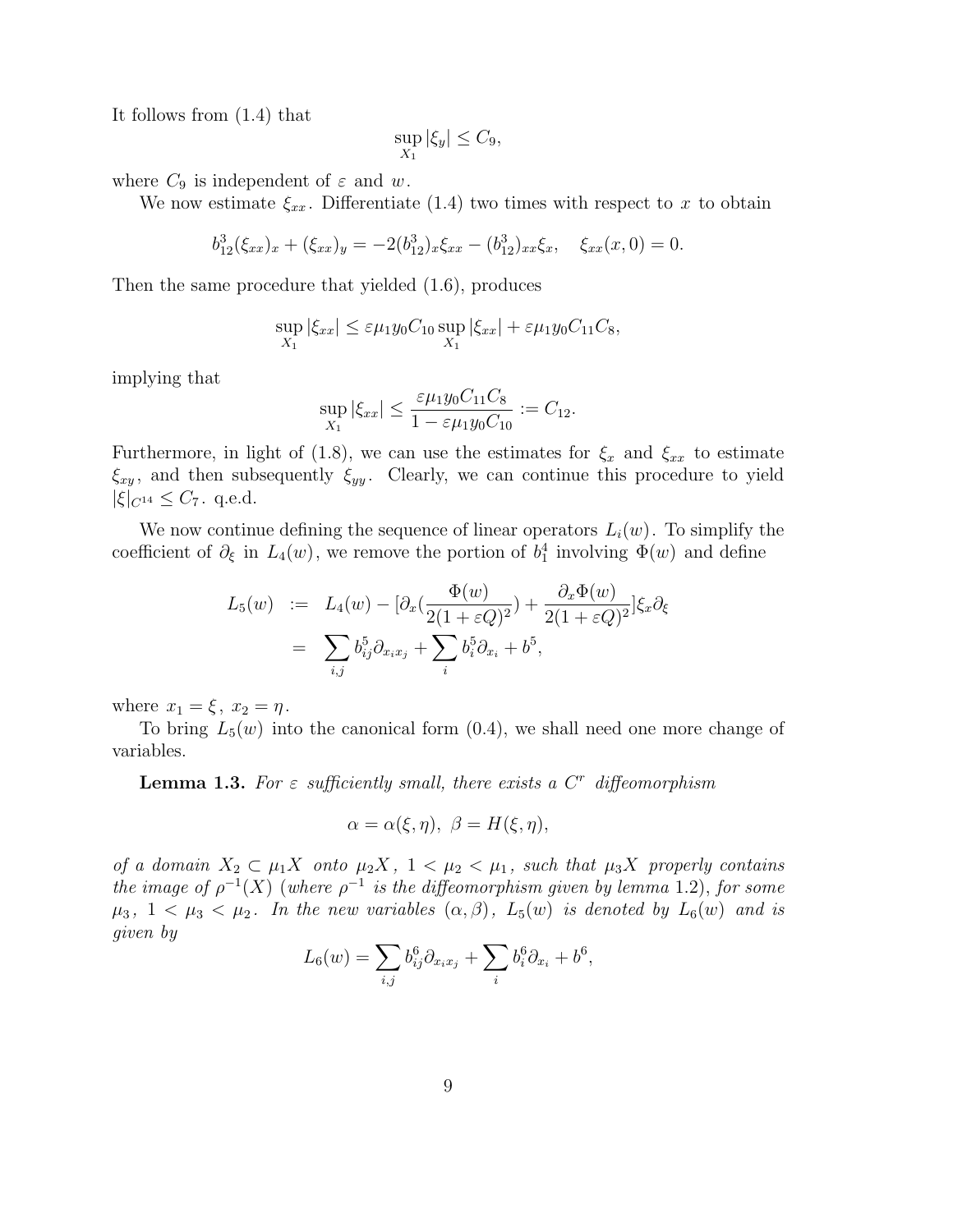where  $x_1 = \alpha$ ,  $x_2 = \beta$ , and

$$
b_{11}^{6} = \varepsilon^{2(n+1)} \beta^{n+1} P_{11}^{6},
$$
  
\n
$$
b_{12}^{6} = b_{21}^{6} \equiv 0,
$$
  
\n
$$
b_{22}^{6} = P_{22}^{6},
$$
  
\n
$$
b_{1}^{6} = \varepsilon^{2n} \beta^{n} P_{1}^{61} + n\varepsilon^{2n} \beta^{n-1} P_{1}^{62},
$$
  
\n
$$
b_{2}^{6} = \varepsilon P_{2}^{61} + n\varepsilon^{2n} \beta^{n-1} P_{2}^{62},
$$
  
\n
$$
b_{9}^{6} = \varepsilon^{2n} \beta^{n} P_{3}^{6},
$$

for some  $P_{11}^6$ ,  $P_{22}^6$ ,  $P_{1}^{61}$ ,  $P_{1}^{62}$ ,  $P_{2}^{61}$ ,  $P_{2}^{62}$ ,  $P_{3}^6$ , such that  $P_{11}^6$ ,  $P_{22}^6 \ge C_{13}$  for some constant  $C_{13} > 0$  independent of  $\varepsilon$  and w. Furthermore,  $\sum |b_{ij}^6|_{C^{12}} + |b_i^6|_{C^{12}} + |b_{i}^6|_{C^{12}} \le$  $C_{14}$ , for some  $C_{14}$  independent of  $\varepsilon$  and w.

*Proof.* Using the chain rule we find that  $b_{12}^6 = b_{11}^5 \beta_{\xi} \alpha_{\xi} + b_{22}^5 \beta_{\eta} \alpha_{\eta}$ . Therefore, we seek a smooth function  $\alpha(\xi, \eta)$  such that

$$
b_{12}^6 = b_{11}^5 \beta_\xi \alpha_\xi + b_{22}^5 \beta_\eta \alpha_\eta = 0 \quad \text{in} \ \ X_2, \quad \alpha(\xi, 0) = \xi,\tag{1.11}
$$

where  $X_2$  will be defined below. By our original assumption on H made in the introduction,  $H_y \geq C_{15}$  for some  $C_{15} > 0$  independent of  $\varepsilon$ . Therefore,

$$
H_{\eta} = H_x \frac{\partial x}{\partial \eta} + H_y \frac{\partial y}{\partial \eta} = -H_x \frac{\xi_y}{\xi_x} + H_y \ge \varepsilon C_{16} + C_{15} \ge C_{17} > 0,
$$

for some  $C_{16}$ ,  $C_{17}$  independent of  $\varepsilon$ . Since  $b_{22}^5 \equiv 1$ , it follows that the line  $\eta = 0$  is noncharacteristic for (1.11). Therefore, the methods used in the proof of lemma 1.2 show that the desired function  $\alpha(\xi, \eta)$  exists.

We now define  $X_2$ . Since  $H_\eta \geq C_{17} > 0$ , we may choose  $\mu_1 > \mu_2 > 1$  such that the curves  $H(\xi, \eta) = \pm \mu_2 y_0$  are properly contained in the strips  $\{(\xi, \eta) | y_0 \leq \eta \leq \mu_1 y_0\},\$  $\{(\xi,\eta) \mid -y_0 \geq \eta \geq -\mu_1 y_0\}.$  Then define  $X_2 \subset \mu_1 X$  to be the domain in the  $\xi,\eta$ plane bounded by the curves  $H(\xi, \eta) = \pm \mu_2 y_0$  and the characteristic curves of (1.11) passing through the points  $(\pm \mu_2 x_0, 0)$ . Then the methods of the proof of lemma 1.2 show that the mapping  $\tau : (\xi, \eta) \mapsto (\alpha(\xi, \eta), \beta(\xi, \eta))$  is a C<sup>r</sup> diffeomorphism from  $X_2$  onto  $\mu_2 X$ . Furthermore, since  $\rho^{-1}(X) \subset X_2$ , if  $\mu_3$  is chosen large then  $\tau(\rho^{-1}(X)) \subset \mu_3 X$ .

We now compute the coefficients  $b_{ij}^6$ ,  $b_i^6$ ,  $b^6$ . We have

$$
b_{11}^{6} = \varepsilon^{2(n+1)} \beta^{n+1} P_{11}^{4} \alpha_{\xi}^{2} + \alpha_{\eta}^{2}
$$
  
\n
$$
= \varepsilon^{2(n+1)} \beta^{n+1} P_{11}^{4} \alpha_{\xi}^{2} + \varepsilon^{4(n+1)} \beta^{2(n+1)} (P_{11}^{4})^{2} \frac{\beta_{\xi}^{2}}{\beta_{\eta}^{2}} \alpha_{\xi}^{2}
$$
  
\n
$$
= \varepsilon^{2(n+1)} \beta^{n+1} [P_{11}^{4} + \varepsilon^{2(n+1)} \beta^{n+1} (P_{11}^{4})^{2} \frac{\beta_{\xi}^{2}}{\beta_{\eta}^{2}}] \alpha_{\xi}^{2}
$$
  
\n
$$
:= \varepsilon^{2(n+1)} \beta^{n+1} P_{11}^{6}.
$$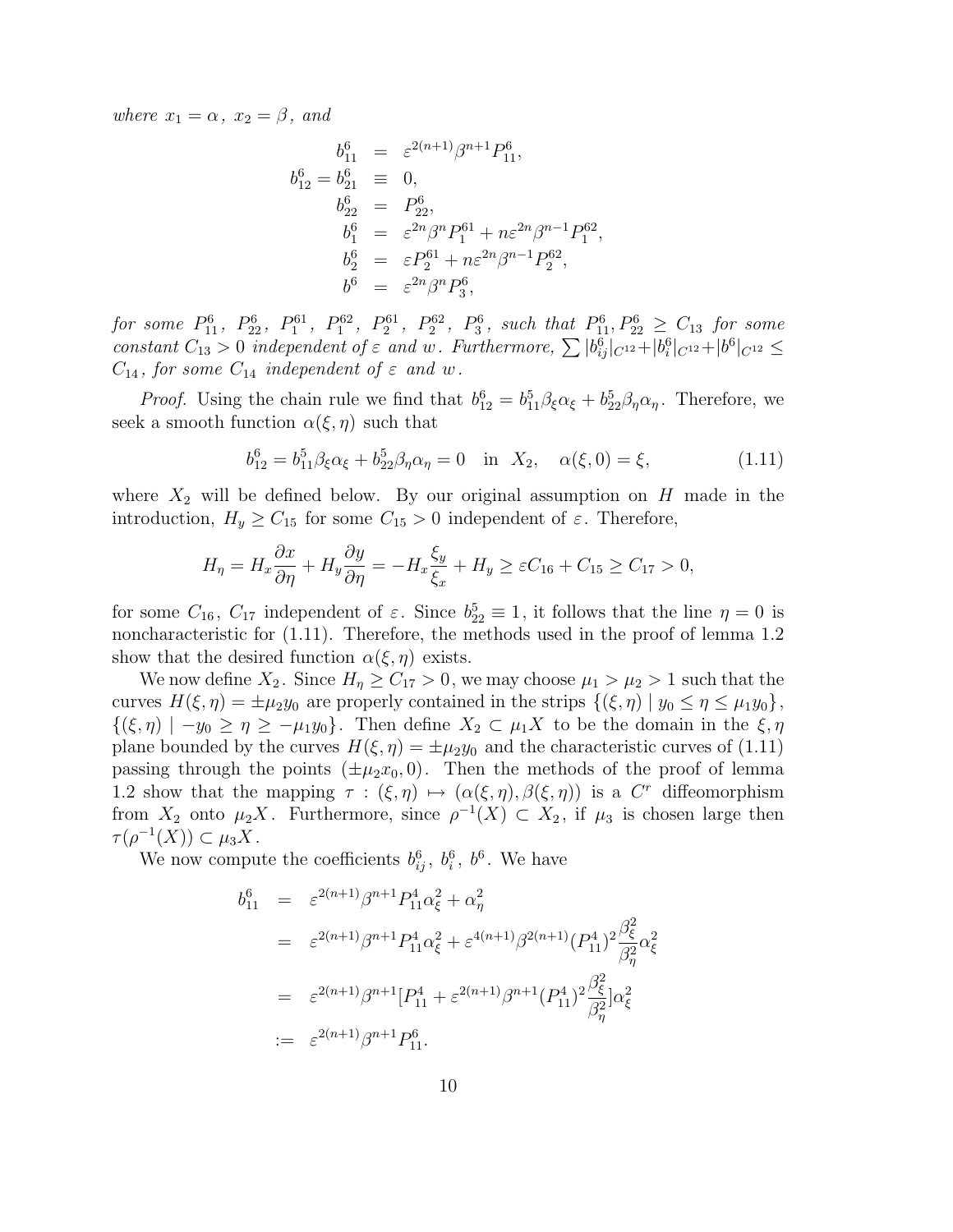As in the proof of lemma 1.2,  $\alpha_{\xi} \geq C_{18}$  for some  $C_{18} > 0$  independent of  $\varepsilon$  and w. Thus, if  $\varepsilon$  is sufficiently small the properties of  $P_{11}^4$  imply that  $P_{11}^6 \geq C_{13}$  for some  $C_{13} > 0$  independent of  $\varepsilon$  and w. Next we calculate  $b_{22}^6$ :

$$
b_{22}^6 = \varepsilon^{2(n+1)} \beta^{n+1} P_{11}^4 \beta_{\xi}^2 + \beta_{\eta}^2 := P_{22}^6.
$$

Since  $H_{\eta} \geq C_{17}$ , if  $\varepsilon$  is sufficiently small then  $P_{22}^6 \geq C_{13}$ . Furthermore, by (1.11)

$$
b_1^6 = b_{11}^5 \alpha_{\xi\xi} + \alpha_{\eta\eta} + b_1^5 \alpha_{\xi} + b_2^5 \alpha_{\eta}
$$
  
=  $b_{11}^5 \alpha_{\xi\xi} - \partial_{\eta} (\frac{\varepsilon^{2(n+1)} \beta^{n+1} P_{11}^4 \beta_{\xi} \alpha_{\xi}}{\beta_{\eta}}) + b_1^5 \alpha_{\xi} + b_2^5 \alpha_{\eta}$   
:=  $\varepsilon^{2n} \beta^n P_1^{61} + n\varepsilon^{2n} \beta^{n-1} P_1^{62}$ .

Lastly, since  $\beta_{\eta} = H_x(\frac{-\xi_y}{\xi_x})$  $(\frac{\xi_y}{\xi_x}) + H_y = O(\varepsilon) + H_y$ , we have

$$
\beta_{\eta\eta} = O(\varepsilon) + H_{yy} = O(\varepsilon) + \varepsilon^2 \widetilde{H}_{vv} = O(\varepsilon).
$$

Thus,

$$
b_2^6 = b_{11}^5 \beta_{\xi\xi} + \beta_{\eta\eta} + b_1^5 \beta_{\xi} + b_2^5 \beta_{\eta}
$$
  
 :=  $\varepsilon P_2^{61} + n\varepsilon^{2n} \beta^{n-1} P_2^{62}$ .

We complete the proof by noting that the methods of the proof of lemma 1.2 show that  $\sum |b_{ij}^6|_{C^{12}} + |b_i^6|_{C^{12}} \leq C_{14}$ , for some  $C_{14}$  independent of  $\varepsilon$  and w. q.e.d.

To obtain the canonical form (0.4), we define

$$
L_7(w) := \frac{1}{b_{22}^6} L_6(w)
$$
  
= 
$$
\sum_{i,j} b_{ij}^7 \partial_{x_i x_j} + \sum_i b_i^7 \partial_{x_i} + b^7,
$$

where  $x_1 = \alpha$ ,  $x_2 = \beta$ , and

$$
b_{11}^7 = \varepsilon^{2(n+1)} \beta^{n+1} P_{11}^7,
$$
  
\n
$$
b_{12}^7 = b_{21}^7 \equiv 0,
$$
  
\n
$$
b_{22}^7 \equiv 1,
$$
  
\n
$$
b_1^7 = \varepsilon^{2n} \beta^n P_1^{71} + n\varepsilon^{2n} \beta^{n-1} P_1^{72},
$$
  
\n
$$
b_2^7 = \varepsilon P_2^{71} + n\varepsilon^{2n} \beta^{n-1} P_2^{72},
$$
  
\n
$$
b^7 = \varepsilon^{2n} \beta^n P_3^7,
$$

for some  $P_{11}^7$ ,  $P_1^{71}$ ,  $P_1^{72}$ ,  $P_2^{71}$ ,  $P_2^{72}$ ,  $P_3^7$ , such that  $P_{11}^7 \ge C_{19}$  for some constant  $C_{19} > 0$ independent of  $\varepsilon$  and w. In the following section, we shall study the existence and regularity theory for the operator  $L_7(w)$ .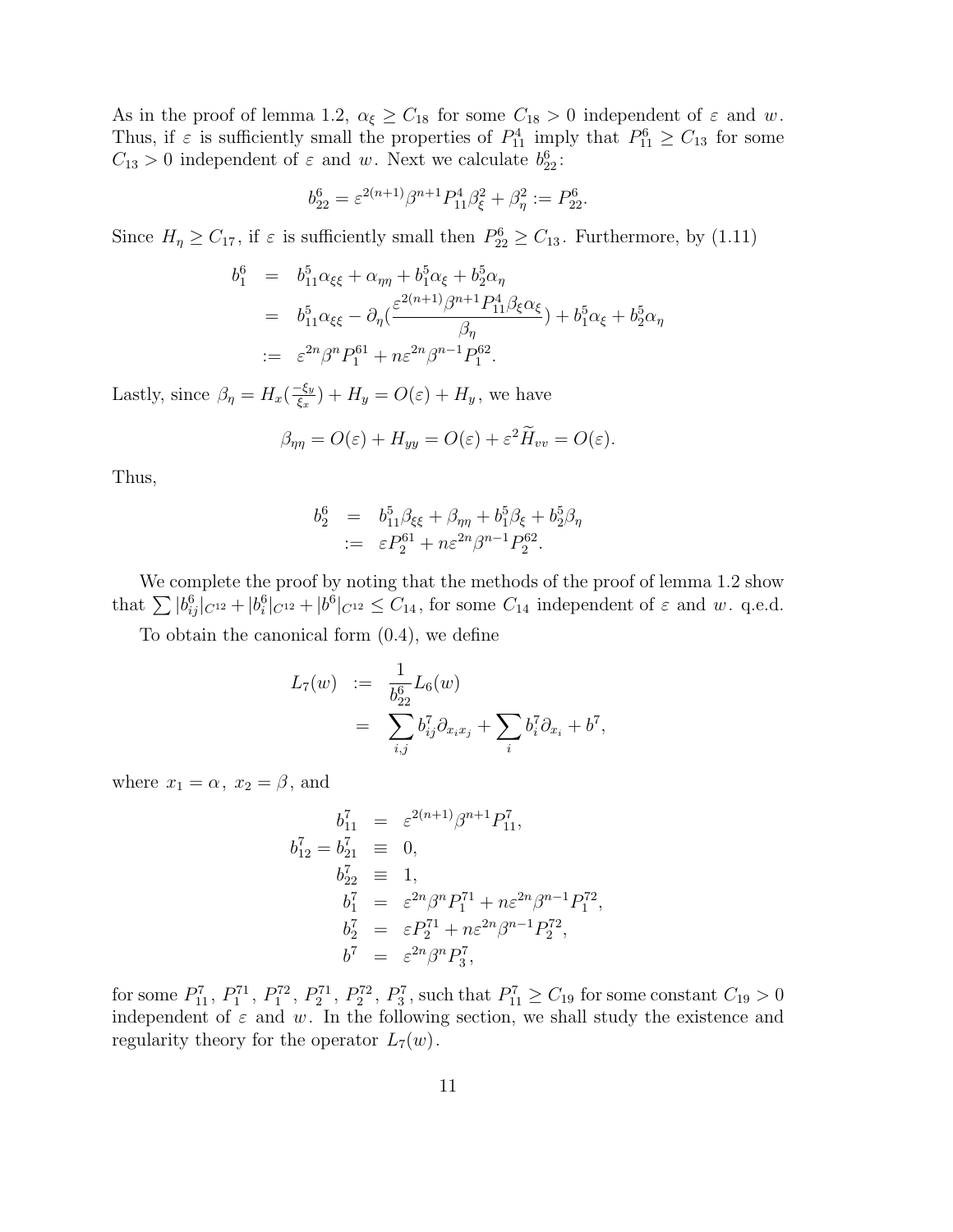### 2. Linear Theory

In this section we study the existence and regularity theory for the operator  $L_7$ . More precisely, we will first extend the coefficients of  $L<sub>7</sub>$  onto the entire plane in a manner that facilitates an a priori estimate, and then prove the existence of weak solutions having regularity in the  $\alpha$ -direction. It will then be shown that these weak solutions are also regular in the  $\beta$ -direction via a boot-strap argument.

For simplicity of notation, put  $x = \alpha$ ,  $y = \beta$ , and  $\overline{L} = L_7(w)$ . Then

$$
\overline{L} = \varepsilon^{2(n+1)} y^{n+1} B_1 \partial_{xx} + \partial_{yy} + (\varepsilon^{2n} y^n B_2 + n\varepsilon^{2n} y^{n-1} B_3) \partial_x
$$
  
+ (\varepsilon B\_4 + n\varepsilon^{2n} y^{n-1} B\_5) \partial\_y + \varepsilon^{2n} y^n B\_6  
:=  $\overline{A} \partial_{xx} + \partial_{yy} + \overline{D} \partial_x + \overline{E} \partial_y + \overline{F}$ ,

for some  $B_1, \ldots, B_6 \in \mathbb{C}^r$  such that  $B_1 \geq M$  and  $|B_i|_{C^{12}} \leq M'$ , for some constants  $M, M' > 0$  independent of  $\varepsilon$  and w. By lemma 1.3  $\overline{A}, \overline{D}, \overline{E}$ , and  $\overline{F}$  are defined in the rectangle  $\mu_2 X$ . We will modify these coefficients on  $\mathbb{R}^2 - \mu_2 X$ , so that they will be defined and of class  $C<sup>r</sup>$  on the entire plane.

Choose values  $y_1, \ldots, y_6$  such that  $0 < y_1 < \cdots < y_6$  and  $y_1 = \mu_3 y_0, y_6 = \mu_2 y_0$ . Let  $\delta, M_1 > 0$  be constants, where  $\delta$  will be chosen small. Fix a nonnegative cut-off function  $\phi \in C^{\infty}(\mathbb{R})$  such that

$$
\phi(y) = \begin{cases} 1 & \text{if } |y| \le y_5, \\ 0 & \text{if } |y| \ge y_6. \end{cases}
$$

Furthermore, define functions  $\psi_1, \psi_2, \psi_3 \in C^{\infty}(\mathbb{R})$  with properties:

*i*) 
$$
\psi_1(y) = \begin{cases} 0 & \text{if } |y| \le y_2, \\ -1 & \text{if } y \le -y_3, \\ 1 & \text{if } y \ge y_3, \end{cases}
$$

*ii*)  $\psi_1 \le 0$  if  $y \le 0$ ,  $\psi_1 \ge 0$  if  $y \ge 0$ , and  $\psi'_1 \ge 0$ ,

$$
iii) \psi_2(y) = \begin{cases} 0 & \text{if } y \ge -y_5, \\ -\delta y - \delta(\frac{y_5 + y_6}{2}) & \text{if } y \le -y_6, \end{cases}
$$

$$
iv) \psi_2 \ge 0, \text{ and } -\delta \le \psi_2' \le 0,
$$

v) 
$$
\psi_3(y) = \begin{cases} 0 & \text{if } |y| \leq y_3, \\ M_1 & \text{if } y \leq -y_4, \\ -M_1 & \text{if } y \geq y_4, \end{cases}
$$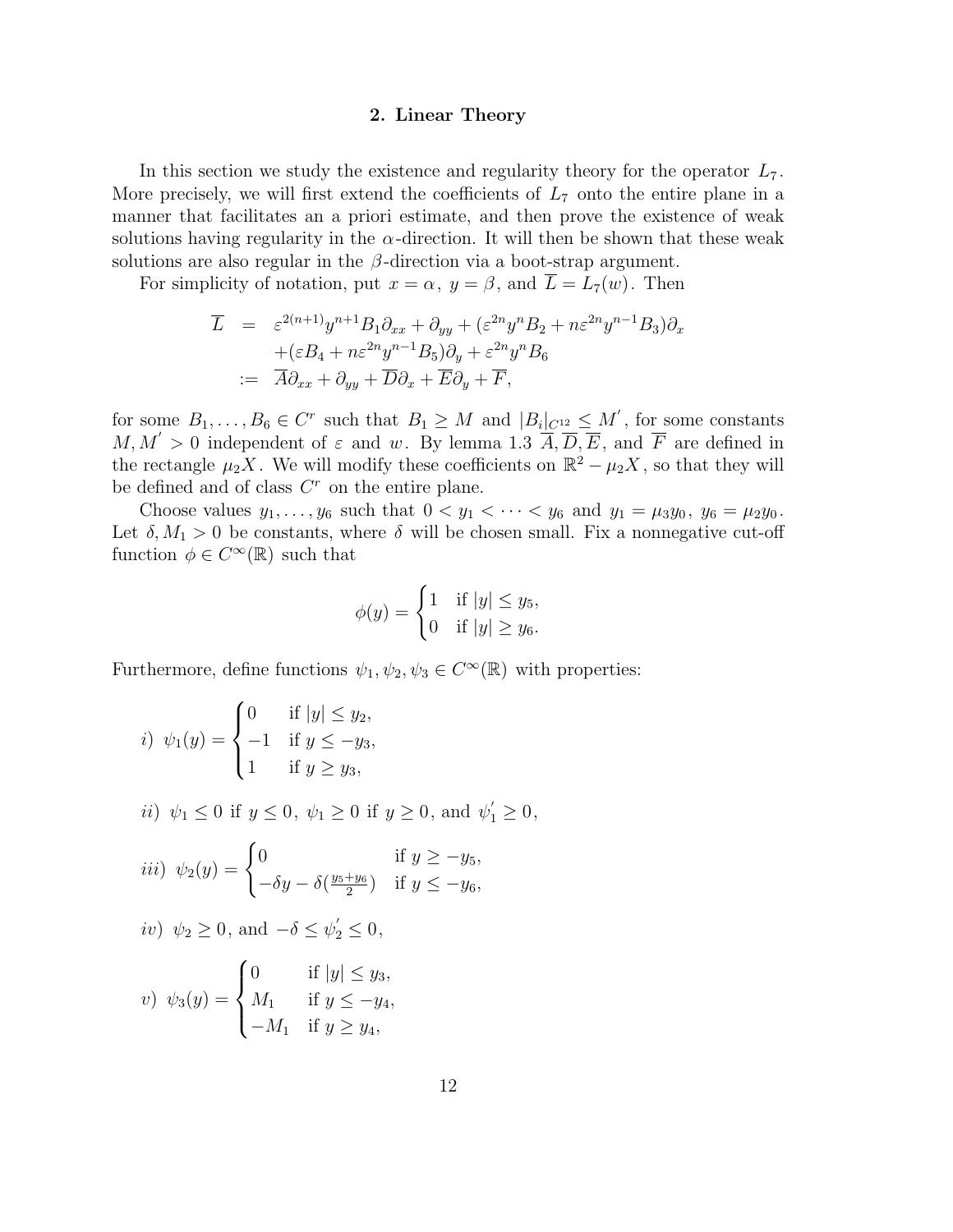*vi*) 
$$
\psi_3 \ge 0
$$
 if  $y \le 0$ ,  $\psi_3 \le 0$  if  $y \ge 0$ , and  $\psi'_3 \le 0$ .

Now define smooth extensions of  $\overline{A}$ ,  $\overline{D}$ ,  $\overline{E}$ , and  $\overline{F}$  to the entire plane by

$$
A = \psi_1(y) + \phi(x)\phi(y)\overline{A},
$$
  
\n
$$
D = \phi(x)\phi(y)\overline{D},
$$
  
\n
$$
E = \psi_2(y) + \phi(x)\phi(y)\overline{E},
$$
  
\n
$$
F = \psi_3(y) + \phi(x)\phi(y)\overline{F},
$$

and set

$$
L = A\partial_{xx} + \partial_{yy} + D\partial_x + E\partial_y + F.
$$

Before making estimates for  $L$ , we must define the function spaces that will be utilized. For  $m, l \in \mathbb{Z}_{\geq 0}$ , let

$$
C^{(m, l)}(\mathbb{R}^2) = \{u : \mathbb{R}^2 \to \mathbb{R} \mid \partial_x^s \partial_y^t u \in C(\mathbb{R}^2), \ s \le m, \ t \le l\},\
$$

and

 $C_c^{(m, l)}(\mathbb{R}^2) = \{u \in C^{(m, l)}(\mathbb{R}^2) \mid u \text{ has compact support}\}.$ 

Let  $\theta > 0$  be a small parameter, and define the norm

$$
\| u \|_{(m, l)} = \left( \sum_{s \leq m, t \leq l} \theta^s \|\partial_x^s \partial_y^t u\|_{L^2(\mathbb{R}^2)}^2 \right)^{1/2}.
$$

Then define  $H_{\theta}^{(m, l)}$  $\mathcal{C}_{\theta}^{(m,\,l)}(\mathbb{R}^2)$  to be the closure of  $C_c^{(m,\,l)}(\mathbb{R}^2)$  in the norm  $\|\,\cdot\,\|_{(m,\,l)}$ . Furthermore, let  $H^m(\mathbb{R}^2)$  be the Sobolev space with square integrable derivatives up to and including order m, with norm  $\|\cdot\|_m$ . Lastly, denote the  $L^2(\mathbb{R}^2)$  inner product and norm by  $(\cdot, \cdot)$  and  $\|\cdot\|$  respectively.

We are now ready to establish a basic estimate for the operator  $L$  on  $\mathbb{R}^2$ . This estimate will be used to establish a more general estimate, which will in turn be used as the foundation for the proof of the existence of weak solutions.

**Lemma 2.1.** If  $\varepsilon$  is sufficiently small, then there exists a constant  $C_1 > 0$ independent of  $\varepsilon$ , and functions  $a(y), b(y), \gamma(y) \in C^{\infty}(\mathbb{R})$  where  $\gamma = O(1)$  as  $y \to \infty$ , and  $\gamma = O(|y|)$  as  $y \to -\infty$  such that

$$
(au + bu_y, Lu) \ge C_1(||\gamma u_y||^2 + ||u||^2), \text{ for all } u \in C_c^{\infty}(\mathbb{R}^2).
$$

*Proof.* We first define the functions a and b. Let  $M_2, M_3, M_4 > 0$  be constants satisfying  $M_3 < M_2$  and  $\frac{1}{2}M_4 - M_2 \ge 1$ . Then choose  $a, b \in C^{\infty}(\mathbb{R})$  and  $M_2, M_3, M_4$ such that:

*i*) 
$$
a(y) = \begin{cases} y^2 - M_2 & \text{if } |y| \le y_5, \\ -M_3 & \text{if } |y| \ge y_6, \end{cases}
$$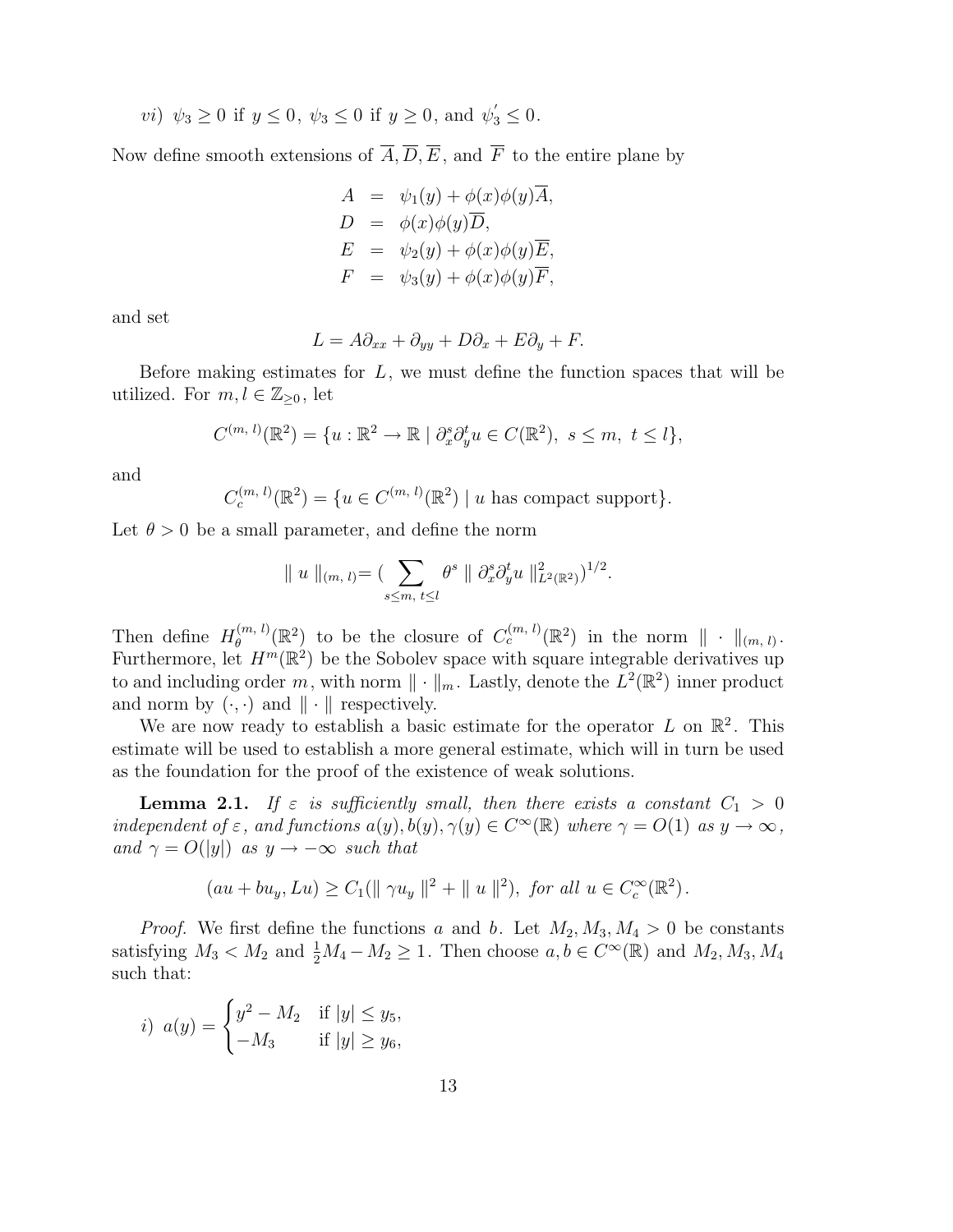*ii*) 
$$
a \le -M_3
$$
,  $a' \le 0$  if  $y \le 0$ ,  $a' \ge 0$  if  $y \ge 0$ , and  $a'' \ge -\delta$ ,  
\n*iii*)  $b(y) =\begin{cases} 1 & \text{if } y \ge 0, \\ -M_4y + 1 & \text{if } y \le -y_2, \end{cases}$   
\n*iv*)  $b \ge 1$ , and  $b' \le 0$ .

Now let  $u \in C_c^{\infty}(\mathbb{R}^2)$ , and integrate by parts to obtain

$$
(au + bu_y, Lu) = \int \int_{\mathbb{R}^2} I_1 u_x^2 + 2I_2 u_x u_y + I_3 u_y^2 + I_4 u^2,
$$

where

$$
I_1 = (\frac{1}{2}b' - a)A + \frac{1}{2}bA_y,
$$
  
\n
$$
I_2 = -\frac{1}{2}bA_x + \frac{1}{2}bD,
$$
  
\n
$$
I_3 = -a - \frac{1}{2}b' + bE,
$$
  
\n
$$
I_4 = \frac{1}{2}aA_{xx} + \frac{1}{2}a'' - \frac{1}{2}aD_x - \frac{1}{2}(aE)_y - (\frac{1}{2}b' - a)F - \frac{1}{2}bF_y.
$$

We now estimate  $I_1$ . If  $|y| \leq y_3$  then

$$
I_1 \geq [(M_2 - y^2)\varepsilon^{2(n+1)}y^{n+1}B_1 + \frac{(n+1)}{2}\varepsilon^{2(n+1)}y^nB_1 + \frac{1}{2}\varepsilon^{2(n+1)}y^{n+1}b\partial_y B_1]\phi(x)
$$
  
=  $\varepsilon^{2(n+1)}y^n[(M_2 - y^2)yB_1 + \frac{(n+1)}{2}B_1 + \frac{1}{2}yb\partial_y B_1]\phi(x)$   
 $\geq \varepsilon^{2(n+1)}C_2y^n\phi(x) \geq 0,$ 

for some constants  $C_2 > 0$ , if  $y_3$  is chosen sufficiently small. Moreover, if  $|y| \ge y_3$  we have

$$
I_1 \ge O(\varepsilon^{2(n+1)}) + \begin{cases} M_3 & \text{if } y \ge 0 \\ \frac{1}{2}M_4 - M_2 & \text{if } y < 0 \end{cases} \ge C_3,
$$

for some  $C_3>0,$  if  $\varepsilon$  is small.

To estimate  $I_3$ , we observe that for  $|y| \leq y_6$ ,

$$
I_3 \geq M_3 + O(\varepsilon).
$$

Furthermore, if  $|y|\geq y_6$  then

$$
I_3 \ge M_3 + \begin{cases} 0 & \text{if } y \ge 0, \\ \delta M_4 y^2 & \text{if } y < 0. \end{cases}
$$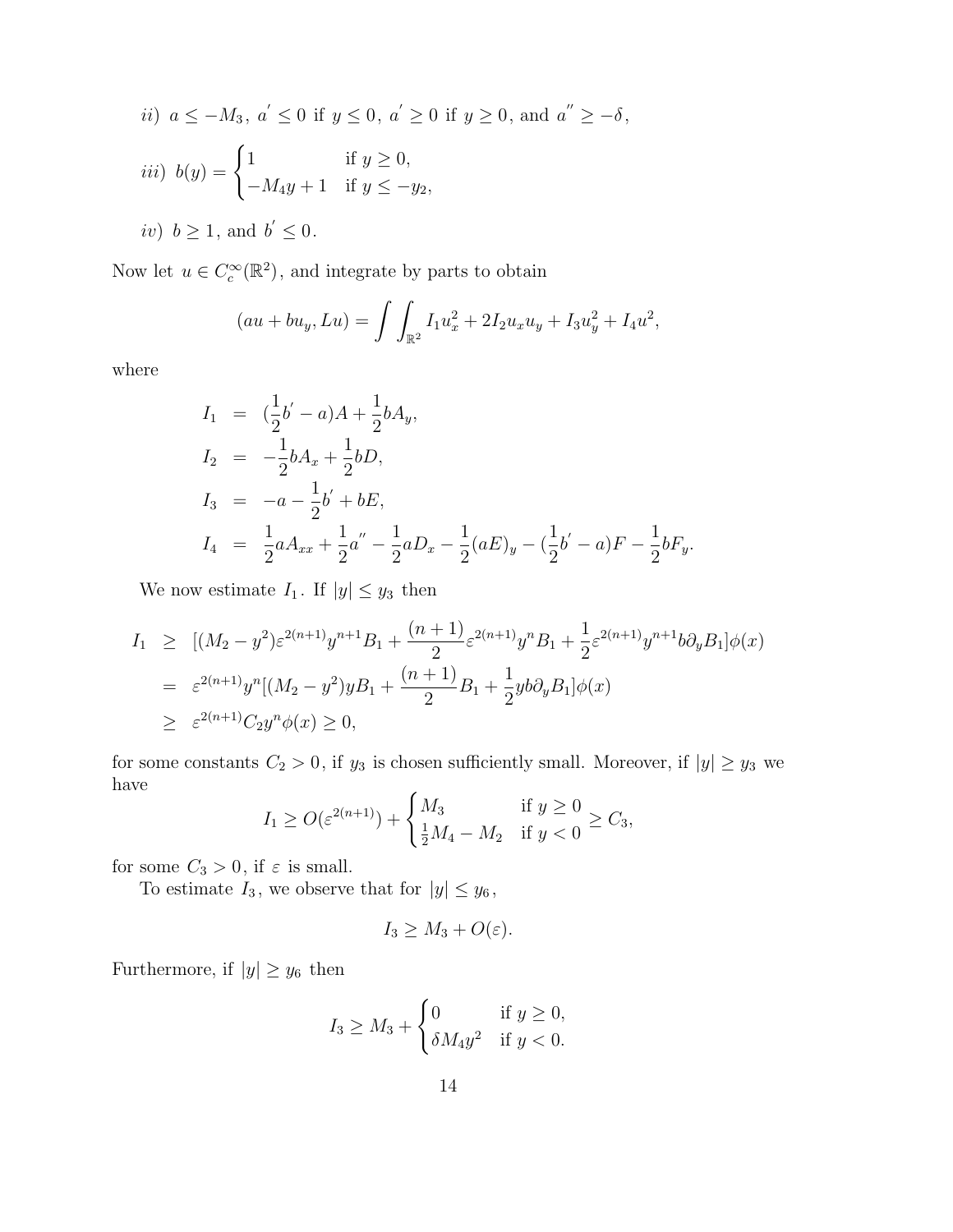Hence,  $I_3 \geq \gamma^2(y)$  for some  $\gamma \in C^{\infty}(\mathbb{R})$  such that  $\gamma = O(1)$  as  $y \to \infty$ , and  $\gamma = O(|y|)$  as  $y \to -\infty$ .

Next we show that

$$
\int \int_{\mathbb{R}^2} I_1 u_x^2 + 2I_2 u_x u_y + I_3 u_y^2 \ge C_4 \| \gamma u_y \|^2,
$$

for some  $C_4 > 0$ . From our estimates on  $I_1$  and  $I_3$ , this will follow if  $I_1I_3 - 2I_2^2 \ge 0$ . A calculation shows that when  $|y| \leq y_6$ , we have

$$
I_1 I_3 - 2I_2^2 \geq \varepsilon^{2(n+1)} C_5 y^n \phi(x) + O(n\varepsilon^{2n} y^{n-1} \phi(x) + \varepsilon^{2n} y^n |\phi'(x)|)^2
$$
  
=  $\varepsilon^{2(n+1)} y^n [C_5 + \varepsilon^{2n-2} O(n^2 y^{n-2} \phi(x) + y^n |\phi'(x)|^2 \phi^{-1}(x))$   
+  $ny^{n-1} |\phi'(x)| |\phi(x)|$   
 $\geq 0,$ 

for some  $C_5 > 0$  independent of  $\varepsilon$ , if  $\varepsilon$  is sufficiently small. Moreover, if  $|y| \geq y_6$ then

$$
I_1I_3 - 2I_2^2 = I_1I_3 > 0,
$$

from which we obtain the desired conclusion.

Lastly, we estimate  $I_4$ . In the strip  $|y| \leq y_4$ , we obtain

$$
I_4 \geq 1 + O(\varepsilon).
$$

Furthermore, if  $|y| \geq y_4$  then

$$
I_4 \ge \begin{cases} M_1 M_3 + O(\varepsilon + \delta) & \text{if } y \ge 0, \\ M_1(\frac{1}{2}M_4 - M_2) + O(\varepsilon + \delta) & \text{if } y < 0. \end{cases}
$$

Therefore,  $I_4 \geq C_6$  for some  $C_6 > 0$  independent of  $\varepsilon$ . q.e.d.

Having established the basic estimate, our goal shall now be to establish a more general estimate that involves derivatives of higher order in the  $x$ -direction. Let  $\langle \cdot, \cdot \rangle_m$  denote the inner product on  $H_{\theta}^{(m,0)}$  $\theta^{(m,0)}(\mathbb{R}^2)$ , that is,

$$
\langle u, v \rangle_{m} = \int \int_{\mathbb{R}^2} \sum_{s=0}^m \theta^s \partial_x^s u \partial_x^s v, \text{ for all } u, v \in H_{\theta}^{(m,0)}(\mathbb{R}^2).
$$

**Theorem 2.1.** If  $\varepsilon = \varepsilon(m)$  is sufficiently small, then for each  $m \le r - 2$ , there exist constants  $\theta(m) > 0$  and  $C_m > 0$ , both depending on  $|A|_{C^{m+2}(\mathbb{R}^2)}, |D|_{C^{m+2}(\mathbb{R}^2)},$  $|E|_{C^{m+2}(\mathbb{R}^2)}$ , and  $|F|_{C^{m+2}(\mathbb{R}^2)}$ , such that for all  $\theta \leq \theta(m)$ 

$$
_m \ge C_m(||u||^2_{(m,0)} + \sum_{s=0}^m \theta^s ||\gamma \partial_x^s u_y||^2),
$$
 for all  $u \in C_c^{\infty}(\mathbb{R}^2)$ .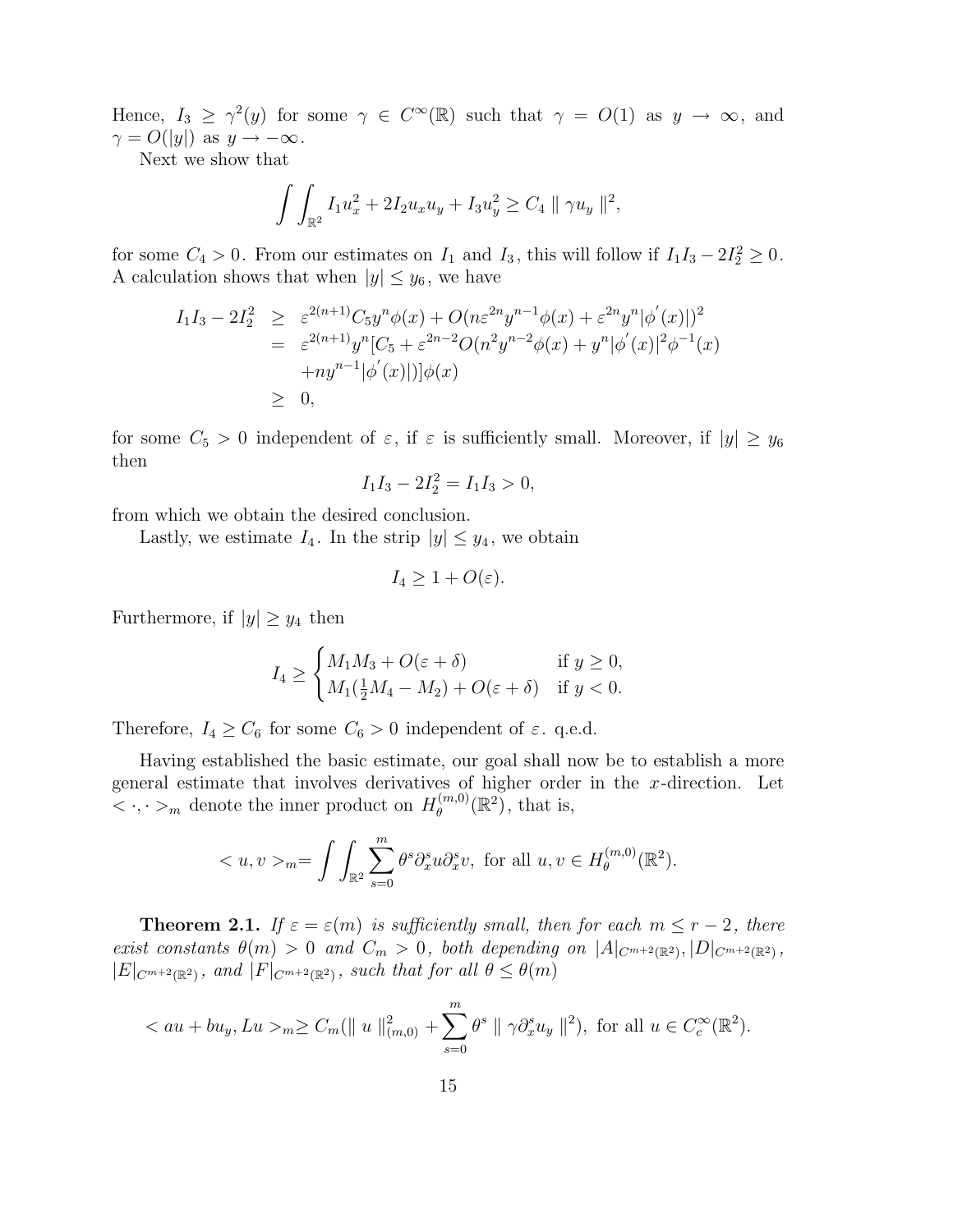*Proof.* We shall prove the estimate by induction on m. The case  $m = 0$  is given by lemma 2.1. Let  $m \geq 1$ , and assume that the estimate holds for all integers less than m.

Let  $u \in C_c^{\infty}(\mathbb{R}^2)$  and set  $w = \partial_x^m u$ , then

$$
\langle au + bu_y, Lu \rangle_m
$$
  
=  $\langle au + bu_y, Lu \rangle_{m-1} + \theta^m(aw + bw_y, L_m w)$   

$$
+ \theta^m(a\partial_x^m u + b\partial_x^m u_y, \sum_{i=0}^{m-1} \partial_x^i (E_x \partial_x^{m-1-i} u_y + \partial_x F_{m-1-i} \partial_x^{m-1-i} u)),
$$
 (2.1)

where

$$
L_m = A\partial_{xx} + \partial_{yy} + D_m\partial_x + E\partial_y + F_m,
$$
  

$$
D_m = D + mA_x, \quad F_m = F + mD_x + \frac{m(m-1)}{2}A_{xx}.
$$

We now estimate each term on the right-hand side of  $(2.1)$ . By the induction assumption,

$$
\langle au + bu_y, Lu \rangle_{m-1} \ge C_{m-1}(\|u\|_{(m-1,0)}^2 + \sum_{s=0}^{m-1} \theta^s \|\gamma \partial_x^s u_y\|^2). \tag{2.2}
$$

In addition, since  $D_x$ ,  $A_x$ ,  $A_{xx}$  have compact support and both  $D_m = O(mn\varepsilon^{2n}y^{n-1})$ , and  $mD_x + \frac{m(m-1)}{2}A_{xx} = O(m^2n\varepsilon^{2n})$  near the origin, if  $\varepsilon = \varepsilon(m)$  is sufficiently small then the coefficients of  $L_m$  have the same properties as those of L so that lemma 2.1 applies to yield,

$$
\theta^{m}(aw + bw_y, L_m w) \ge \theta^{m} C_1(\|\gamma w_y\|^2 + \|w\|^2). \tag{2.3}
$$

Furthermore, integrating by parts produces

$$
(a\partial_x^m u + b\partial_x^m u_y, \sum_{i=0}^{m-1} \partial_x^i (E_x \partial_x^{m-1-i} u_y + \partial_x F_{m-1-i} \partial_x^{m-1-i} u))
$$
  
= 
$$
\int \int_{\mathbb{R}^2} [e_{m-1} (\partial_x^{m-1} u)^2 + e_{m-2} (\partial_x^{m-2} u)^2 + \dots + e_0 u^2
$$
  
+ 
$$
f_{m-1} (\partial_x^{m-1} u_y)^2 + f_{m-2} (\partial_x^{m-2} u_y)^2 + \dots + f_0 u_y^2
$$
  
+ 
$$
g_{m-1} \partial_x^m u \partial_x^{m-1} u_y + g_{m-2} \partial_x^{m-1} u \partial_x^{m-2} u_y + \dots + g_0 u_x u_y],
$$
 (2.4)

for some functions  $e_i, f_i, g_i$  depending on the derivatives of  $A, D, E$  and F up to and including order  $m + 2$ .

Observe that the power of  $\theta$  in the third term on the right of (2.1), is sufficiently large to guarantee that the right-hand side of (2.4) may be absorbed into the combined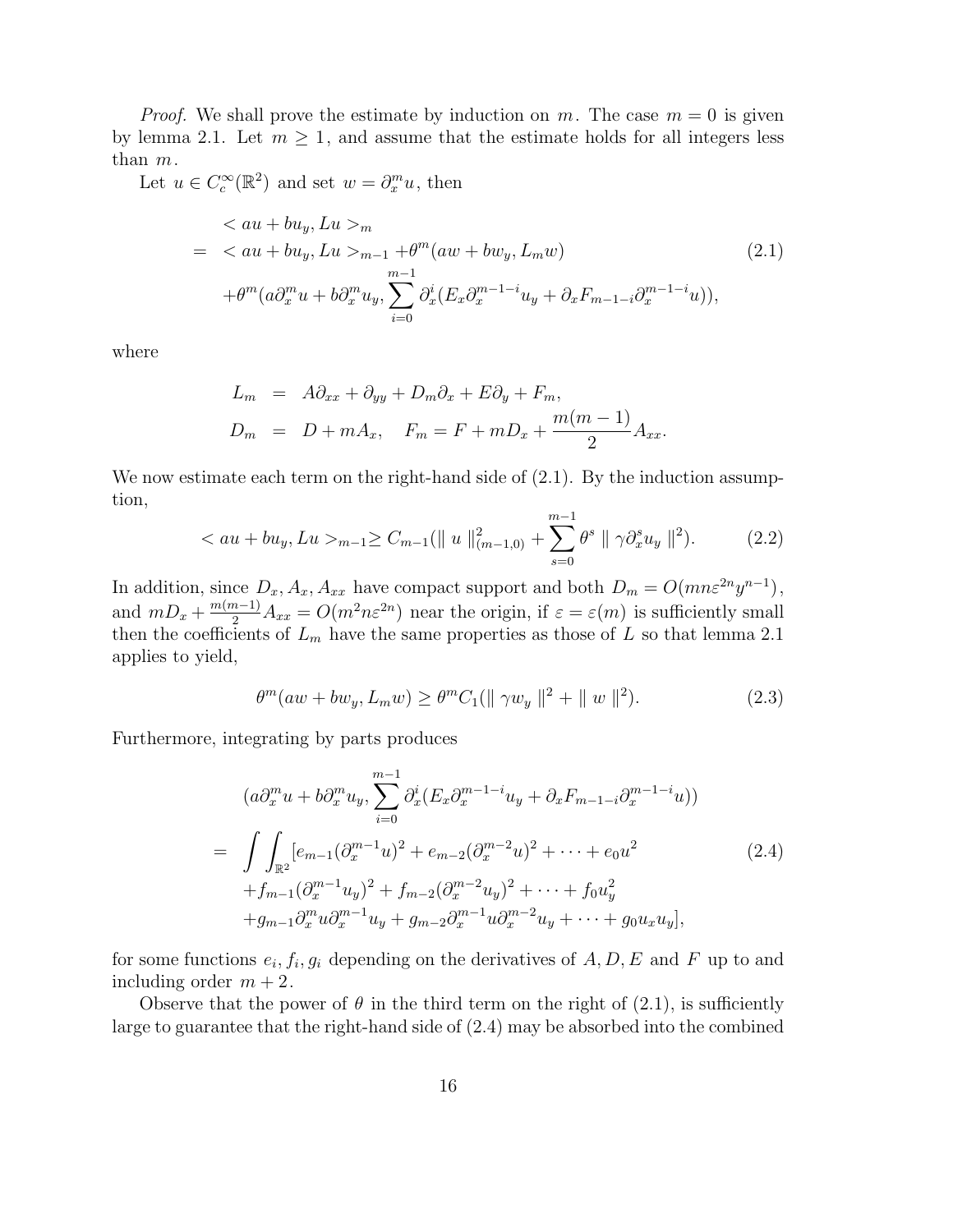right-hand sides of (2.2) and (2.3), for all  $\theta < \theta(m)$  if  $\theta(m)$  is sufficiently small. Thus, we obtain

$$
\langle au + bu_y, Lu \rangle_{m} \ge C_m(||u||_{(m,0)}^2 + \sum_{s=0}^{m} \theta^s ||\gamma \partial_x^s u_y ||^2),
$$

completing the proof by induction. q.e.d.

Let  $f \in L^2(\mathbb{R}^2)$ , and consider the equation

$$
Lu = f.\tag{2.5}
$$

A function  $u \in L^2(\mathbb{R}^2)$  is said to be a weak solution of (2.5) if

$$
(u, L^*v) = (f, v), \text{ for all } v \in C_c^{\infty}(\mathbb{R}^2),
$$

where  $L^*$  is the formal adjoint of L. The estimate of theorem 2.1 shall serve as the basis for establishing the existence of weak solutions via the method of Galerkin approximation. That is, we shall construct certain finite-dimensional approximations of (2.5), and then pass to the limit to obtain a solution.

Let  $\{\phi_l\}_{l=1}^{\infty}$  be a basis of  $H_{\theta}^{2m+2}$  $e^{\frac{2m+2}{\theta}}(\mathbb{R})$  that is orthonormal in  $H^m_{\theta}(\mathbb{R})$ . Such a sequence may be constructed by applying the Gram-Schmidt process to a basis of  $H_{\theta}^{2m+2}$  $e^{\frac{2m+2}{\theta}}(\mathbb{R})$ . Choose a positive integer N. We seek an approximate solution,  $u^N$ , of equation (2.5) in the form

$$
u^{N}(x, y) = \sum_{l=1}^{N} d_{l}^{N}(y) \phi_{l}(x),
$$

where the functions  $d_l^N$  are to be determined from the relations

$$
\int_{\mathbb{R}} \sum_{s=0}^{m} \theta^{s} \frac{d^{s} \phi_{l}}{dx^{s}} \partial_{x}^{s} L u^{N} dx = \int_{\mathbb{R}} \sum_{s=0}^{m} \theta^{s} \frac{d^{s} \phi_{l}}{dx^{s}} \partial_{x}^{s} f dx, \quad l = 1, ..., N.
$$
 (2.6)

The following lemma will establish the existence of the  $d_l^N$ .

**Lemma 2.2.** Suppose that  $\varepsilon = \varepsilon(m)$  and  $\theta(m)$  are sufficiently small, and  $f \in$  $H_{\theta}^{(m,0)}$  $\mathcal{H}_{\theta}^{(m,0)}(\mathbb{R}^2)$ ,  $m \leq r-2$ . Then there exist functions  $d_l^N \in H^2(\mathbb{R})$ ,  $l = 1, ..., N$ , satisfying (2.6) in the  $L^2(\mathbb{R})$ -sense.

*Proof.* Choose  $\varepsilon$  and  $\theta$  so small that theorem 2.1 is valid. Since  $\{\phi_l\}_{l=1}^{\infty}$  is an orthonormal set in  $H^m_{\theta}(\mathbb{R})$ , (2.6) becomes

$$
(d_l^N)'' + \sum_{i=1}^N \sum_{s=0}^m (\int_{\mathbb{R}} \theta^s \frac{d^s \phi_l}{dx^s} \partial_x^s (E\phi_i) dx) (d_i^N)'
$$
  
+ 
$$
\sum_{i=1}^N \sum_{s=0}^m (\int_{\mathbb{R}} \theta^s \frac{d^s \phi_l}{dx^s} \partial_x^s (A\phi_i'') + \theta^s \frac{d^s \phi_l}{dx^s} \partial_x^s (D\phi_i') + \theta^s \frac{d^s \phi_l}{dx^s} \partial_x^s (F\phi_i) dx) d_i^N
$$
(2.7)  
= 
$$
\int_{\mathbb{R}} \sum_{s=0}^m \theta^s \frac{d^s \phi_l}{dx^s} \partial_x^s f dx, \quad l = 1, ..., N.
$$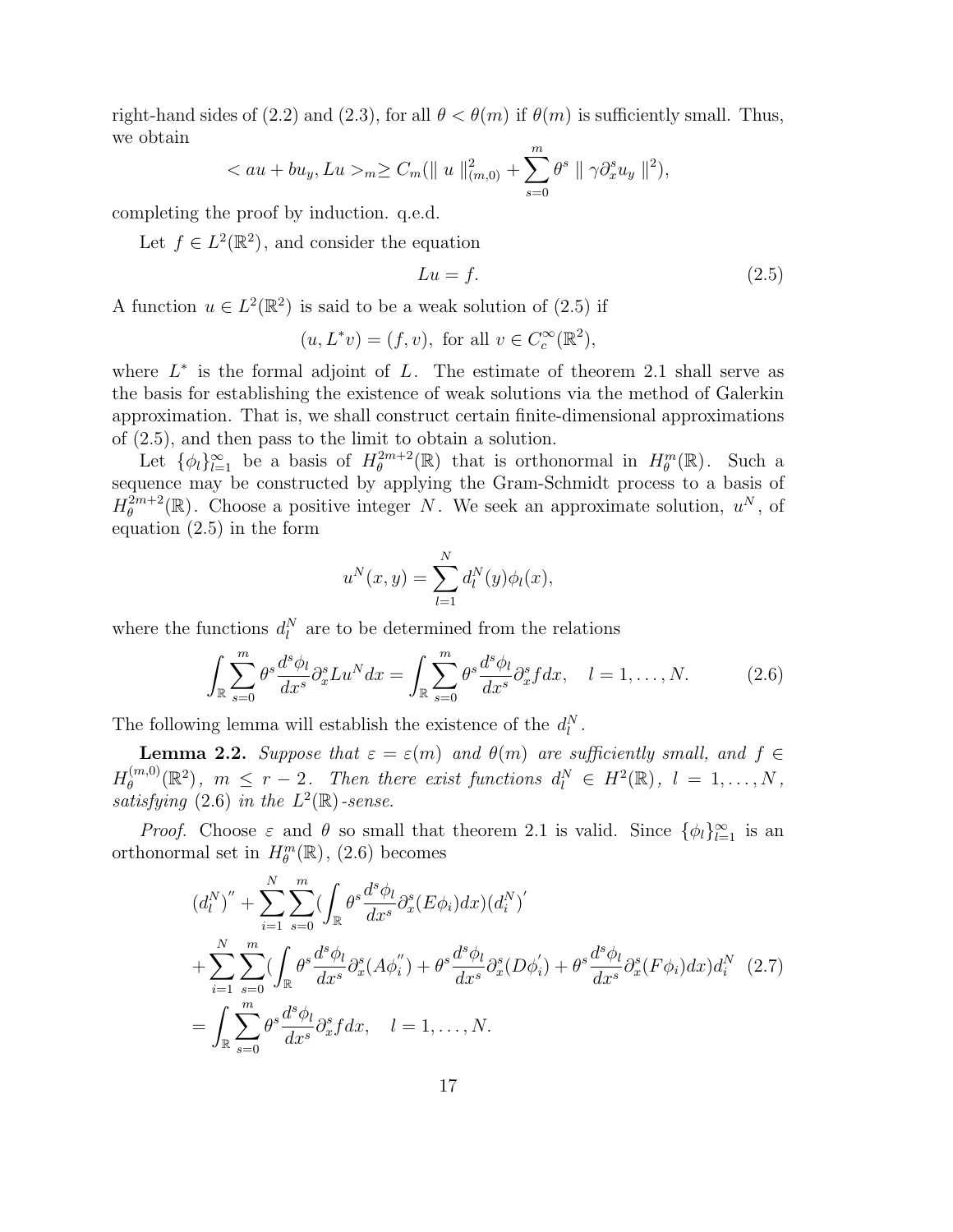By the theory of ordinary differential equations, it is sufficient to prove uniqueness to obtain existence of a solution to system (2.7).

We now establish the uniqueness of solutions to  $(2.7)$  in the space  $H^2(\mathbb{R})$ . Multiply (2.6) by  $a(y)d_l^N(y) + b(y)(d_l^N)'(y)$ , sum over l from 1 to N, and then integrate with respect to  $y$  over  $\mathbb R$  to obtain

$$
_{m} = _{m}
$$
.

It now follows from theorem 2.1 that

$$
C_m(\|u^N\|_{(m,0)}^2 + \sum_{s=0}^m \theta^s \|\gamma \partial_x^s u_y^N\|^2) \leq _m,
$$
\n(2.8)

for some constant  $C_m > 0$  independent of N. Again using the orthonormal properties of  $\{\phi_l\}_{l=1}^{\infty}$ , we find

$$
\sum_{l=1}^{N} (\parallel d_l^N \parallel_{\mathbb{R}}^2 + \parallel \gamma(d_l^N)' \parallel_{\mathbb{R}}^2) = \parallel u^N \parallel_{(m,0)}^2 + \sum_{s=0}^{m} \theta^s \parallel \gamma \partial_x^s u_y^N \parallel^2.
$$
 (2.9)

Uniqueness for solutions of  $(2.6)$  in the space of functions for which the left-hand side of  $(2.9)$  is finite, now follows from  $(2.8)$  and  $(2.9)$ . Thus, existence of a solution in this space is guaranteed; furthermore, since we can solve for  $(d_l^N)''$  in (2.7), it follows that this solution is in  $H^2(\mathbb{R})$ . q.e.d.

Before proving the existence of a weak solution to equation (2.5), we will need one more lemma.

Lemma 2.3. Let  $v \in C_c^{\infty}(\mathbb{R}^2)$ Then there exists a unique solution,  $\hat{v} \in$  $H^{(\infty,0)}(\mathbb{R}^2) \cap C^{\infty}(\mathbb{R}^2)$ , of the equation

$$
(-\theta)^m \partial_x^{2m} \widehat{v} + (-\theta)^{m-1} \partial_x^{2(m-1)} \widehat{v} + \dots + \widehat{v} = v.
$$
 (2.10)

*Proof.* By the Riesz representation theorem, there exists a unique  $\hat{v} \in H^{(m,0)}(\mathbb{R}^2)$ , such that

$$
\langle \hat{v}, w \rangle_m = (v, w), \text{ for all } w \in C_c^{\infty}(\mathbb{R}^2). \tag{2.11}
$$

Thus,  $\hat{v}$  is a weak solution of (2.10), and by the theory of ordinary differential equations with parameter, we have  $\widehat{v} \in C^{\infty}(\mathbb{R}^2)$ .<br>We now show that  $\widehat{x} \in H^{(\infty,0)}(\mathbb{R}^2)$ .

We now show that  $\hat{v} \in H^{(\infty,0)}(\mathbb{R}^2)$ . It follows from (2.11) and the result of variety of work and strong solutions, that there exists a sequence Friedrichs [2] on the identity of weak and strong solutions, that there exists a sequence  $\{\hat{v}^k\}_{k=1}^{\infty} \subset C_c^{\infty}(\mathbb{R}^2)$  such that  $\hat{v}^k \to \hat{v}$  in  $H^{(m,0)}(\mathbb{R}^2)$ , and

$$
(-\theta)^m \partial_x^{2m} \widehat{v}^k + \cdots + (-\theta)^{\frac{m_0+2}{2}} \partial_x^{m_0+2} \widehat{v}^k \to v - (-\theta)^{\frac{m_0}{2}} \partial_x^{m_0} \widehat{v} - \cdots - \widehat{v} \quad \text{in} \quad L^2(\mathbb{R}^2),
$$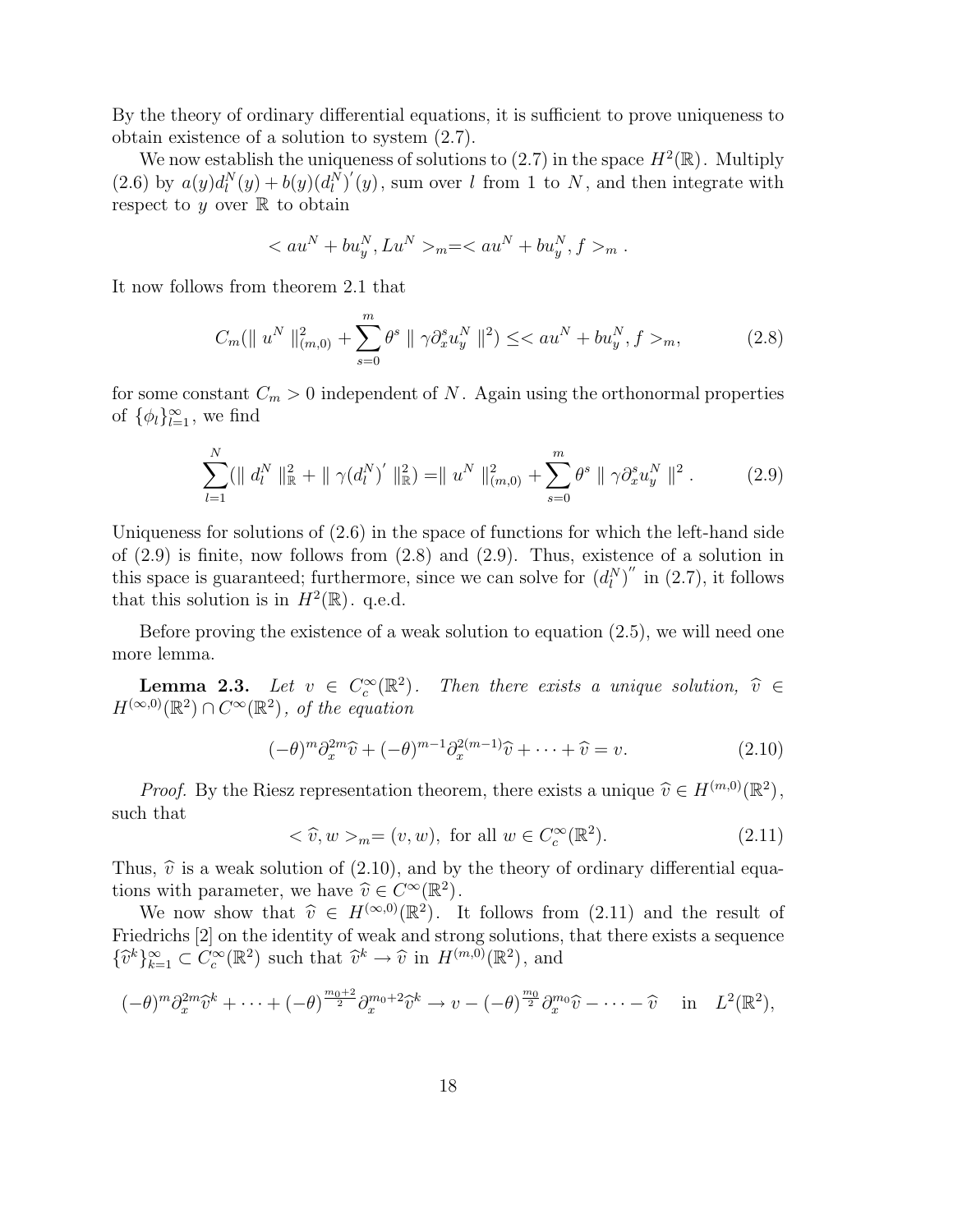where  $m_0 = m$  if m is even, and  $m_0 = m - 1$  if m is odd. Therefore,

$$
\iint_{\mathbb{R}^2} v^2 = \iint_{\mathbb{R}^2} [(-\theta)^m \partial_x^{2m} \hat{v} + \dots + (-\theta)^{\frac{m_0+2}{2}} \partial_x^{m_0+2} \hat{v}]^2
$$
  
+2[(-\theta)^m \partial\_x^{2m} \hat{v} + \dots + (-\theta)^{\frac{m\_0+2}{2}} \partial\_x^{m\_0+2} \hat{v}] [(-\theta)^{\frac{m\_0}{2}} \partial\_x^{m\_0} \hat{v} + \dots + \hat{v}]  
+[(-\theta)^{\frac{m\_0}{2}} \partial\_x^{m\_0} \hat{v} + \dots + \hat{v}]^2  
\geq \lim\_{k \to \infty} \iint\_{\mathbb{R}^2} 2[(-\theta)^m \partial\_x^{2m} \hat{v}^k + \dots + (-\theta)^{\frac{m\_0+2}{2}} \partial\_x^{m\_0+2} \hat{v}^k] [(-\theta)^{\frac{m\_0}{2}} \partial\_x^{m\_0} \hat{v}^k + \dots + \hat{v}^k]  
+[(-\theta)^{\frac{m\_0}{2}} \partial\_x^{m\_0} \hat{v}^k + \dots + \hat{v}^k]^2.

Integrating by parts yields,

$$
\iint_{\mathbb{R}^2} v^2 \ge \lim_{k \to \infty} \iint_{\mathbb{R}^2} \theta^{m+1} (\partial_x^{m+1} \widehat{v}^k)^2 + \dots + (\widehat{v}^k)^2,
$$

if  $m > 1$ . Since bounded sets in Hilbert spaces are weakly compact,  $\hat{v}^{k_l} \to \overline{v}$  weakly<br>in  $H^{(m+1,0)}(\mathbb{R}^2)$ , for some  $\overline{v} \in H^{(m+1,0)}(\mathbb{R}^2)$ , where  $\{\hat{v}^{k_l}\}_{l=1}^{\infty}$  is a subsequence of  $\{\hat{v}^k\}$ . if  $m > 1$ . Since bounded sets in Hilbert spaces are weakly compact,  $\hat{v}^{k_l} \rightarrow \overline{v}$  weakly For simplicity, we denote  $\hat{v}^{k_l}$  by  $\hat{v}^k$ .<br>We now show that  $\hat{v} = \overline{v}$  By

We now show that  $\hat{v} \equiv \overline{v}$ . By the Riesz representation theorem, there exists  $w \in H^{(m+1,0)}(\mathbb{R}^2)$  such that

$$
_{m+1}=<\hat{v}-\overline{v}, z>_{m}, \text{ for all } z \in H^{(m+1,0)}(\mathbb{R}^{2}).
$$

In particular, setting  $z = \hat{v}^k - \overline{v}$  we have

$$
\lim_{k \to \infty} \langle w, \widehat{v}^k - \overline{v} \rangle_{m+1} = \lim_{k \to \infty} \langle \widehat{v} - \overline{v}, \widehat{v}^k - \overline{v} \rangle_m = || \widehat{v} - \overline{v} ||_{(m,0)}^2. \tag{2.12}
$$

Furthermore, since  $\hat{v}^k \rightharpoonup \overline{v}$  we have

$$
\lim_{k \to \infty} \langle w, \hat{v}^k - \overline{v} \rangle_{m+1} = 0. \tag{2.13}
$$

Combining (2.12) and (2.13) we obtain  $\hat{v} \equiv \bar{v}$  in  $H^{(m,0)}(\mathbb{R}^2)$ , implying that  $\hat{v} \in H^{(m+1,0)}(\mathbb{R}^2)$ . Recall that we assumed that  $m > 1$ ; however if  $m = 1$  we still obtain  $H^{(m+1,0)}(\mathbb{R}^2)$ . Recall that we assumed that  $m>1$ ; however, if  $m=1$  we still obtain  $\widehat{v} \in H^{(m+1,0)}(\mathbb{R}^2)$  by solving for  $\partial_{xx}\widehat{v}$  in (2.10). A boot-strap argument can now be<br>used to show that  $\widehat{x} \in H^{(\infty,0)}(\mathbb{R}^2)$ , go d used to show that  $\hat{v} \in H^{(\infty,0)}(\mathbb{R}^2)$ . q.e.d.

We are now ready to establish the existence of a weak solution of equation  $(2.5)$ , having regularity in the x-direction.

**Theorem 2.2.** If  $\varepsilon = \varepsilon(m)$  and  $\theta(m)$  are sufficiently small, then for every  $f \in H_{\theta}^{(m,0)}$  $\mathcal{L}_{\theta}^{(m,0)}(\mathbb{R}^2)$ ,  $m \leq r-2$ , there exists a unique weak solution  $u \in H_{\theta}^{(m,1)}$  $\vartheta _{\theta }^{\left( m,1\right) }(\mathbb{R}^{2})$  of  $(2.5).$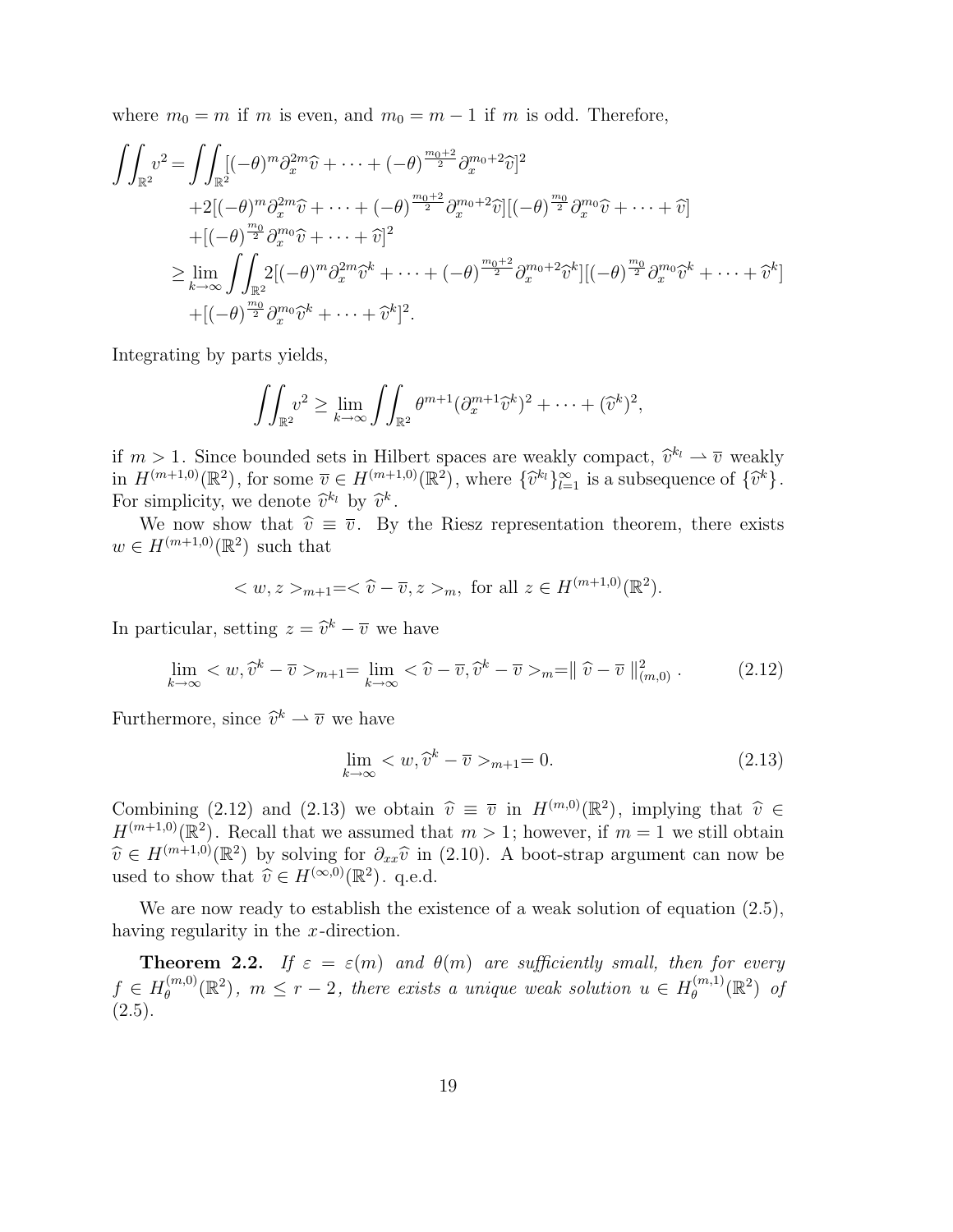*Proof.* For each  $N \in \mathbb{Z}_{>0}$ , let  $u^N \in H_{\theta}^{(m,2)}$  $\mathcal{L}_{\theta}^{(m,2)}(\mathbb{R}^2)$  be given by lemma 2.2. Then applying Cauchy's inequality  $(pq \leq \kappa p^2 + \frac{1}{4}$  $\frac{1}{4\kappa}q^2$ ,  $\kappa > 0$ ) to the right-hand side of (2.8), we obtain

$$
\|u^N\|_{(m,1)} \le C'_m \|f\|_{(m,0)},\tag{2.14}
$$

where  $C'_m$  is independent of N. Since bounded sets in Hilbert spaces are weakly compact, there exists a subsequence  $\{u^{N_i}\}_{i=1}^{\infty}$  such that  $u^{N_i} \to u$  in  $H_{\theta}^{(m,1)}$  $\theta^{(m,1)}_{\theta}(\mathbb{R}^2)$ , for some  $u \in H_{\theta}^{(m,1)}$  $\stackrel{(m,1)}{\theta}(\mathbb{R}^2)$  .

We now show that u is a weak solution of (2.5). Let  $v \in C_c^{\infty}(\mathbb{R}^2)$  and let  $\hat{v} \in$ <br> $\infty,0)$  ( $\mathbb{R}^2$ )  $\cap$   $C^{\infty}(\mathbb{R}^2)$  be the solution of  $H^{(\infty,0)}(\mathbb{R}^2) \cap C^{\infty}(\mathbb{R}^2)$  be the solution of

$$
(-\theta)^m \partial_x^{2m} \widehat{v} + (-\theta)^{m-1} \partial_x^{2(m-1)} \widehat{v} + \cdots + \widehat{v} = v,
$$

given by lemma 2.3. Since  $\{\phi_l(x)\}_{l=1}^{\infty}$  forms a basis in  $H_{\theta}^{2m+2}$  $e^{2m+2}_{\theta}(\mathbb{R})$ , we can find  $e^{N_*}_l(y) \in$  $H^{\infty}(\mathbb{R})$  such that  $v^{N_*} := \sum_{l=1}^{N_*} e_l^{N_*}(y) \phi_l(x) \to \hat{v}$  in  $H_{\theta}^{(2m+2,2)}$ <br>multiply (2.6) by  $e^{N_*}$  sum over l from 1 to N, and integral  $\mathcal{L}_{\theta}^{(2m+2,2)}(\mathbb{R}^2)$  as  $N_* \to \infty$ . Then multiply (2.6) by  $e_l^{N_*}$ , sum over l from 1 to  $N_*$ , and integrate with respect to y over R to obtain

$$
_{m} = _{m}.
$$

Integrating by parts and letting  $N_i \to \infty$  produces,

$$
(u, L^*(v^{N_*} + \dots + (-\theta)^m \partial_x^{2m} v^{N_*})) = (f, v^{N_*} + \dots + (-\theta)^m \partial_x^{2m} v^{N_*}).
$$

Furthermore, by letting  $N_* \to \infty$  we obtain

$$
(u, L^*v) = (f, v).
$$

Uniqueness of the weak solution follows from (2.14). q.e.d.

We now prove regularity in the y-direction for the weak solution given by theorem 2.2, in the case that  $f \in H^m(\mathbb{R}^2)$ . The following standard lemma concerning difference quotients will be needed.

**Lemma 2.4.** Let  $w \in L^2(\mathbb{R}^2)$  have compact support, and define

$$
w^{h} = \frac{1}{h}(w(x, y + h) - w(x, y)).
$$

If  $\parallel w^h \parallel \leq C_8$  where  $C_8$  is independent of h, then  $w \in H^{(0,1)}(V)$  for any compact  $V \subset \mathbb{R}^2$ . Furthermore, if  $w \in H^{(0,1)}(\mathbb{R}^2)$  then  $\|w^h\| \leq C_9 \|\wedge w_y\|$ , for some  $C_9$ independent of h.

**Theorem 2.3.** Suppose that the hypotheses of theorem 2.2 are fulfilled and that  $f \in H^m(\mathbb{R}^2)$ , then  $u \in H^m(\mu_2 X)$ .

*Proof.* If  $m = 0, 1$ , then the desired conclusion follows directly from theorem 2.2, so assume that  $m \geq 2$ . Let  $\zeta \in C^{\infty}(\mathbb{R}^2)$  be a cut-off function such that

$$
\zeta(x, y) = \begin{cases} 1 & \text{if } (x, y) \in \mu_2 X, \\ 0 & \text{if } (x, y) \in (\mu_2 + 1)X. \end{cases}
$$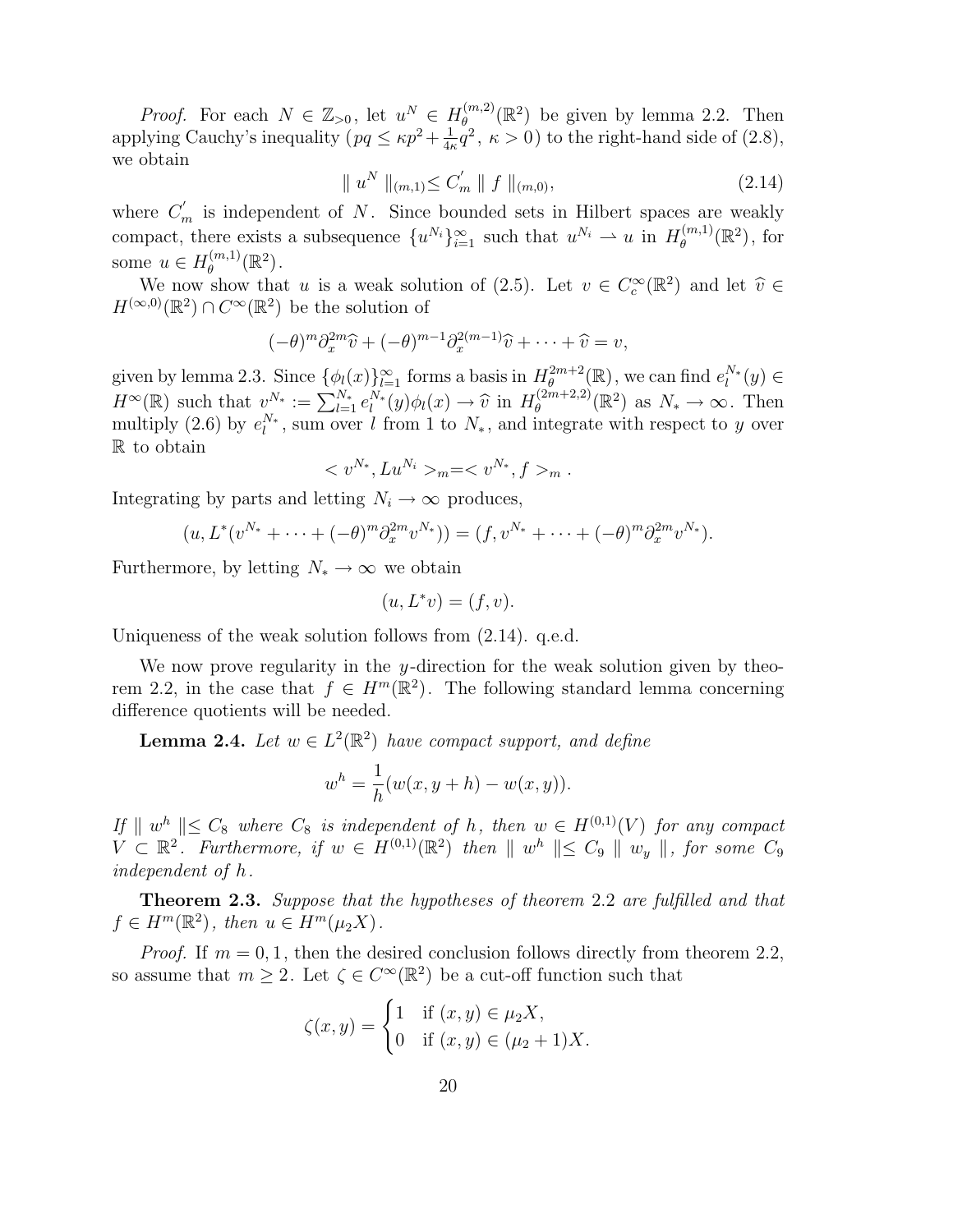Let  $u \in H_{\theta}^{(m,1)}$  $\mathcal{L}_{\theta}^{(m,1)}(\mathbb{R}^2)$  be the weak solution of (2.5) given by theorem 2.2. Set  $w = \zeta u$ , then since  $u$  is a weak solution of  $(2.5)$  we obtain

$$
[w, v] := \int \int_{\mathbb{R}^2} w_y v_y - E w_y v - F w v = \int \int_{\mathbb{R}^2} -\widetilde{f} v, \text{ for all } v \in C_c^{\infty}(\mathbb{R}^2),
$$

where  $\tilde{f} = \zeta f - A\zeta u_{xx} + \zeta_{yy}u + 2\zeta_y u_y - D\zeta u_x + E\zeta_y u$ .

Using lemma 2.4 and the fact that  $\tilde{f} \in L^2(\mathbb{R}^2)$ , we have

$$
\begin{aligned} |[w^h, v]| &\leq |[w, v^{-h}]| + C_{10} \parallel v \parallel_{(0,1)} \\ &= |\int \int_{\mathbb{R}^2} \widetilde{f} v^{-h}| + C_{10} \parallel v \parallel_{(0,1)} \\ &\leq C_{11} \parallel v \parallel_{(0,1)}, \end{aligned} \tag{2.15}
$$

for some constants  $C_{10}$ ,  $C_{11}$  independent of h. Furthermore, integrating by parts yields

$$
C_{12} \parallel v \parallel_{(0,1)}^{2} \le |[v,v]| + C_{13} \parallel v \parallel.
$$
 (2.16)

The estimates (2.15) and (2.16) also hold if  $v = w<sup>h</sup>$ . Therefore

$$
C_{12} \| w^h \|_{(0,1)}^2 \leq C_{11} \| w^h \|_{(0,1)} + C_{13} \| w^h \|
$$
  

$$
\leq C_{11} \| w^h \|_{(0,1)} + C_{14},
$$

for some constant  $C_{14}$  independent of h. It follows that  $\| w^h \|_{(0,1)} \leq C_{15}$  independent of h. Hence, by lemma 2.4  $w \in H^{(0,2)}(V)$  for any compact  $V \subset \mathbb{R}^2$ . Since  $w \equiv u$  in  $\mu_2 X$ , we have  $u \in H^{(0,2)}(\mu_2 X)$ .

By differentiating  $Lu = f$  with respect to  $x, s = 1, \ldots, m-2$  times, we obtain

$$
L_s z = \partial_x^s f - \sum_{i=0}^{s-1} \partial_x^i (E_x \partial_x^{s-1-i} u_y + \partial_x F_{s-1-i} \partial_x^{s-1-i} u), \tag{2.17}
$$

where  $z = \partial_x^s u$  and  $L_s$ ,  $F_s$  were defined in (2.1). We may then apply the above procedure to equation (2.17) and obtain  $\partial_x^s u \in H^{(0,2)}(\mu_2 X)$ ,  $s = 1, \ldots, m-2$ .

Lastly, denote the right-hand side of  $(2.17)$  by  $f_s$ , then the following equation holds in  $L^2(\mu_2 X)$ ,

$$
z_{yy} = f_s - Az_{xx} - (D + sA_x)z_x - Ez_y - (F + sD_x + \frac{s(s-1)}{2}A_{xx})z.
$$
 (2.18)

Since the right-hand side of (2.18) is in  $H^{(0,1)}(\mu_2 X)$ , it follows that  $z_{yy} \in H^{(0,1)}(\mu_2 X)$ . Then by differentiating  $(2.18)$  with respect to y, we may apply a boot-strap argument to obtain  $u \in H^m(\mu_2 X)$ . q.e.d.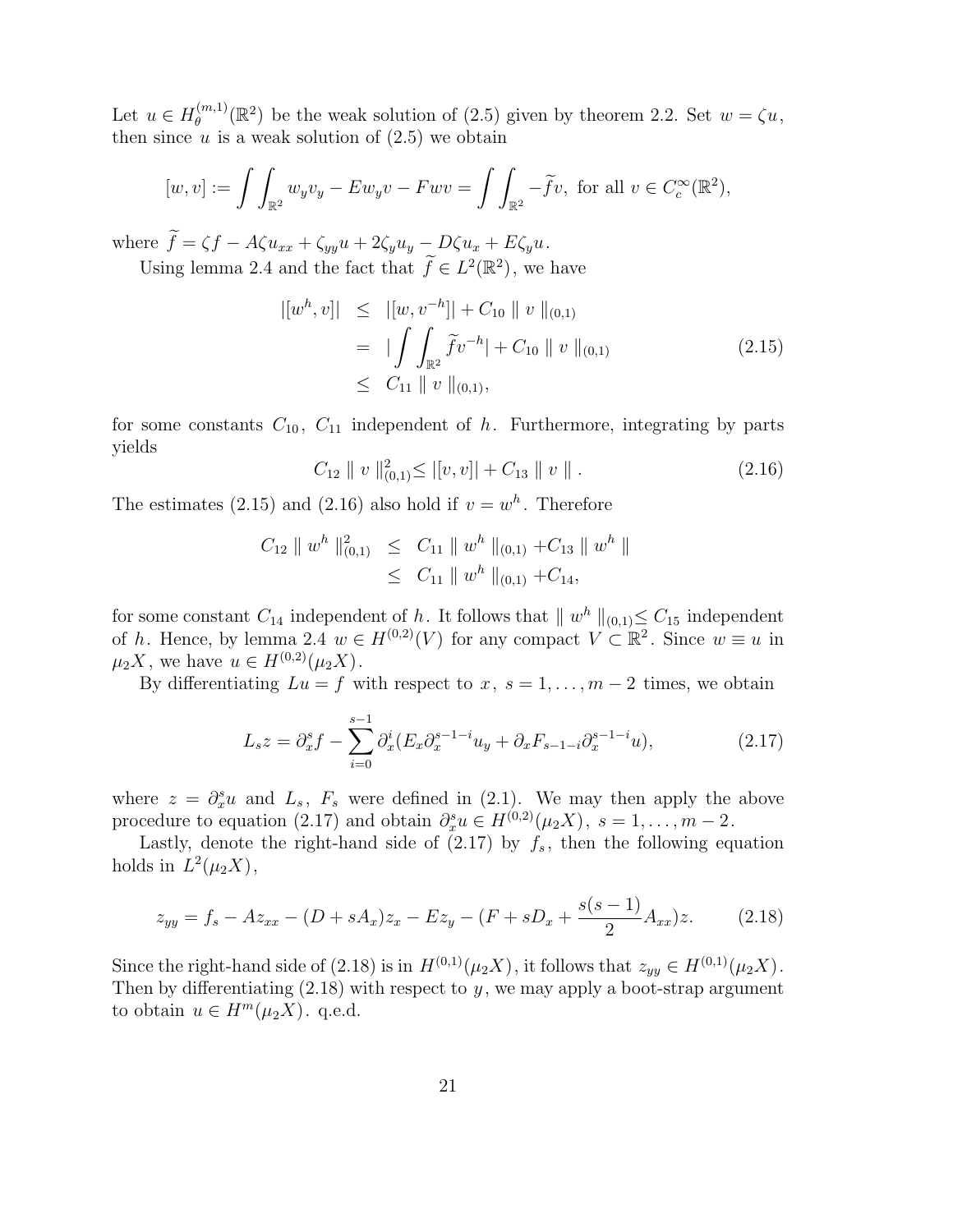### 3. The Moser Estimate

Having established the existence of regular solutions to a small perturbation of the linearized equation for (0.6), we intend to apply a Nash-Moser type iteration procedure in the following section, to obtain a smooth solution of  $(0.6)$  in X. In the current section, we shall make preparations for the Nash-Moser procedure by establishing a certain a priori estimate. This estimate, referred to as the Moser estimate, will establish the dependence of the solution  $u$  of  $(2.5)$ , on the coefficients of the linearization as well as on the right-hand side,  $f$ . If the linearization is evaluated at some function  $w \in C^{\infty}(\mu_2\overline{X})$ , then the Moser estimate is of the form

$$
\| u \|_{H^m} \leq C_m (\| f \|_{H^m} + \| w \|_{H^{m+m_1}} \| f \|_{H^2}), \tag{3.1}
$$

for some constants  $C_m$  and  $m_1$  independent of  $\varepsilon$  and w.

Estimate (3.1) will first be established in the coordinates  $(\alpha, \beta)$ , which we have been denoting by  $(x, y)$  for convenience, and later converted into the original coordinates  $(x, y)$  of the introduction. We will need the Gagliardo-Nirenberg estimates contained in the following lemma.

**Lemma 3.1.** Let  $u, v \in C^k(\overline{\Omega})$ .

i) If  $\sigma$  and  $\rho$  are multi-indices such that  $|\sigma| + |\rho| = k$ , then there exist constants  $\mathcal{M}_1$  and  $\mathcal{M}_2$  depending on k, such that

$$
\|\partial^{\sigma}u\partial^{\varrho}v\|_{L^{2}(\Omega)}\leq\mathcal{M}_{1}(|u|_{L^{\infty}(\Omega)}\parallel v\parallel_{H^{k}(\Omega)}+\parallel u\parallel_{H^{k}(\Omega)}|v|_{L^{\infty}(\Omega)}),
$$

and

$$
|\partial^{\sigma}u\partial^{\varrho}v|_{C^{0}(\overline{\Omega})}\leq \mathcal{M}_2(|u|_{C^{0}(\overline{\Omega})}|v|_{C^{k}(\overline{\Omega})}+|u|_{C^{k}(\overline{\Omega})}|v|_{C^{0}(\overline{\Omega})}).
$$

ii) If  $\sigma_1, \ldots, \sigma_l$  are multi-indices such that  $|\sigma_1| + \cdots + |\sigma_l| = k$ , then there exists a constant  $\mathcal{M}_3$  depending on l and k, such that

$$
\|\partial^{\sigma_1} u_1 \cdots \partial^{\sigma_l} u_l\|_{L^2(\Omega)} \leq \mathcal{M}_3 \sum_{j=1}^l (|u_1|_{L^{\infty}(\Omega)} \cdots \widehat{|u_j|}_{L^{\infty}(\Omega)} \cdots |u_l|_{L^{\infty}(\Omega)}) \|u_j\|_{H^k(\Omega)},
$$

where  $|u_j|_{L^{\infty}(\Omega)}$  indicates the absence of  $|u_j|_{L^{\infty}(\Omega)}$ .

iii) Let  $B \subset \mathbb{R}^N$  be compact and contain the origin, and let  $G \in C^{\infty}(B)$ . If  $u \in H^{k+2}(\Omega, B)$  and  $||u||_{H^2(\Omega)} \leq C$  for some fixed C, then there exist constants  $\mathcal{M}, \mathcal{M}_k > 0$  such that

$$
\| G \circ u \|_{H^k(\Omega)} \leq \mathcal{M} + \mathcal{M}_k \| u \|_{H^{k+2}(\Omega)},
$$

where  $\mathcal{M} = Vol(\Omega) |G(0)|$ .

Proof. These estimates are standard consequences of the interpolation inequalities, and may be found in, for instance, [16]. q.e.d.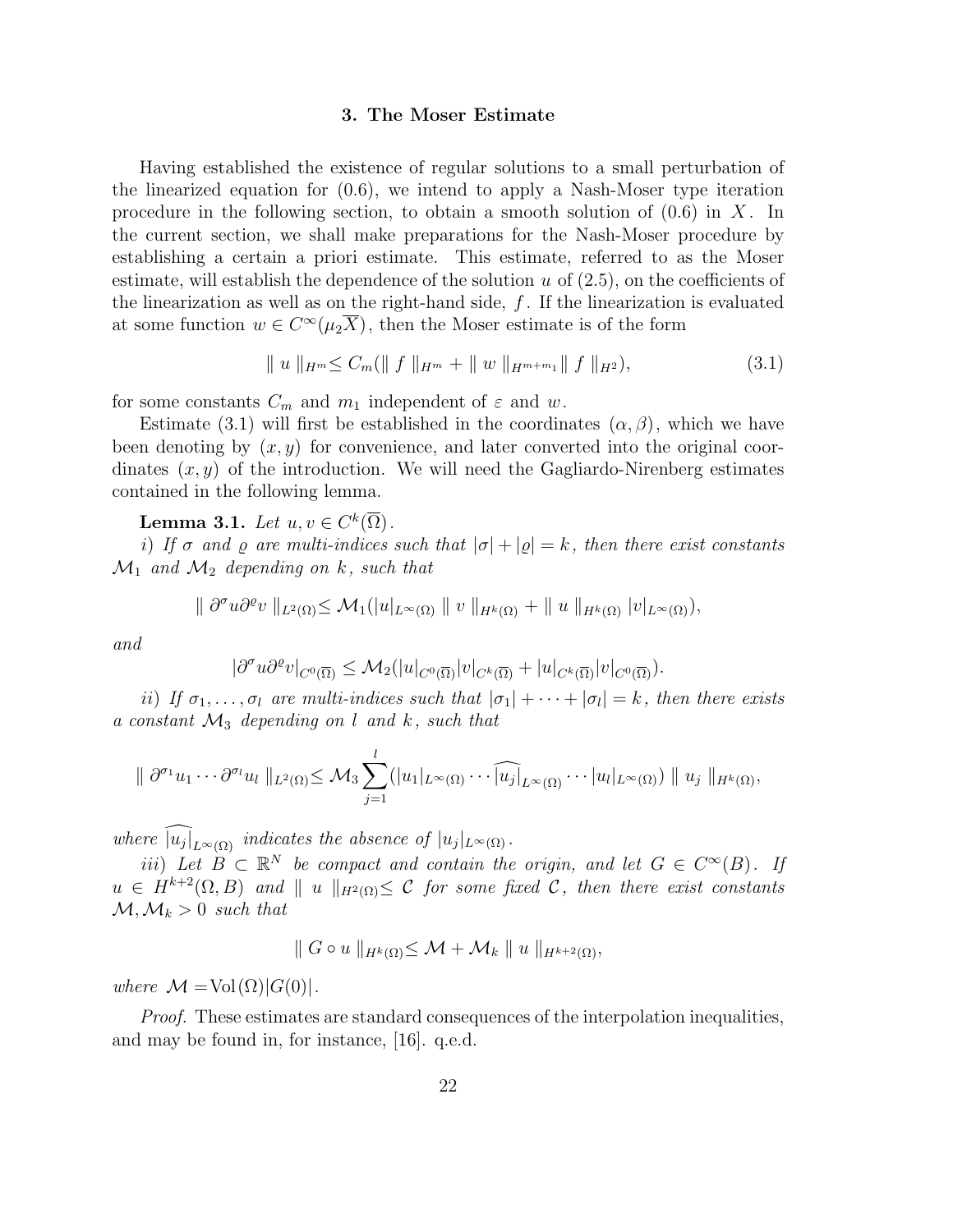Estimate (3.1) will follow by induction from the next two propositions. The first shall establish an estimate for the x-derivatives only, while the second deals with all remaining derivatives.

**Proposition 3.1.** Suppose that the linearization,  $L_1$ , is evaluated at some function  $w \in C^{\infty}(\mathbb{R}^2)$  with  $|w|_{C^{16}} \leq C_1$ , as in (1.1). Let  $f \in H^m(\mathbb{R}^2)$  and  $u \in$  $H^{(m,1)}(\mathbb{R}^2) \cap H^m(\mu_2X), m \leq r-7$ , be the solution of (2.5). If  $\varepsilon = \varepsilon(m)$  is sufficiently small, then

$$
\| \partial_x^m u \| + \| \partial_x^m u_y \| \leq C_m (\| f \|_m + \| u \|_{H^{m-1}(\mu_2 X)} + \| w \|_{H^{m+7}(\mu_2 X)} \| f \|_{H^2(\mu_2 X)}),
$$

for some constant  $C_m$  independent of  $\varepsilon$  and w.

*Proof.* We proceed by induction on m. The case  $m = 0$  is given by lemma 2.1. Now assume that the estimate holds for all positive integers less than  $m$ . Differentiate  $L(w)u = f$  m-times with respect to x and put  $v = \partial_x^m u$ , then

$$
L_m v = \partial_x^m f - \sum_{i=0}^{m-1} \partial_x^i (E_x \partial_x^{m-1-i} u_y + \partial_x F_{m-1-i} \partial_x^{m-1-i} u) := f_m,
$$

where  $L_m$  and  $F_m$  were defined in (2.1). If  $\varepsilon = \varepsilon(m)$  is sufficiently small, we can apply lemma 2.1 to obtain

$$
\| \partial_x^m u \| + \| \partial_x^m u_y \| \le M \| f_m \| . \tag{3.2}
$$

We now estimate each term of  $f_m$ . Let  $\|\cdot\|_{m, \mu_2}$  denote  $\|\cdot\|_{H^m(\mu_2X)}$ , and  $|\cdot|_{\infty}$ denote  $|\cdot|_{L^{\infty}(\mu_2 X)}$ . A calculation shows that

$$
\sum_{i=0}^{m-1} \partial_x^i (E_x \partial_x^{m-1-i} u_y) = m E_x \partial_x^{m-1} u_y + \sum_{i=1}^{m-1} \sum_{j=1}^i \binom{i}{j} \partial_x^{j+1} E \partial_x^{m-1-j} u_y.
$$

Then using lemma 3.1 (i) and (iii), and recalling that  $E_x$  vanishes on  $\mathbb{R}^2 - \mu_2 X$ , we obtain

$$
\|\sum_{i=0}^{m-1} \partial_x^i (E_x \partial_x^{m-1-i} u_y) \| \leq M_1 \|\partial_x^{m-1} u_y \| + M_2 (|\partial_x^2 E_{\infty} \| u \|_{m-1, \mu_2 X} + \|\partial_x^2 E \|_{m-1, \mu_2 X} |u|_{\infty}) \leq M_1 \|\partial_x^{m-1} u_y \| + M_3 (|E|_{C^2(\mu_2 \overline{X})} \| u \|_{m-1, \mu_2 X} + \| w \|_{m+6, \mu_2 X} \| u \|_{2, \mu_2 X}).
$$

Using the fact that  $|E|_{C^2(\mu_2 \overline{X})} \leq C'_{14}$  (lemma 1.3), and the induction assumption, we have

$$
\| \sum_{i=0}^{m-1} \partial_x^i (E_x \partial_x^{m-1-i} u_y) \| \tag{3.3}
$$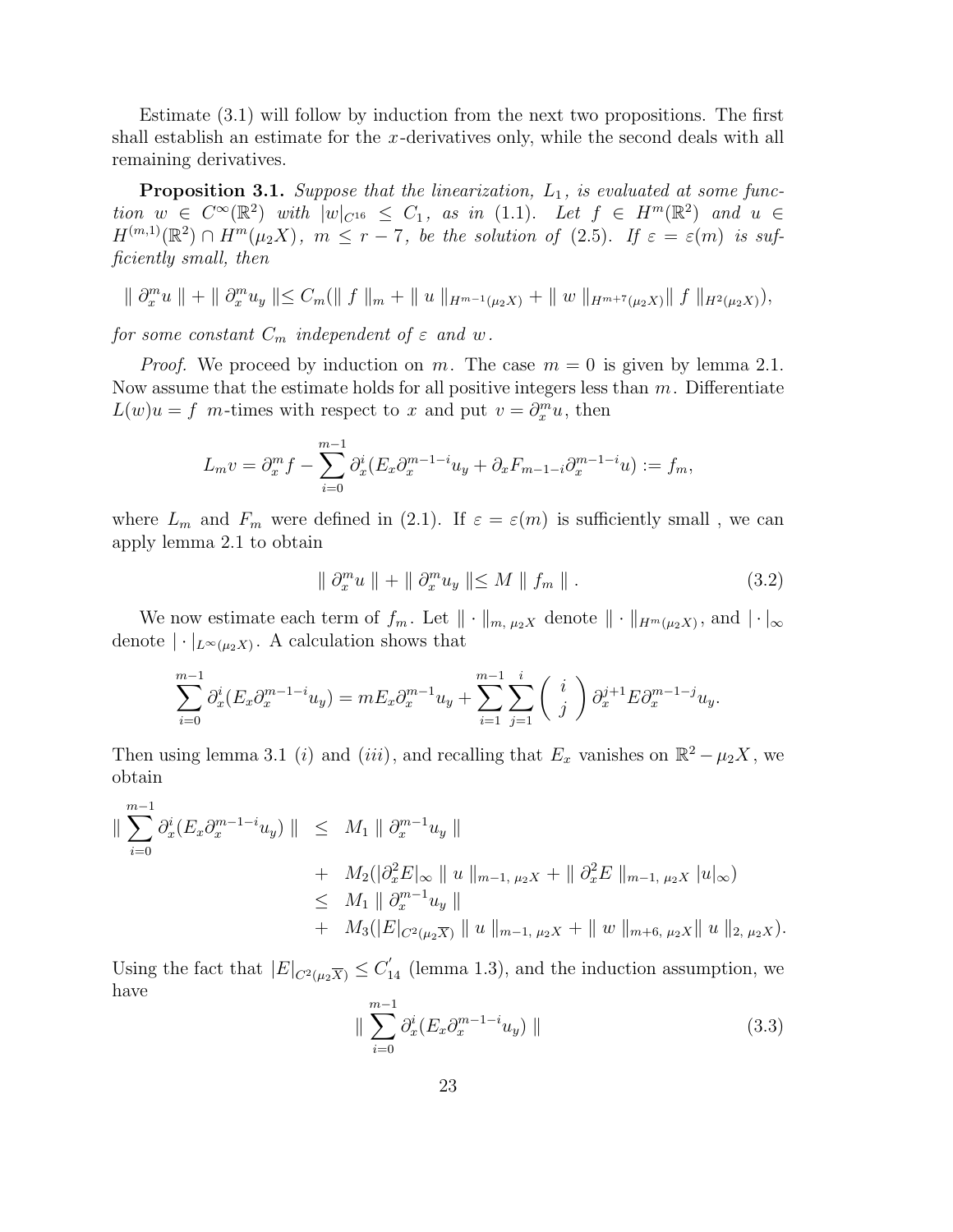$\leq C'_r$  $\|f_{m-1}(\|f\|_{m-1} + \|u\|_{m-1, \mu_2 X} + \|w\|_{m+6, \mu_2 X}\|u\|_{2, \mu_2 X}).$ 

In a similar manner, we may estimate

$$
\| \sum_{i=0}^{m-1} \partial_x^i (\partial_x F_{m-1-i} \partial_x^{m-1-i} u) \| \qquad (3.4)
$$

$$
\leq C''_{m-1}(\parallel f \parallel_{m-1} + \parallel u \parallel_{m-1, \mu_2 X} + \parallel w \parallel_{m+7, \mu_2 X} \parallel u \parallel_{2, \mu_2 X}).
$$

Furthermore, the methods used above can be made to show that  $||u||_{2, \mu_2 X} \le$  $M_4 \parallel f \parallel_{2, \mu_2 X}$ . Then (3.3) and (3.4) yield

$$
\| \partial_x^m u \| + \| \partial_x^m u_y \| \leq C_m (\| f \|_m + \| u \|_{m-1, \mu_2 X} + \| w \|_{m+7, \mu_2 X} \| f \|_{2, \mu_2 X}),
$$

completing the proof by induction. q.e.d.

We now estimate the remaining derivatives.

**Proposition 3.2.** Let  $u, w, f, \varepsilon$ , and  $m$  be as in proposition 3.1. Then

$$
\| \partial_x^s \partial_y^t u \|_{\mu_2 X} \leq C_m (\| f \|_{m, \mu_2 X} + \| u \|_{m-1, \mu_2 X} + \| w \|_{m+7, \mu_2 X} \| f \|_{2, \mu_2 X}),
$$

for  $0 \le s \le m-t$ ,  $0 \le t \le m$ , where  $C_m$  is independent of  $\varepsilon$  and w.

*Proof.* The cases  $t = 0, 1$  are given by proposition 3.1. We will proceed by induction on t. Assume that the desired estimate holds for  $0 \le s \le m - t$ ,  $0 \le t \le$  $k-1, 0 \leq k \leq m$ .

Solving for  $u_{yy}$  in the equation  $L(w)u = f$ , we obtain

$$
u_{yy} = f - Au_{xx} - Du_x - Eu_y - Fu := \overline{f}.
$$
\n(3.5)

Differentiate (3.5) with respect to  $\partial_x^s \partial_y^{k-2}$  where  $0 \leq s \leq m-k$ , then

$$
\partial_x^s \partial_y^k u = \partial_x^s \partial_y^{k-2} \overline{f}.
$$
\n(3.6)

We now estimate each term on the right-hand side of  $(3.6)$ . Using lemma 3.1  $(i)$ and  $(iii)$ , we have

$$
\| \partial_x^s \partial_y^{k-2} (Au_{xx}) \|_{\mu_2 X}
$$
\n
$$
\leq M_5 (\| \partial_x^{s+2} \partial_y^{k-2} u \|_{\mu_2 X} + \sum_{\substack{p \leq s, q \leq k-2 \\ (p,q) \neq (0,0)}} \| \partial_x^p \partial_y^q A \partial_x^{s-p} \partial_y^{k-2-q} u_{xx} \|_{\mu_2 X})
$$
\n
$$
\leq M_5' (\| \partial_x^{s+2} \partial_y^{k-2} u \|_{\mu_2 X} + |A|_{C^1(\mu_2 \overline{X})} \| u \|_{m-1, \mu_2 X} + \| A \|_{m, \mu_2 X} |u|_{\infty})
$$
\n
$$
\leq M_5'' (\| \partial_x^{s+2} \partial_y^{k-2} u \|_{\mu_2 X} + \| u \|_{m-1, \mu_2 X} + \| w \|_{m+4, \mu_2 X} \| f \|_{2, \mu_2 X}).
$$

Furthermore, since  $s \leq m - k$  the induction assumption implies that

$$
\| \partial_x^{s+2} \partial_y^{k-2} u \|_{\mu_2 X} \leq M_6 \le \| f \|_{m, \mu_2 X} + \| u \|_{m-1, \mu_2 X} + \| w \|_{m+7, \mu_2 X} \| f \|_{2, \mu_2 X}.
$$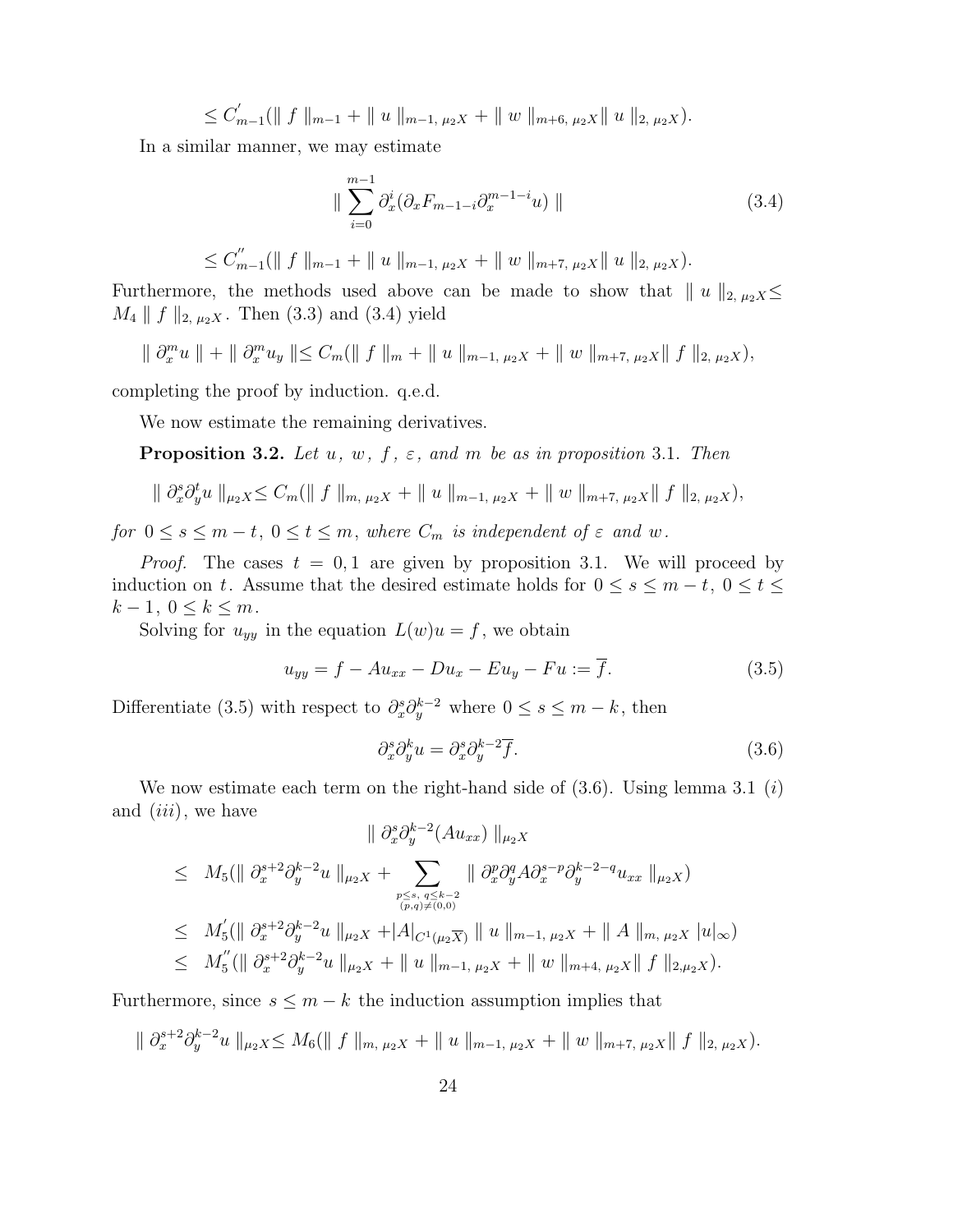Thus,

$$
\| \partial_x^s \partial_y^{k-2} (Au_{xx}) \|_{\mu_2 X} \le M_7(\| f \|_{m, \mu_2 X} + \| u \|_{m-1, \mu_2 X} + \| w \|_{m+7, \mu_2 X} \| f \|_{2, \mu_2 X}).
$$

The remaining terms on the right-hand side of (3.6) may be estimated in a similar manner. Therefore,

$$
\| \partial_x^s \partial_y^k u \|_{\mu_2 X} \leq M_8(\| f \|_{m, \mu_2 X} + \| u \|_{m-1, \mu_2 X} + \| w \|_{m+7, \mu_2 X} \| f \|_{2, \mu_2 X}),
$$

for  $0 \leq s \leq m - k$ . The proof is now complete by induction. q.e.d.

By combining the previous two propositions, we obtain the following Moser estimate.

**Theorem 3.1.** Let  $u, w, f, \varepsilon$ , and  $m$  be as in proposition 3.2. Then

$$
\| u \|_{m, \mu_2 X} \leq C_m (\| f \|_{m, \mu_2 X} + \| w \|_{m+7, \mu_2 X} \| f \|_{2, \mu_2 X}),
$$

where  $C_m$  is independent of  $\varepsilon$  and w.

*Proof.* This follows by induction on  $m$ , using proposition 3.2. q.e.d.

The Moser estimate of theorem 3.1 is in terms of the variables  $(\alpha, \beta)$  of lemma 1.3. Since the Nash-Moser iteration procedure of the following section will be carried out in the original variables,  $(x, y)$ , of the introduction, we will now obtain an analogous Moser estimate in these original coordinates. Let  $\|\cdot\|_{m, \Omega}$ ,  $\|\cdot\|'_{m, \Omega}$ , and  $\|\cdot\|'_{m,\Omega}$  denote the  $H^m(\Omega)$  norm with respect to the variables  $(x, y)$ ,  $(\xi, \eta)$ , and  $(\alpha, \beta)$  respectively; a similar notation will be used for the  $C^m(\overline{\Omega})$  norms. The following estimates will be needed in transforming the estimate of theorem 3.1 into the original variables.

**Lemma 3.2.** If  $\varepsilon = \varepsilon(m)$  is sufficiently small, then

$$
\parallel \xi_x \parallel_{m, X_1} \leq C_m(1) + \parallel w \parallel_{m+7, X_1}), \text{ and } \parallel \alpha_{\xi} \parallel'_{m, X_2} \leq C'_m(1) + \parallel w \parallel'_{m+7, X_2}),
$$

where  $C_m$  and  $C'_m$  are independent of  $\varepsilon$  and w, and  $X_1$ ,  $X_2$  were defined in lemmas 1.2 and 1.3.

Proof. We shall only prove the first estimate, since a similar argument yields the second. The estimate will be proven by induction on  $m$ . From the proof of lemma 1.2 we have,

$$
|\xi_x|_{C^0(\overline{X}_1)} \le M_9,
$$

which gives the case  $m = 0$ . Now assume that the following estimate holds,

$$
|\xi_x|_{C^{m-1}(\overline{X}_1)} \leq C_{m-1} |b_{12}^3|_{C^m(\overline{X}_1)}.
$$

We will first estimate the x-derivatives. Differentiate the equation,

$$
b_{12}^3(\xi_x)_x + (\xi_x)_y = -(b_{12}^3)_x \xi_x, \tag{3.7}
$$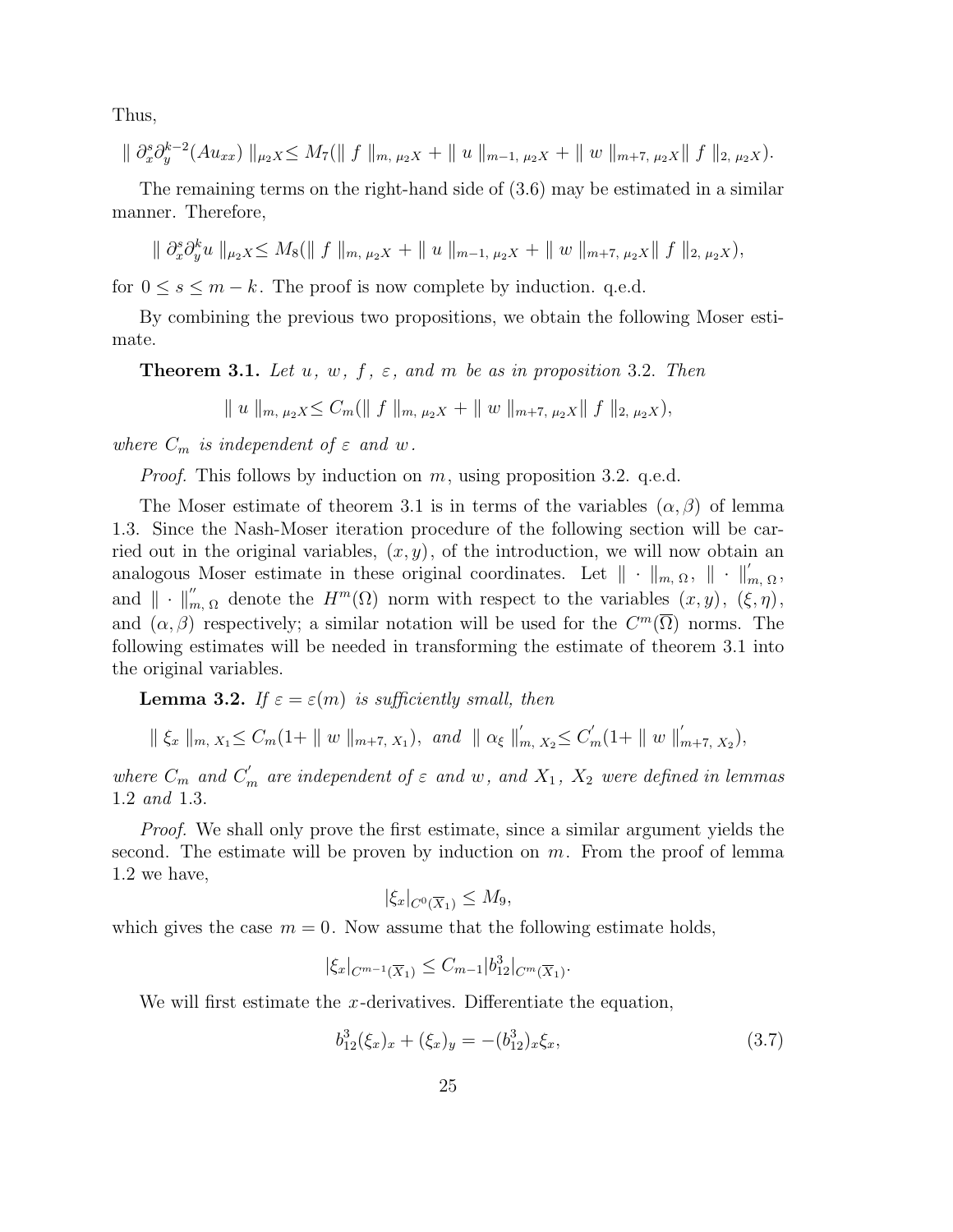$m$ -times with respect to  $x$  to obtain

$$
b_{12}^3(\partial_x^m \xi_x)_x + (\partial_x^m \xi_x)_y = -\partial_x^m[(b_{12}^3)_x \xi_x] - \sum_{i=0}^{m-1} \partial_x^i[(b_{12}^3)_x \partial_x^{m-i} \xi_x] := g.
$$

Then estimating  $\partial_x^m \xi_x$  along the characteristics of (3.7) as in the proof of lemma 1.2, we find

$$
|\partial_x^m \xi_x|_{C^0(\overline{X}_1)} \leq \mu_1 y_0 |g|_{C^0(\overline{X}_1)}.
$$

Using the second half of lemma 3.1  $(i)$  in the same way that the first half was used in proposition 3.1, and recalling that  $|b_{12}^3|_{C^2(\overline{X}_1)} \leq \varepsilon M_{10}$ , produces

$$
|g|_{C^{0}(\overline{X}_{1})} \leq (m+1)\varepsilon M_{10}|\partial_{x}^{m}\xi_{x}|_{C^{0}(\overline{X}_{1})} + M'_{10}(|(b_{12}^{3})_{xx}|_{C^{0}(\overline{X}_{1})}|\xi_{x}|_{C^{m-1}(\overline{X}_{1})} + |(b_{12}^{3})_{xx}|_{C^{m-1}(\overline{X}_{1})}|\xi_{x}|_{C^{0}(\overline{X}_{1})}).
$$

Therefore, if  $\varepsilon$  is small enough to guarantee that  $(m+1)\mu_1y_0 \varepsilon M_{10} < \frac{1}{2}$  $\frac{1}{2}$ , we can bring  $(m+1)\mu_1 y_0 \in M_{10} \vert \partial_x^m \xi_x \vert_{C^0(\overline{X}_1)}$  to the left-hand side:

$$
\partial_x^m \xi_x |_{C^0(\overline{X}_1)} \le M_{11} (|\xi_x|_{C^{m-1}(\overline{X}_1)} + |b_{12}^3|_{C^{m+1}(\overline{X}_1)}). \tag{3.8}
$$

By solving for  $(\xi_x)_y$  in equation (3.7), and differentiating the result with respect to  $\partial_x^s \partial_y^{t-1}$ ,  $0 \le s \le m-t$ ,  $0 \le t \le m$ , we can use the techniques of proposition 3.2, combined with lemma 3.1  $(i)$ , to obtain

$$
|\partial_x^s \partial_y^t \xi_x|_{C^0(\overline{X}_1)} \le M_{12}(|\xi_x|_{C^{m-1}(\overline{X}_1)} + |b_{12}^3|_{C^{m+1}(\overline{X}_1)}). \tag{3.9}
$$

By the induction assumption on  $m$ ,  $(3.9)$  implies that

$$
|\xi_x|_{C^m(\overline{X}_1)} \leq M_{13} |b_{12}^3|_{C^{m+1}(\overline{X}_1)}.
$$

Then the Sobolev embedding theorem gives

$$
\parallel \xi_x \parallel_{m, X_1} \leq M_{14} \parallel b_{12}^3 \parallel_{m+3, X_1}.
$$

Thus, by lemma 3.1  $(iii)$  we have

|∂

$$
\| \xi_x \|_{m, X_1} \le M_{15}(1 + \| w \|_{m+7, X_1}).
$$

q.e.d.

**Theorem 3.2.** Let u, w, and f be as in theorem 3.1, and  $m \leq r - 25$ . If  $\varepsilon = \varepsilon(m)$  is sufficiently small, then

$$
\| u \|_{m, X} \leq C_m (\| f \|_{m, X_1} + \| w \|_{m+25, X_1} \| f \|_{2, X_1}),
$$

where  $C_m$  is independent of  $\varepsilon$  and w.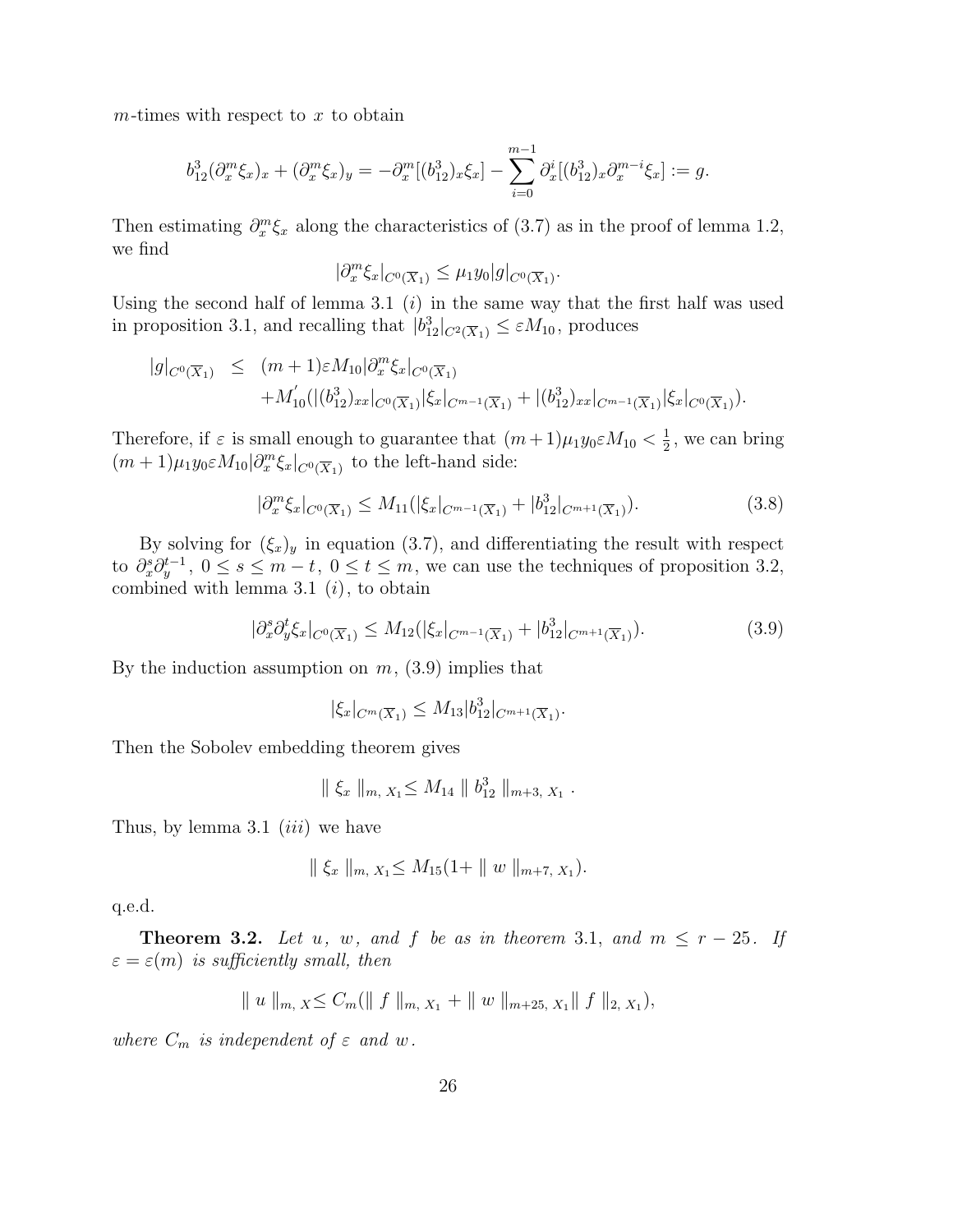Proof. We first prove an analogue of the desired estimate in terms of the variables  $(\xi, \eta)$ . Observe that

$$
\xi_{\alpha} = \frac{1}{\alpha_{\xi}} \left( \frac{\beta_{\eta}^{2}}{\beta_{\eta}^{2} + \beta_{\xi}^{2} b_{12}^{5}} \right) \ge M_{16}
$$
\n(3.10)

for some  $M_{16} > 0$ , if  $\varepsilon$  is sufficiently small. Let  $G(b_{12}^5) = \beta_{\eta}^2/(\beta_{\eta}^2 + \beta_{\xi}^2 b_{12}^5)$ , and  $s = m - t$ ,  $0 \le t \le m$ . A calculation shows that

$$
\| \partial_{\xi}^{s} \partial_{\eta}^{t} u \|'_{X_2} \leq M_{17} \sum_{k=0}^{m} \sum_{i=0}^{k} \| R_{ik} \partial_{\alpha}^{k-i} \partial_{\beta}^{i} u \|''_{\mu_2 X},
$$

where the  $R_{ik}$  are polynomials in the variables  $\nabla^{\sigma_1}_{\alpha,\beta}\xi_\alpha$ ,  $\nabla^{\sigma_2}_{\alpha,\beta}\xi_\alpha^{-1}$ ,  $\nabla^{\sigma_3}_{\alpha,\beta}b_{12}^5$ ,  $\nabla^{\sigma_4}_{\alpha,\beta}G(b_{12}^5)$ ,  $\nabla_{\xi,\eta}^{\sigma_{5}+1}\beta$ , such that  $|\sigma_{j}|\leq m-k$ ,  $1\leq j\leq 5$ , and  $\sum_{\nu}|\sigma_{\nu}|\leq m-k$ , where  $\sum_{\nu}|\sigma_{\nu}|$ represents the sum over all  $\sigma_j$  appearing in an arbitrary term of  $R_{ik}$ . Then using lemma 3.1  $(ii)$  and  $(iii)$ , we find that

$$
\|\partial_{\xi}^{s}\partial_{\eta}^{t}u\|'_{X_{2}} \leq M_{18}[\|u\|''_{m,\,\mu_{2}X} + (\|\xi_{\alpha}\|''_{m,\,\mu_{2}X} + \|\xi_{\alpha}^{-1}\|''_{m,\,\mu_{2}X} + \|\mathbf{b}_{12}^{5}\|''_{m+2,\,\mu_{2}X})|u|_{\infty}] \quad (3.11)\leq M'_{18}[\|u\|''_{m,\,\mu_{2}X} + (\|\xi_{\alpha}\|''_{m+2,\,\mu_{2}X} + \|w\|''_{m+6,\,\mu_{2}X})|u|_{\infty}].
$$

Similarly,

$$
\| \partial_{\alpha}^{s} \partial_{\beta}^{t} u \|_{\mu_{2}X}^{\prime\prime} \leq M_{19} [\| u \|_{m, X_{2}}^{\prime} + (\| \alpha_{\xi} \|_{m+2, X_{2}}^{\prime} + \| w \|_{m+6, X_{2}}^{\prime}) |u|_{\infty}].
$$
 (3.12)

Then by theorem 3.1 and the Sobolev lemma, we have

$$
\| \partial_{\xi}^{s} \partial_{\eta}^{t} u \|'_{X_{2}} \leq M_{20}(\| f \|''_{m, \mu_{2}X} + \| w \|''_{m+7, \mu_{2}X} \| f \|''_{2, \mu_{2}X}) + M_{20}'(\| \xi_{\alpha} \|''_{m+2, \mu_{2}X} + \| w \|''_{m+6, \mu_{2}X}) \| f \|'_{2, X_{2}}.
$$
 (3.13)

We now estimate the terms on the right-hand side of  $(3.13)$ . Using lemma 3.1  $(i)$ ,  $(iii)$ , lemma 3.2,  $(3.12)$ , and  $(3.10)$  we have

$$
\begin{split}\n\|\xi_{\alpha}\|_{m+2,\,\mu_{2}X}^{\prime\prime} &\leq M_{21}[\|\xi_{\alpha}\|_{m+2,\,X_{2}}^{\prime} + (\|\alpha_{\xi}\|_{m+4,\,X_{2}}^{\prime} + \|\,w\,\|_{m+8,\,X_{2}}^{\prime})|\xi_{\alpha}|_{\infty}] \\
&\leq M_{22}[\|\,\alpha_{\xi}^{-1}G(b_{12}^{5})\,\|_{m+2,\,X_{2}}^{\prime} + \|\,\alpha_{\xi}\,\|_{m+4,\,X_{2}}^{\prime} + \|\,w\,\|_{m+8,\,X_{2}}^{\prime}] \\
&\leq M_{23}[\|G(b_{12}^{5})|_{\infty}\,\|\,\alpha_{\xi}^{-1}\,\|_{m+2,\,X_{2}}^{\prime} + \|\,G(b_{12}^{5})\,\|_{m+2,\,X_{2}}^{\prime}\,\|\alpha_{\xi}^{-1}|_{\infty} \\
&\quad + \|\,\alpha_{\xi}\,\|_{m+4,\,X_{2}}^{\prime} + \|\,w\,\|_{m+8,\,X_{2}}^{\prime}]\n\\ &\leq M_{24}[\|\,\alpha_{\xi}\,\|_{m+4,\,X_{2}}^{\prime} + \|\,w\,\|_{m+8,\,X_{2}}^{\prime}]\n\\ &\leq M_{25}[1 + \|\,w\,\|_{m+11,\,X_{2}}^{\prime}].\n\end{split}
$$

Furthermore, by (3.12), lemma 3.2, and the Sobolev lemma

$$
\| f \|'_{m, \mu_2 X} \leq M_{26} [\| f \|'_{m, X_2} + (\| \alpha_{\xi} \|'_{m+2, X_2} + \| w \|'_{m+6, X_2}) \| f \|'_{2, X_2}]
$$
  

$$
\leq M'_{26} [\| f \|'_{m, X_2} + \| w \|'_{m+9, X_2} \| f \|'_{2, X_2}].
$$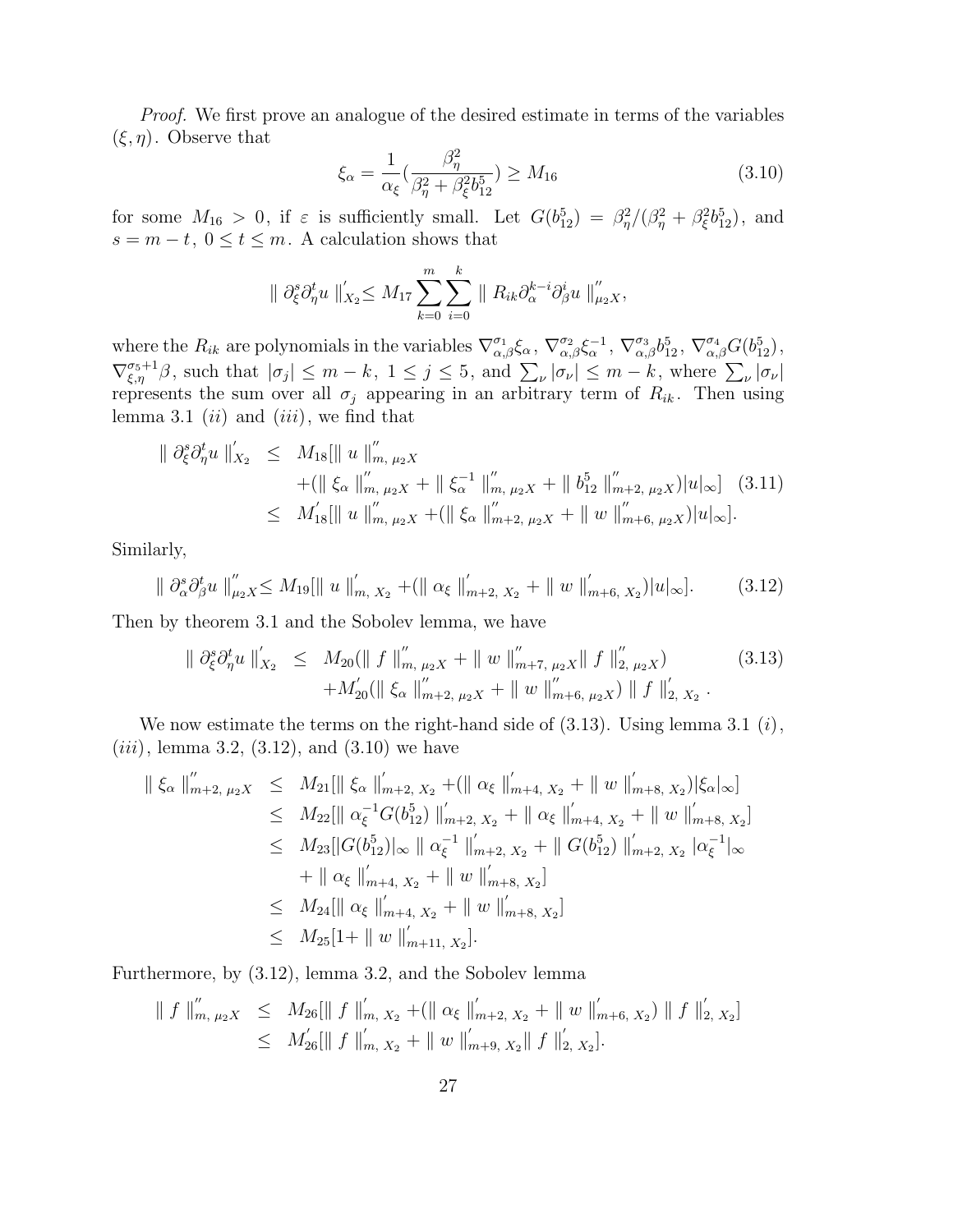Also, the same method yields

$$
\| w \|_{m+7, \mu_2 X}'' \leq M_{27}(\| w \|_{m+7, X_2}'' + \| w \|_{m+16, X_2}'' \| w \|_{2, X_2}')
$$
  

$$
\leq M_{27}' \| w \|_{m+16, X_2}''.
$$

Therefore, from (3.13) and the above estimates we obtain

$$
\| u \|'_{m, X_2} \le M_{28}(\| f \|'_{m, X_2} + \| w \|'_{m+16, X_2} \| f \|'_{2, X_2}).
$$
\n(3.14)

We can now apply the same procedure to obtain the following analogue of (3.14) in terms of the original variables  $(x, y)$ ,

$$
\| u \|_{m, X} \leq M_{29}(\| f \|_{m, X_1} + \| w \|_{m+25, X_1} \| f \|_{2, X_1}).
$$

q.e.d.

### 4. The Nash-Moser Procedure

In this section we will carry out a Nash-Moser type iteration procedure to obtain a solution of

$$
\Phi(w) = 0 \quad \text{in} \quad X. \tag{4.1}
$$

Instead of solving the linearized equation at each iteration, we shall solve a small perturbation of the modified linearized equation  $L_7(v)u = f$ , and then estimate the error at each step. However, the theory of sections  $\S$ 2 and  $\S$ 3 requires that v and f be defined on the whole plane. Therefore, we will need the following extension theorem.

**Theorem 4.1** [15]. Let  $\Omega$  be a bounded convex domain in  $\mathbb{R}^2$ , with Lipschitz smooth boundary. Then there exists a linear operator  $T_{\Omega}: L^2(\Omega) \to L^2(\mathbb{R}^2)$  such that:

i)  $T_{\Omega}(g)|_{\Omega} = g,$ ii)  $T_{\Omega}: H^m(\Omega) \to H^m(\mathbb{R}^2)$  continuously for each  $m \in \mathbb{Z}_{\geq 0}$ .

As with all Nash-Moser iteration schemes we will need smoothing operators, which we now construct. Fix  $\hat{\chi} \in C_c^{\infty}(\mathbb{R}^2)$  such that  $\hat{\chi} \equiv 1$  inside X. Let  $\chi(x) = \int \int \hat{\chi}(x) e^{2\pi i \eta \cdot x} dx$  be the inverse Fourier transform of  $\hat{\chi}$ . Then  $\chi$  is a  $\chi(x) = \int \int_{\mathbb{R}^2} \widehat{\chi}(\eta) e^{2\pi i \eta \cdot x} d\eta$  be the inverse Fourier transform of  $\widehat{\chi}$ . Then  $\chi$  is a Sebwortz function and satisfies  $\int \int \chi(x) dx = 1$  of  $\int \chi(x) dx = 0$  for any multi-Schwartz function and satisfies  $\int \int_{\mathbb{R}^2} \chi(x) dx \equiv 1$ ,  $\int \int_{\mathbb{R}^2} x^{\beta} \chi(x) dx = 0$  for any multiindex  $\beta$ ,  $\beta \neq 0$ . If  $g \in L^2(\mathbb{R}^2)$  and  $\mu \geq 1$ , we define smoothing operators  $S_{\iota}'$  $u'_\mu: L^2(\mathbb{R}^2) \to H^\infty(\mathbb{R}^2)$  by

$$
(S'_{\mu}g)(x) = \mu^2 \int \int_{\mathbb{R}^2} \chi(\mu(x - y))g(y)dy.
$$

Then we have (see [14]),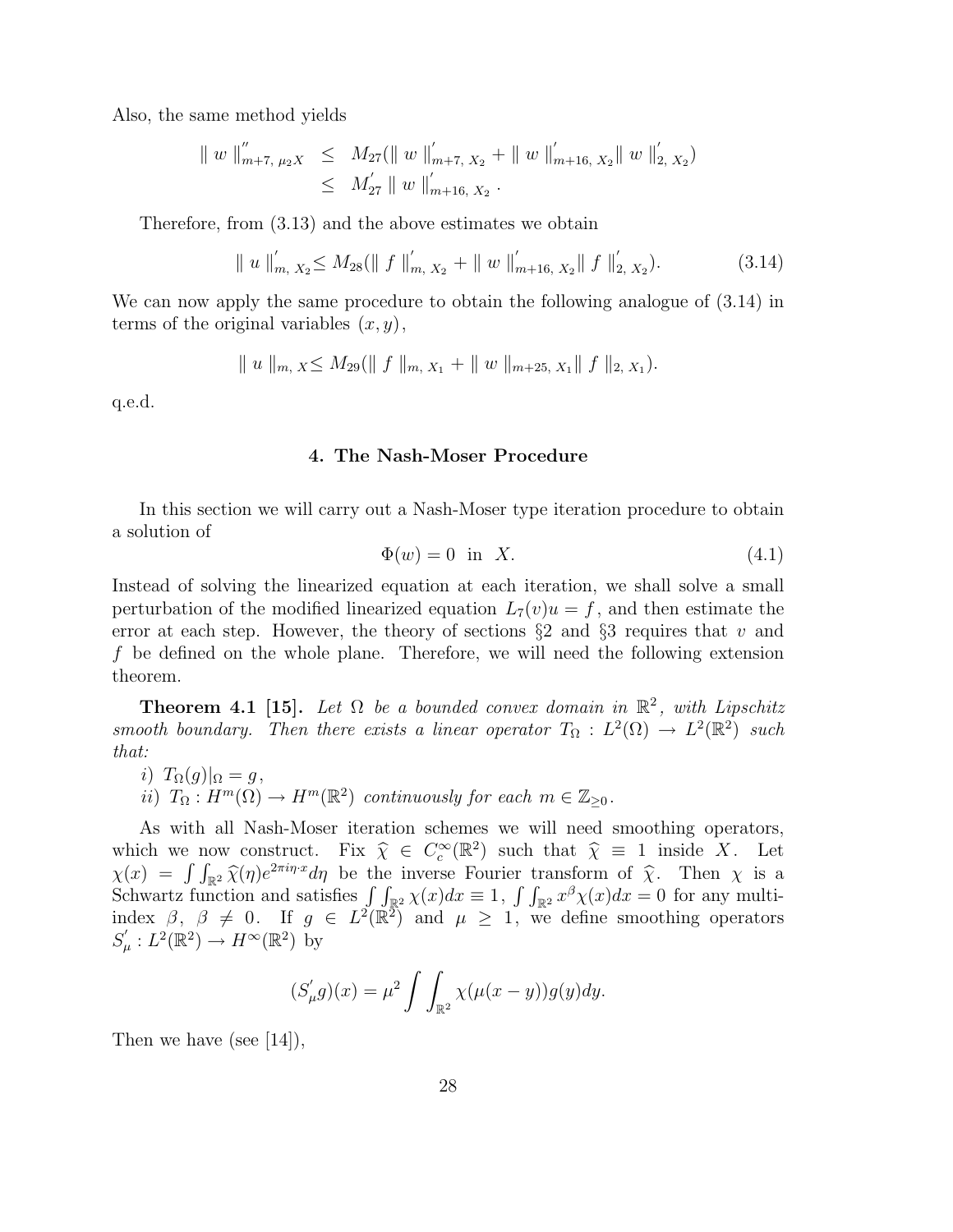**Lemma 4.1.** Let  $l, m \in \mathbb{Z}_{\geq 0}$  and  $g \in H^l(\mathbb{R}^2)$ , then i)  $\parallel S'_l$  $\int_{\mu}^{'} g\parallel_{H^{m}(\mathbb{R}^2)} \leq C_{l,m}\parallel g\parallel_{H^{l}(\mathbb{R}^2)},\; m\leq l\,,$ ii)  $\parallel S'_l$  $\int_{\mu}^{\prime} g \parallel_{H^m(\mathbb{R}^2)} \leq C_{l,m} \mu^{m-l} \parallel g \parallel_{H^l(\mathbb{R}^2)}, \ l \leq m,$ iii)  $\parallel g - S'_{\iota}$  $\int_{\mu}^{\prime} g \parallel_{H^m(\mathbb{R}^2)} \leq C_{l,m} \mu^{m-l} \parallel g \parallel_{H^l(\mathbb{R}^2)}, m \leq l.$ 

Furthermore, we obtain smoothing operators on X,  $S_{\mu}: L^2(X) \to H^{\infty}(X)$ , by setting  $S_{\mu}g = (S_{\mu}'Tg)|_X$ , where T is the extension operator given by theorem 4.1 with  $\Omega = X$ . Moreover, it is clear that the corresponding results of lemma 4.1 hold for  $S_{\mu}$ .

We now set up the underlying iterative procedure. Let  $\mu_k = \mu^k$ ,  $S'_k = S'_k$  $_{\mu_k}^{\prime}$  ,  $S_k = S_{\mu_k}$ , and  $w_0 = 0$ . Suppose that functions  $w_0, w_1, \ldots, w_k$  have been defined on X, and put  $v_j = S'_j T w_j$ ,  $0 \le j \le k$ . Let  $L(v_k)$  denote the linearization of (4.1) evaluated at  $v_k$ , and let  $L_8(v_k)$  be a small perturbation (on X) of  $L_7(v_k)$  to be given below, where  $L_7(v_k)$  is as in section §1. Then define  $w_{k+1} = w_k + u_k$  where  $u_k$  is the solution, restricted to  $X$ , of

$$
L_8(v_k)u_k = f_k,\t\t(4.2)
$$

given by theorem 2.2 (see lemma 4.2 below), and where  $f_k$  will be specified below.

Let  $Q_k(w_k, u_k)$  denote the quadratic error in the Taylor expansion of  $\Phi$  at  $w_k$ . Then using the definition of  $L_7$  we have

$$
\Phi(w_{k+1}) = \Phi(w_k) + L(w_k)u_k + Q_k(w_k, u_k)
$$
\n
$$
= \Phi(w_k) + \varepsilon (1 + \varepsilon (w_k)_{xx} + \varepsilon^{2n} H^n P_{11}(w_k)) (P_{22}^6(w_k) L_7(w_k) u_k + D_k(w_k) \partial_x u_k)
$$
\n
$$
+ A_k(w_k) \partial_{xx} u_k + Q_k(w_k, u_k)
$$
\n
$$
= \Phi(w_k) + \varepsilon (1 + \varepsilon (v_k)_{xx} + \varepsilon^{2n} H^n P_{11}(v_k)) |_X P_{22}^6(v_k|_X) L_8(v_k|_X) u_k + e_k,
$$
\n(4.3)

where

$$
e_k = \varepsilon (P_k(w_k) L_8(w_k) - P_k(v_k|_X) L_8(v_k|_X))u_k + A_k(w_k)\partial_{xx}u_k + Q_k(w_k, u_k)
$$
  
\n
$$
-\varepsilon \overline{P}_k(w_k) (P_{22}^6(w_k)\overline{A}_k \partial_{\alpha\alpha}u_k - (S_k D_k(w_k))\partial_x u_k),
$$
  
\n
$$
P_k(w_k) = (1 + \varepsilon (w_k)_{xx} + \varepsilon^{2n} H^n P_{11}(w_k)) P_{22}^6(w_k),
$$
  
\n
$$
\overline{P}_k(w_k) = 1 + \varepsilon (w_k)_{xx} + \varepsilon^{2n} H^n P_{11}(w_k),
$$
  
\n
$$
A_k(w_k) = \varepsilon \overline{P}_k^{-1}(w_k)\Phi(w_k), \qquad \overline{A}_k = \varepsilon^n \mu_k^{-4} \beta \phi(\alpha) \phi(\beta) + \psi_1(\beta),
$$
  
\n
$$
D_k(w_k) = \frac{1}{2} \partial_x [\overline{P}_k^{-2}(w_k)\Phi(w_k)] + \frac{1}{2} \overline{P}_k^{-2}(w_k) \partial_x \Phi(w_k),
$$
  
\n
$$
L_8(w_k)u_k = L_7(w_k)u_k + \overline{A}_k \partial_{\alpha\alpha}u_k + \phi(\alpha) \phi(\beta) T[(P_{22}^6(w_k))^{-1}(I - S_k)D_k(w_k)]\partial_x u_k,
$$

the functions  $\phi$  and  $\psi_1$  are as in section §2,  $(\alpha, \beta)$  are the coordinates of lemma 1.3; note also also that we use  $\phi|_X \equiv 1$  and  $T(\cdot)|_X = I$  in (4.3).

We now define  $f_k$ . In order to solve (4.2) with the theory of section §2, we require  $f_k$  to be defined on all of  $\mathbb{R}^2$ . Furthermore, we need the right-hand side of (4.3) to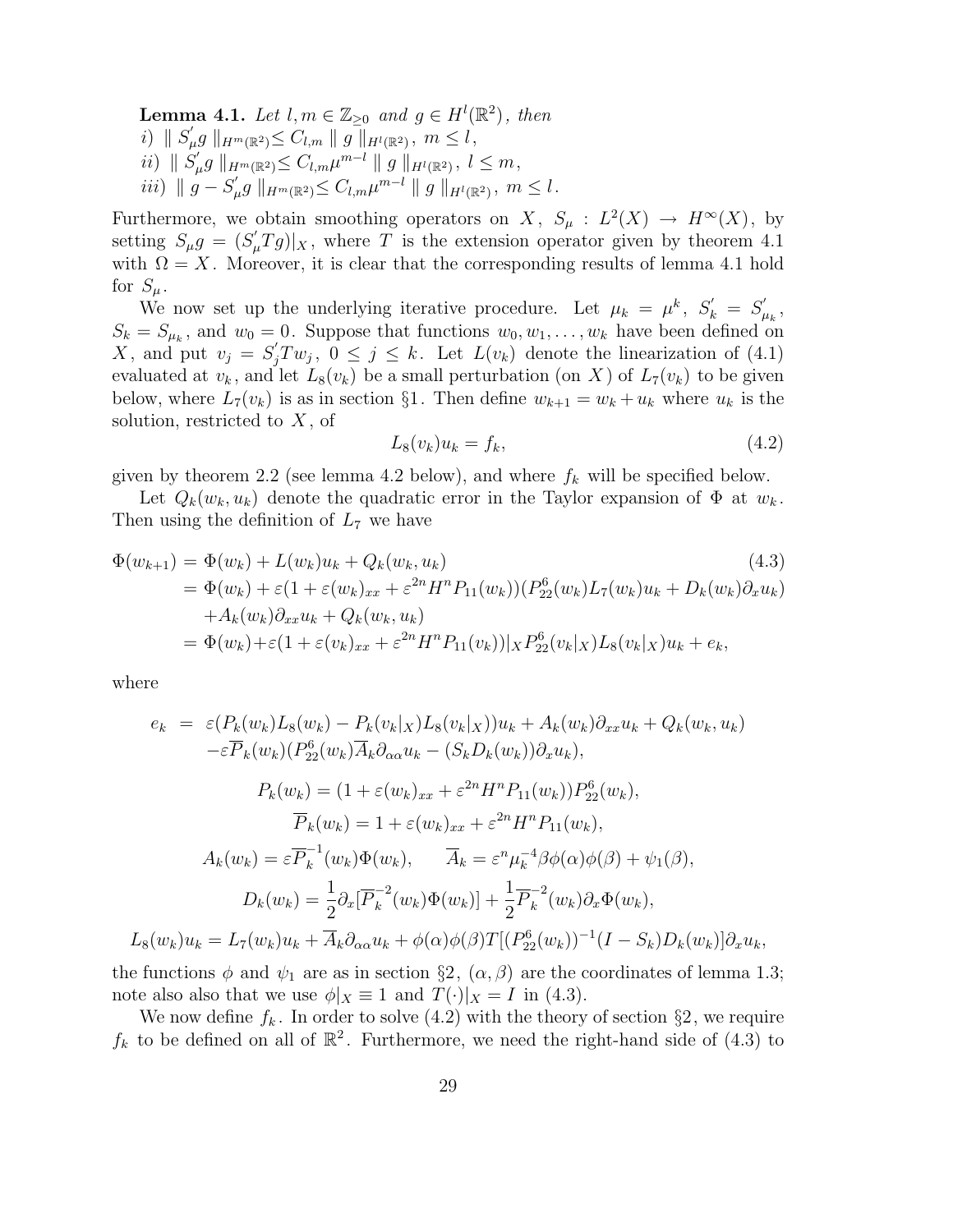tend to zero sufficiently fast, to make up for the error incurred at each step by solving (4.2) instead of solving the unmodified linearized equation. Therefore we set  $E_0 = 0$ ,  $E_k = \sum_{i=0}^{k-1} e_i$ , and define

$$
f_0 = -T[(\varepsilon P_0(v_0))^{-1} S_0 \Phi(w_0)],
$$
  

$$
f_k = T[(\varepsilon P_k(v_k))^{-1} (S_{k-1} E_{k-1} - S_k E_k + (S_{k-1} - S_k) \Phi(w_0))].
$$

It follows that

$$
\Phi(w_{k+1}) = \Phi(w_0) + \sum_{i=0}^{k} \varepsilon P_i(v_i|x)(f_i|x) + E_k + e_k
$$
\n
$$
= (I - S_k)\Phi(w_0) + (I - S_k)E_k + e_k.
$$
\n(4.4)

In what follows, we will show that the right-hand side of (4.4) tends to zero sufficiently fast to guarantee the convergence of  $\{w_k\}_{k=0}^{\infty}$  to a solution of (4.1).

Let b be a positive number that will be chosen as large as possible, set  $\delta$  =  $\varepsilon^{n-1}$ , and  $\mu = \varepsilon^{\frac{1-n}{b+1}}$ . Furthermore, let  $m_* \in \mathbb{Z}_{\geq 0}$  be such that  $\Phi(w_0) \in H^{m_*}(X)$ . For convenience we will denote the  $H^m(X)$  and  $H^m(\mathbb{R}^2)$  norms by  $\|\cdot\|_m$  and  $\|\cdot\|_{m, \mathbb{R}^2}$ , respectively. The convergence of  $\{w_k\}_{k=0}^{\infty}$  will follow from the following eight statements, valid for  $0 \le m \le m_* - 25$  unless specified otherwise, which shall be proven by induction on j, for some constants  $C_1, C_2, C_3$ , and  $C_4$  independent of  $j, \varepsilon$ , and  $\mu$ , but dependent on m.

$$
I_j: \| u_{j-1} \|_{m} \leq \delta \mu_{j-1}^{m-b},
$$
  
\n
$$
II_j: \| w_j \|_{m} \leq \begin{cases} C_1 \delta & \text{if } m-b \leq -1/2, \\ C_1 \delta \mu_j^{m-b} & \text{if } m-b \geq 1/2, \end{cases}
$$
  
\n
$$
III_j: \| w_j \|_{18} \leq C_1 \delta, \| v_j \|_{18} \leq C_2 \delta, \quad \| v_j \|_{18} \leq C_3 \delta,
$$
  
\n
$$
IV_j: \| w_j - v_j \|_{m} \leq C_2 \delta \mu_j^{m-b},
$$
  
\n
$$
V_j: \| v_j \|_{m, \mathbb{R}^2} \leq \begin{cases} C_3 \delta & \text{if } m-b \leq -1/2, \\ C_3 \delta \mu_j^{m-b} & \text{if } m-b \geq 1/2, \end{cases} 0 \leq m < \infty,
$$
  
\n
$$
VI_j: \| e_{j-1} \|_{m} \leq \varepsilon \delta^2 \mu_{j-1}^{m-b}, 0 \leq m \leq m_* - 30,
$$
  
\n
$$
VII_j: \| f_j \|_{m, \mathbb{R}^2} \leq C_4 \delta^2 (1 + \mu^{b-m}) \mu_j^{m-b}, 0 \leq m \leq m_*,
$$
  
\n
$$
VIII_j: \| \Phi(w_j) \|_{m} \leq \delta \mu_j^{m-b}, 0 \leq m \leq m_* - 30.
$$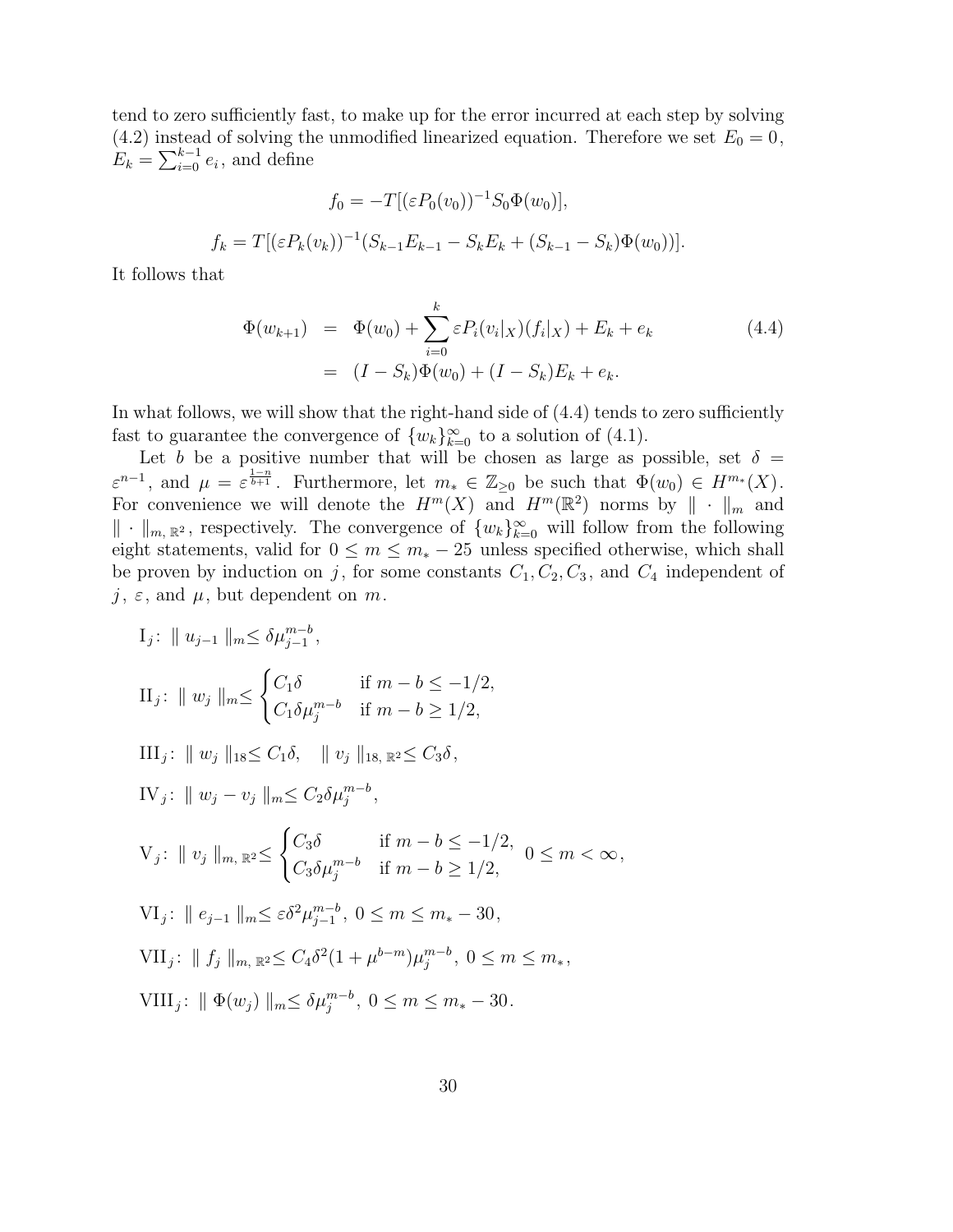Assume that the above eight statements hold for  $j = 0, \ldots, k$ . Before showing the induction step we will need the following preliminary lemma which allows us to study equation (4.2).

**Lemma 4.2.** If  $\varepsilon$  is sufficiently small, then the theory of sections §2 and §3 applies to the operators  $L_8(v_k)$  and  $L_8(v_0)$ .

*Proof.* We first show that lemma 2.1 holds for  $L_8(v_k)$ . Extend the coefficients of  $L_7(v_k)$  to the entire  $\alpha\beta$ -plane and denote them by  $A_k$ ,  $D_k$ ,  $E_k$ ,  $F_k$  as in section §2. Write

$$
L_8(v_k) = \widetilde{A}_k \partial_{\alpha \alpha} + \partial_{\beta \beta} + \widetilde{D}_k \partial_{\alpha} + \widetilde{E}_k \partial_{\beta} + \widetilde{F}_k,
$$

let  $I_i$ ,  $i = 1, 2, 3, 4$ , be as in the proof of lemma 2.1, and let  $I_i$  be analogous to  $I_i$ with  $A_k$ ,  $D_k$ ,  $E_k$ ,  $F_k$  replaced by  $\tilde{A}_k$ ,  $\tilde{D}_k$ ,  $\tilde{E}_k$ ,  $\tilde{F}_k$ . Then a calculation shows that

$$
\widetilde{I}_1 \ge I_1 + \begin{cases}\varepsilon \delta \mu_k^{-4} \phi(\alpha) \left(\frac{1}{2} + O(|\beta|)\right) & \text{if } |\beta| \le y_3, \\
C + O(\varepsilon) & \text{if } |\beta| \ge y_3,\n\end{cases}
$$

for some constant  $C > 0$  independent of  $\varepsilon$  and k, where  $y_3$  is as in the proof of lemma 2.1. Furthermore, using the definition of  $\Phi$ , lemma 3.1 (iii), and III<sub>k</sub>, we have

$$
\begin{array}{rcl} \|(I - S_k)D_k(v_k)|_{C^0(X)} & \leq & C \parallel (I - S_k)D_k(v_k) \parallel_2 \\ & \leq & C\mu_k^{-5} \parallel D_k(v_k) \parallel_7 \\ & \leq & C\mu_k^{-5}(\varepsilon \parallel v_k \parallel_{12} + \varepsilon^{2n}) \\ & \leq & C\varepsilon \delta \mu_k^{-5} \end{array}
$$

since  $\Phi(0) = O(\varepsilon^{2n})$ . It follows that

$$
\widetilde{I}_3 \ge I_3 + O(\varepsilon \delta \mu_k^{-5} \phi(\alpha)), \qquad \widetilde{I}_4 = I_4 + O(\varepsilon),
$$
  

$$
\widetilde{I}_2 = I_2 + O(\varepsilon \delta \mu_k^{-4} |\phi'(\alpha)| + \varepsilon \delta \mu_k^{-5} \phi(\alpha)),
$$

from which we also find

$$
\widetilde{I}_1 \widetilde{I}_3 - 2\widetilde{I}_2^2 \ge I_1 I_3 - 2I_2^2 + \varepsilon \delta \mu_k^{-4} \phi(\alpha) (C + O(\mu_k^{-1} + \varepsilon)) \ge 0,
$$

if  $\varepsilon$  is sufficiently small. We then conclude that lemma 2.1 holds for  $L_8(v_k)$ . Similarly, the proofs of the remaining results of sections §2 and §3 need only slight modifications to show that they also hold for  $L_8(v_k)$ . Lastly, the same method applies to  $L_8(v_0)$  if we note that

$$
|(I - S_0)D_0(v_0)|_{C^0(X)} \le C\varepsilon^{2n}.
$$

q.e.d.

The next four propositions will show that the above eight statements hold for  $j = k + 1$ . The case  $j = 0$  will be proven shortly there after.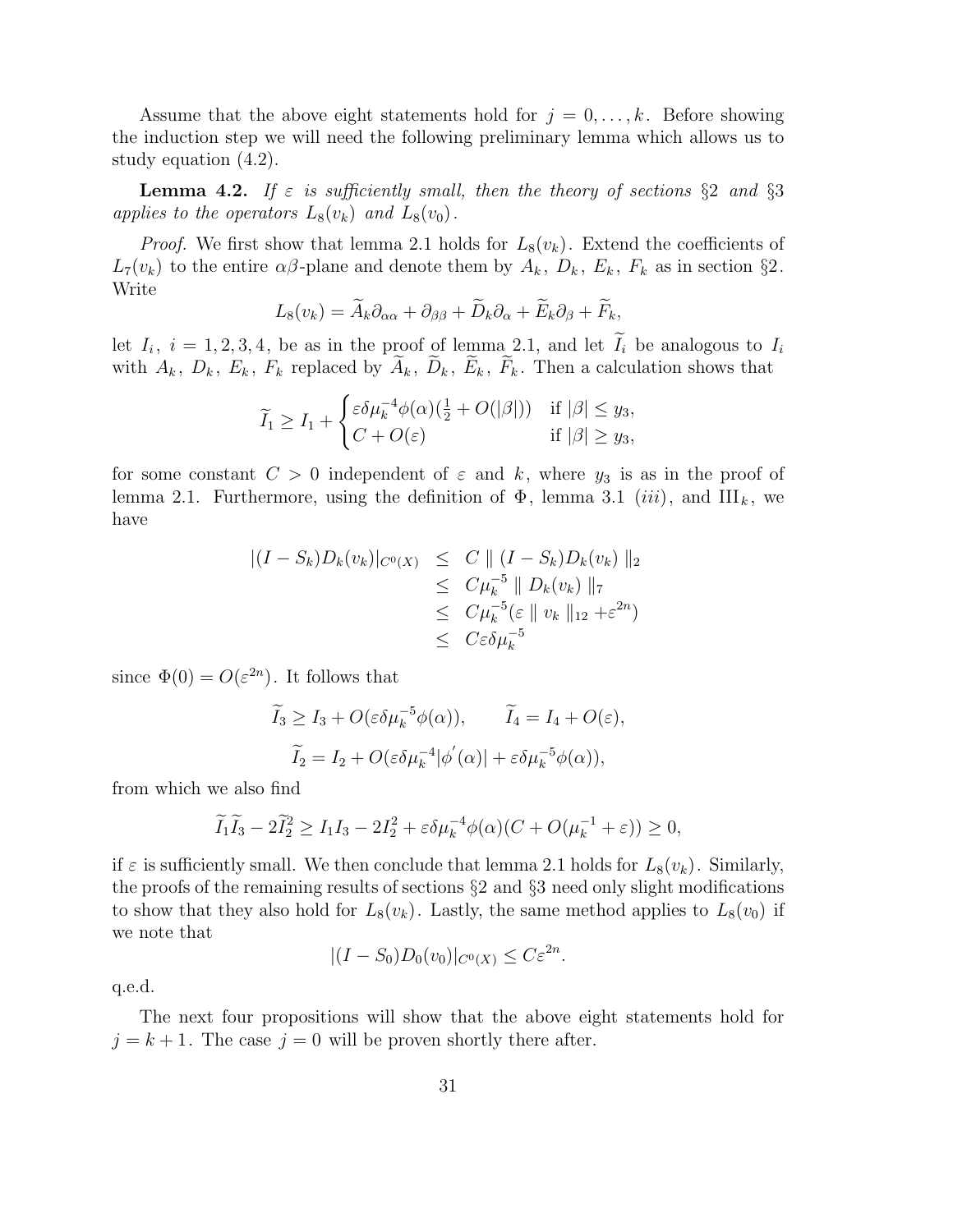**Proposition 4.1.** If  $27 \le b \le m_* - 26$ ,  $0 \le m \le m_* - 25$ , and  $\varepsilon$  is sufficiently small, then  $I_{k+1}$ ,  $II_{k+1}$ ,  $III_{k+1}$ ,  $IV_{k+1}$ , and  $V_{k+1}$  hold.

*Proof.*  $I_{k+1}$ : First note that by  $III_k$ ,

$$
|v_k|_{C^{16}(\mathbb{R}^2)} \leq C \|v_k\|_{18, \mathbb{R}^2} \leq C'.
$$

Therefore, we may apply lemma 4.2 and the theory of section §2 to obtain the solution  $u_k$  of (4.2). We require  $m \leq m_*-25$  so that the hypotheses of theorem 3.2 are fulfilled. If  $m + 25 - b \ge 1/2$  then using theorem 3.2,  $V_k$ ,  $VII_k$ , and  $b \ge 27$ , we have

$$
\| u_k \|_{m} \leq C_m (\| f_k \|_{m, \mathbb{R}^2} + \| v_k \|_{m+25, \mathbb{R}^2} \| f_k \|_{2, \mathbb{R}^2})
$$
  
\n
$$
\leq C_m (C_4 \delta^2 (1 + \mu^{b-m}) \mu_k^{m-b} + C_3 C_4 \delta^3 (1 + \mu^{b-2}) \mu_k^{m+25-b} \mu_k^{2-b})
$$
  
\n
$$
\leq \delta \mu_k^{m-b},
$$

if  $\varepsilon$  is sufficiently small, since  $\delta \mu^{b-m} = \varepsilon^{(n-1)(1-\frac{b-m}{b+1})} \leq \varepsilon^{\frac{1}{b+1}}$ . If  $m+25-b \leq -1/2$ and  $m \geq 2$ , then using  $|| v_k ||_{m+25, \mathbb{R}^2} \leq C_3 \delta$  in the estimate above gives the desired result. Furthermore, if  $0 \leq m < 2$  then the methods of theorem 3.2 show that  $\|u_k\|_m \leq M \|f_k\|_{m, \mathbb{R}^2}$ ; in which case VII<sub>k</sub> gives the desired result.

 $\prod_{k+1}$ : Since  $w_{k+1} = \sum_{i=0}^{k} u_i$ , we have

$$
\| w_{k+1} \|_{m} \leq \sum_{i=0}^{k} \| u_i \|_{m} \leq \delta \sum_{i=0}^{k} \mu_i^{m-b}.
$$

Hence, if  $m - b \leq -1/2$ 

$$
|| w_{k+1} ||_{m} \le \delta \sum_{i=0}^{\infty} (\mu^{i})^{-1/2} \le \delta \sum_{i=0}^{\infty} (2^{i})^{-1/2} := C_1 \delta,
$$

and if  $m - b \geq 1/2$ ,

$$
\| w_{k+1} \|_{m} \leq \delta \mu_{k+1}^{m-b} \sum_{i=0}^{k} (\frac{\mu_i}{\mu_{k+1}})^{m-b} \leq \delta \mu_{k+1}^{m-b} \sum_{i=0}^{\infty} (\mu^{-i})^{1/2} \leq C_1 \delta \mu_{k+1}^{m-b}.
$$

III<sub>k+1</sub>: Since  $b \ge 27$  we have  $18 - b \le -1/2$ . Therefore II<sub>k+1</sub> and V<sub>k+1</sub> (proven below) imply that

$$
|| w_{k+1} ||_{18} \leq C_1 \delta
$$
 and  $|| v_{k+1} ||_{18} \leq C_3 \delta$ .

IV<sub>k+1</sub>: Since  $b \leq m_* - 26$  we have  $m_* - 25 - b \geq 1/2$ . Therefore lemma 4.1 and  $II_{k+1}$  yield,

$$
\| w_{k+1} - v_{k+1} \|_{m} = \| (I - S_{k+1}) w_{k+1} \|_{m}
$$
  
\n
$$
\leq C_m \mu_{k+1}^{m - (m_* - 25)} \| w_{k+1} \|_{m_* - 25}
$$
  
\n
$$
\leq C_m \mu_{k+1}^{m - (m_* - 25)} C_1 \delta \mu_{k+1}^{m_* - 25 - b}
$$
  
\n
$$
:= C_2 \delta \mu_{k+1}^{m - b}.
$$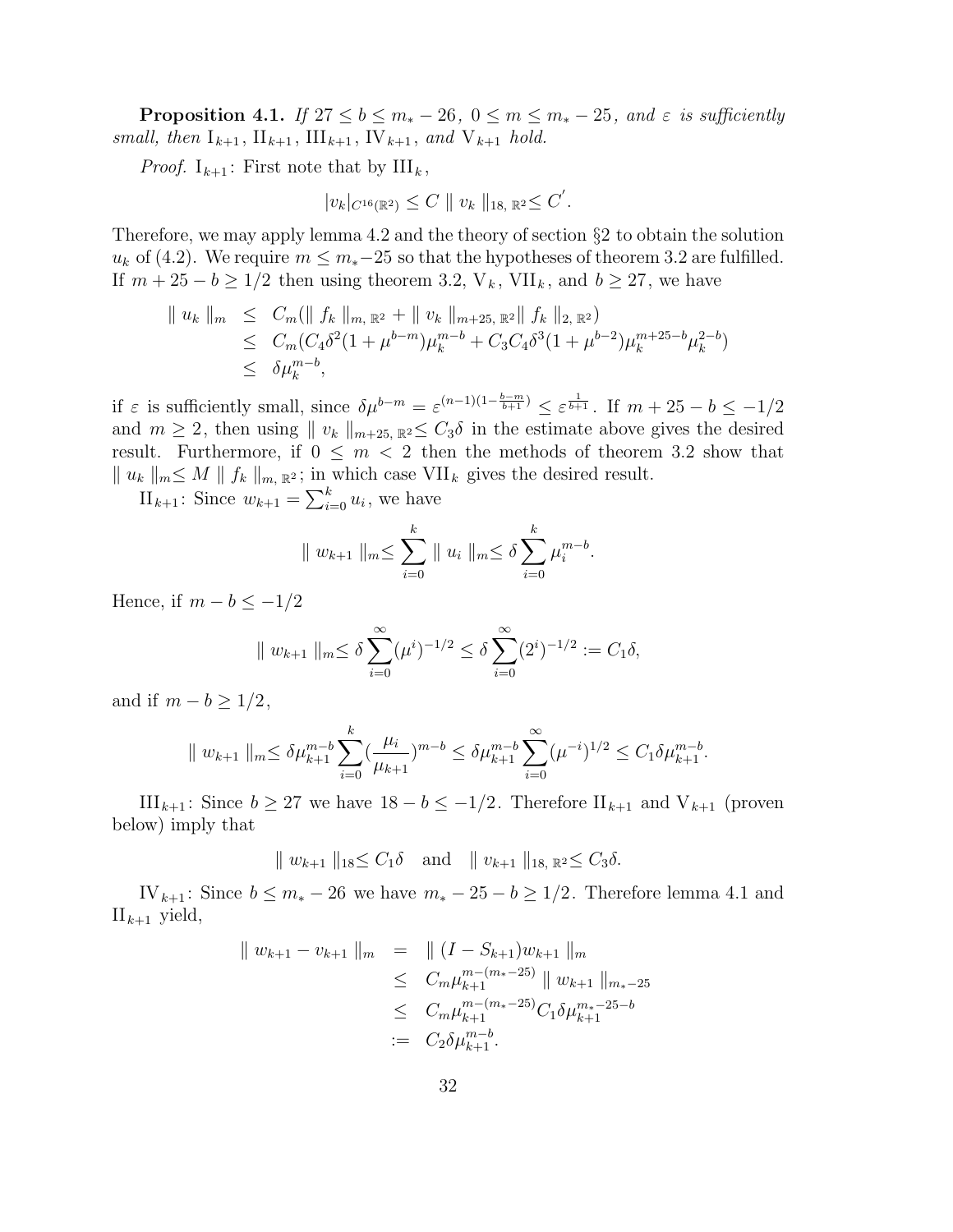V<sub>k+1</sub>: From lemma 4.1 and  $b \le m_* - 26$  we have for all  $m \ge 0$ ,

$$
\| v_{k+1} \|_{m, \mathbb{R}^2} = \| S'_{k+1} T w_{k+1} \|_{m, \mathbb{R}^2} \le C'_m \| T \| \begin{cases} \| w_{k+1} \|_{b-1} & \text{if } m - b \le -1/2, \\ \mu_{k+1}^{m-b-1} \| w_{k+1} \|_{b+1} & \text{if } m - b \ge 1/2. \end{cases}
$$

 $V_{k+1}$  now follows from  $II_{k+1}$ . q.e.d.

Write  $e_k = e'_k + e''_k + e'''_k$  $\binom{m}{k}$ , where

$$
e'_{k} = \varepsilon (P_k(w_k) L_8(w_k) - P_k(v_k|_X) L_8(v_k|_X)) u_k,
$$
  
\n
$$
e''_{k} = -\varepsilon \overline{P}_k(w_k) (P_{22}^{6}(w_k) \overline{A}_k \partial_{\alpha \alpha} u_k - (S_k D_k(w_k)) \partial_x u_k) + A_k(w_k) \partial_{xx} u_k,
$$
  
\n
$$
e''_{k} = Q_k(w_k, u_k).
$$

**Proposition 4.2.** If the hypotheses of proposition 4.1 hold and  $0 \le m \le m_* - 30$ , then  $VI_{k+1}$  holds.

*Proof.* We will estimate  $e'_{\ell}$  $k'$ ,  $e_{k}''$  $\binom{n}{k}$ , and  $e_k^{\prime\prime\prime}$  $\binom{m}{k}$  separately. Denote

$$
(P_k(w_k)L_8(w_k)-P_k(v_k|_X)L_8(v_k|_X))u_k=\sum_{i,j}d_{ij}(u_k)_{x_ix_j}+\sum_i d_i(u_k)_{x_i}+du_k,
$$

then lemma 3.1 (i) and (iii),  $I_k$ , and IV<sub>k</sub> show that

$$
\| e'_k \|_m \leq \varepsilon C_{m,1} [(\sum_{i,j} \| d_{ij} \|_m + \sum_i \| d_i \|_m + \| d \|_m) \| u_k \|_4
$$
  
+ 
$$
(\sum_{i,j} \| d_{ij} \|_2 + \sum_i \| d_i \|_2 + \| d \|_2) \| u_k \|_{m+2}]
$$
  

$$
\leq \varepsilon C_{m,2} (\| w_k - v_k \|_{m+5} \| u_k \|_4 + \| w_k - v_k \|_7 \| u_k \|_{m+2})
$$
  

$$
\leq C_{m,3} \varepsilon \delta^2 \mu_k^{9-b} \mu_k^{m-b}
$$
  

$$
\leq \frac{\varepsilon}{3} \delta^2 \mu_k^{m-b}
$$

if  $\varepsilon$  is sufficiently small, since  $\mu_k^{9-b} \leq \mu^{9-b} = \varepsilon^{(9-b)(\frac{1-n}{b+1})} \leq \varepsilon^{18/28}$ . Note that we have also used  $m \leq m_* - 30$ , which allows us to apply IV<sub>k</sub>.

We now estimate  $e_k''$  $\kappa$ . By lemma 3.1 (*i*) and (*iii*),  $I_k$ ,  $II_k$ , and  $VIII_k$ ,

$$
\| A_k \partial_{xx} u_k \|_m \leq C_{m,4} (\| \partial_{xx} u_k \|_2 \| A_k \|_m + \| \partial_{xx} u_k \|_m \| A_k \|_2)
$$
  
\n
$$
\leq \varepsilon C_{m,5} [\| u_k \|_4 ((1 + \| w_k \|_6) \| \Phi(w_k) \|_m + \| w_k \|_{m+4} \| \Phi(w_k) \|_2)
$$
  
\n
$$
+ \| u_k \|_{m+2} \| \Phi(w_k) \|_2]
$$
  
\n
$$
\leq \varepsilon C_{m,6} [\delta \mu_k^{4-b} (\delta \mu_k^{m-b} + \delta^2 \mu_k^{m+4-b} \mu_k^{2-b}) + \delta^2 \mu_k^{m+2-b} \mu_k^{2-b}]
$$
  
\n
$$
\leq \varepsilon C_{m,7} \mu_k^{10-b} \delta^2 \mu_k^{m-b}
$$
  
\n
$$
\leq \frac{\varepsilon}{9} \delta^2 \mu_k^{m-b},
$$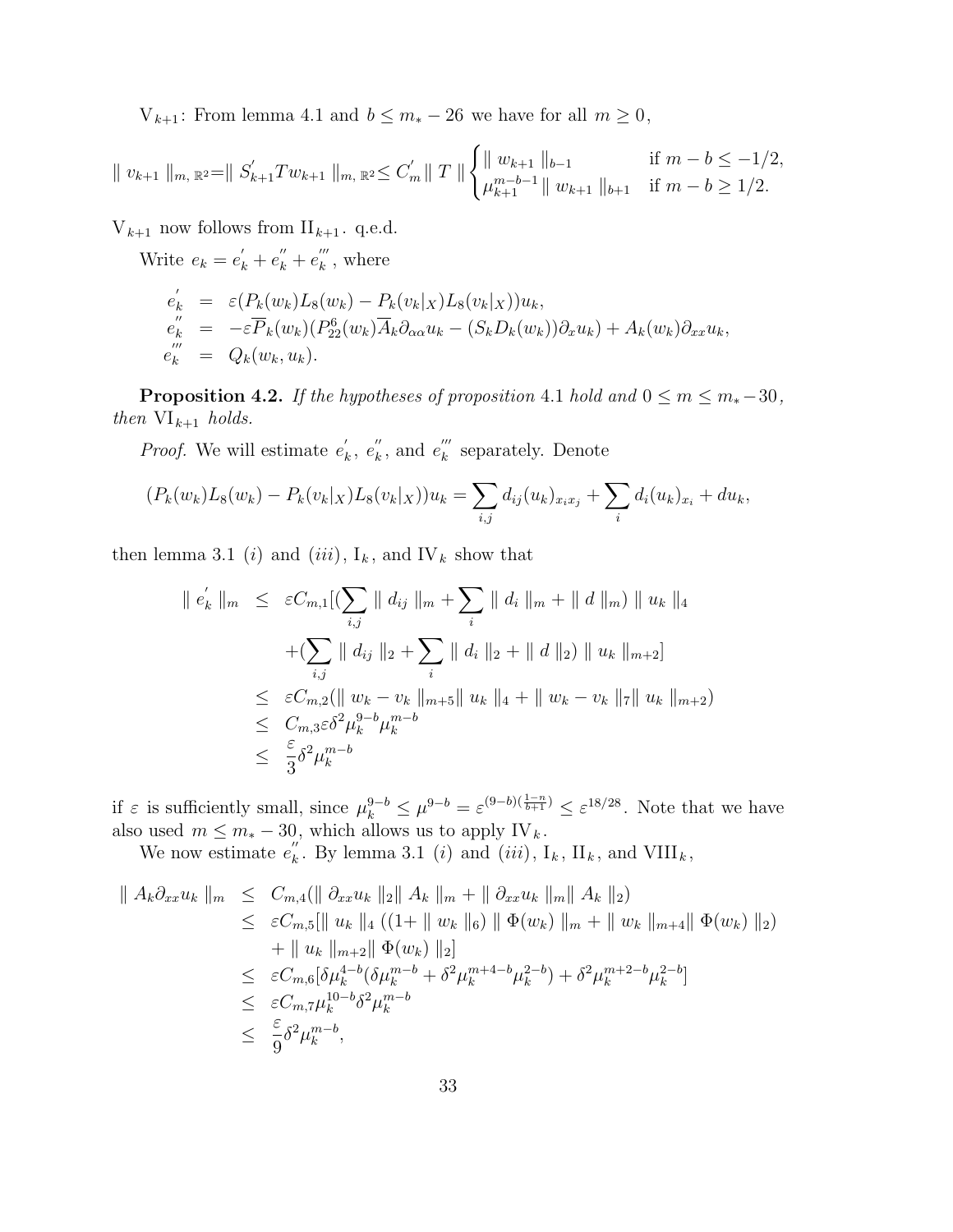if  $\varepsilon$  is sufficiently small and  $m + 4 - b \ge 1/2$ . If  $m + 4 - b \le -1/2$  then we may use the estimate  $|| w_k ||_{m+4} \leq C_1 \delta$  to obtain the same outcome. Furthermore, the same methods combined with lemma 4.1 show that

$$
\|\varepsilon \overline{P}_k(w_k)(S_k D_k)\partial_x u_k\|_m \leq \varepsilon C_{m,8}(\|\partial_x u_k\|_2 \|\overline{P}_k(S_k D_k)\|_m + \|\partial_x u_k\|_m \|\overline{P}_k(S_k D_k)\|_2)
$$
  
\n
$$
\leq \varepsilon C_{m,9}[\|u_k\|_3 (\mu_k \|\overline{P}_k\|_2 \|D_k\|_{m-1} + \|\overline{P}_k\|_m \|D_k\|_2)
$$
  
\n
$$
+ \|u_k\|_{m+1} \|D_k\|_2]
$$
  
\n
$$
\leq \varepsilon C_{m,10}[\|u_k\|_3 (\mu_k \|\Phi(w_k)\|_m + \mu_k(1 + \|w_k\|_{m+4}) \|\Phi(w_k)\|_3)
$$
  
\n
$$
+ \|u_k\|_{m+1} \|\Phi(w_k)\|_3]
$$
  
\n
$$
\leq \varepsilon C_{m,11}[\delta \mu_k^{3-b}(\delta \mu_k^{m+1-b} + \delta^2 \mu_k^{m+5-b} \mu_k^{3-b}) + \delta^2 \mu_k^{m+1-b} \mu_k^{3-b}]
$$
  
\n
$$
\leq \varepsilon C_{m,12} \mu_k^{11-b} \delta^2 \mu_k^{m-b}
$$
  
\n
$$
\leq \frac{\varepsilon}{9} \delta^2 \mu_k^{m-b}.
$$

Similarly, since  $\psi_1(\beta) \equiv 0$  in X it follows that

$$
\|\varepsilon P_k(w_k)\overline{A}_k \partial_{\alpha \alpha} u_k\|_m \leq \varepsilon^2 \delta \mu_k^{-4} C_{m,13}(\|u_k\|_4 \|w_k\|_{m+4} + \|u_k\|_{m+2} (1 + \|w_k\|_6))
$$
  

$$
\leq \varepsilon^2 \delta \mu_k^{-4} C_{m,14} (\delta^2 \mu_k^{4-b} \mu_k^{m+4-b} + \delta \mu_k^{m+2-b})
$$
  

$$
\leq \frac{\varepsilon}{9} \delta^2 \mu_k^{m-b}.
$$

Therefore

$$
\parallel e_k^{''}\parallel\leq \frac{\varepsilon}{3}\delta^2\mu_k^{m-b}.
$$

We now estimate  $e_k^{\prime\prime\prime}$  $\binom{m}{k}$ . We have

$$
e_k''' = Q_k(w_k, u_k) = \int_0^1 (1-t) \frac{\partial^2}{\partial t^2} \Phi(w_k + tu_k) dt.
$$

Apply lemma 3.1  $(i)$  and  $(ii)$ , as well as the Sobolev lemma to obtain

$$
\| e_{k}^{'''} \|_{m} \leq \int_{0}^{1} \sum_{|\sigma|, |\gamma| \leq 2} \| \nabla_{\overline{\sigma \gamma}} \Phi(w_{k} + tu_{k}) \partial^{\sigma} u_{k} \partial^{\gamma} u_{k} \|_{m} dt
$$
  
\n
$$
\leq \int_{0}^{1} \sum_{|\sigma|, |\gamma| \leq 2} C_{m,15} (|\nabla_{\overline{\sigma \gamma}} \Phi(w_{k} + tu_{k})|_{\infty} \| \partial^{\sigma} u_{k} \partial^{\gamma} u_{k} \|_{m}
$$
  
\n
$$
+ \| \nabla_{\overline{\sigma \gamma}} \Phi(w_{k} + tu_{k}) \|_{m} | \partial^{\sigma} u_{k} \partial^{\gamma} u_{k} |_{\infty} ) dt
$$
  
\n
$$
\leq \int_{0}^{1} C_{m,16} (\| \nabla^{2} \Phi(w_{k} + tu_{k}) \|_{2} \| u_{k} \|_{4} \| u_{k} \|_{m+2}
$$
  
\n
$$
+ \| \nabla^{2} \Phi(w_{k} + tu_{k}) \|_{m} \| u_{k} \|_{4}^{2} ) dt,
$$

where  $\bar{\sigma} = \partial^{\sigma}(w_k + tu_k)$  and  $\bar{\gamma} = \partial^{\gamma}(w_k + tu_k)$ . The notation  $\nabla^2 \Phi$  represents the collection of second partial derivatives with respect to the variables  $\bar{\sigma}$ ,  $\bar{\gamma}$ , so by (0.6)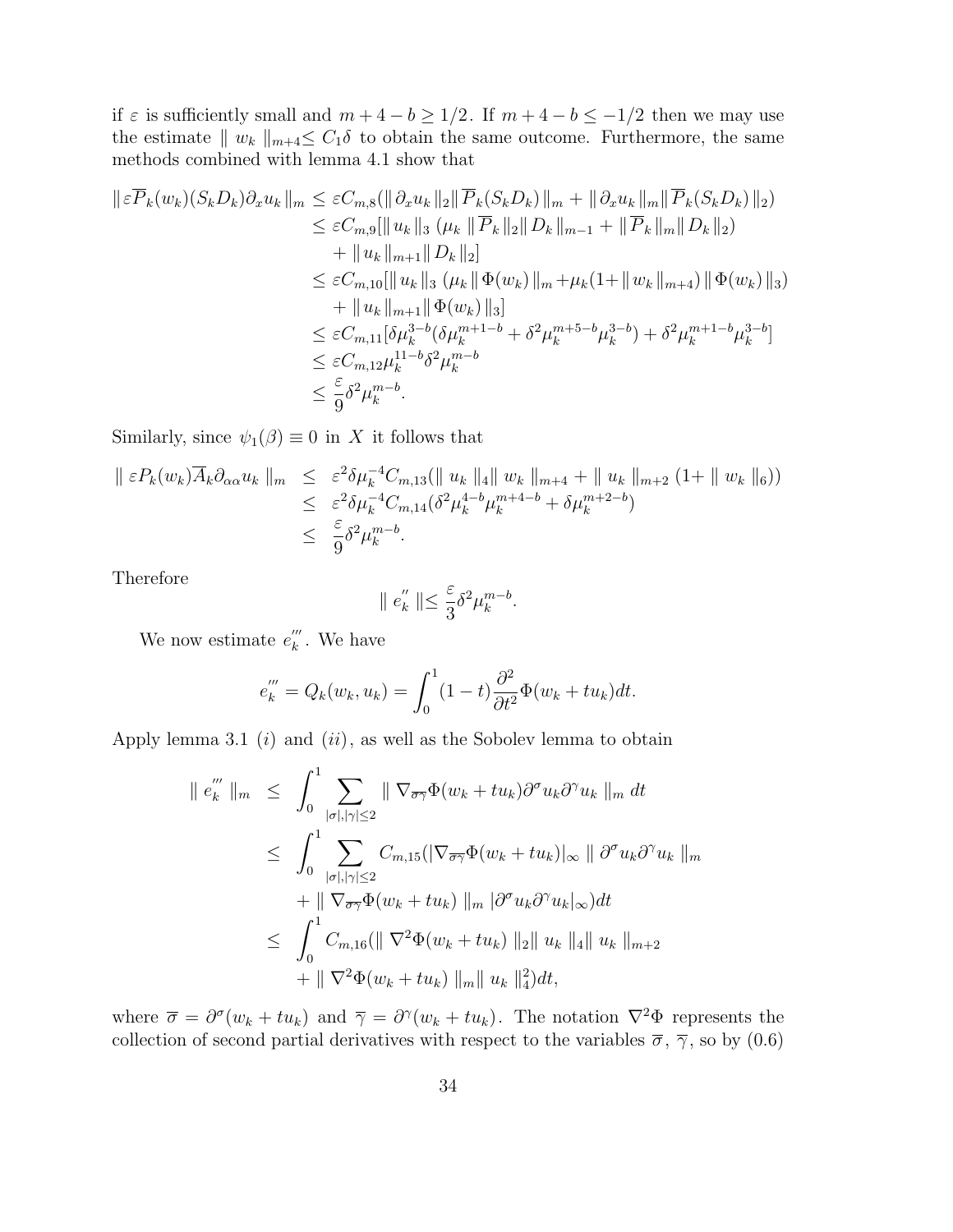$\nabla^2 \Phi = O(\varepsilon^2)$ . Therefore using lemma 3.1 (*iii*),  $I_k$ , and  $II_k$ , we have

$$
\| e_{k}''' \|_{m} \leq \varepsilon^{2} C_{m,17} [(1 + \| w_{k} \|_{6} + \| u_{k} \|_{6}) \| u_{k} \|_{4} \| u_{k} \|_{m+2}
$$
  
+(1 + \| w\_{k} \|\_{m+4} + \| u\_{k} \|\_{m+4}) \| u\_{k} \|\_{4}^{2}  

$$
\leq \varepsilon^{2} C_{m,18} [\delta^{2} \mu_{k}^{4-b} \mu_{k}^{m+2-b} + \delta^{2} \mu_{k}^{2(4-b)} + \delta^{3} \mu_{k}^{m+4-b} \mu_{k}^{2(4-b)}]
$$
  

$$
\leq \frac{\varepsilon}{3} \delta^{2} \mu_{k}^{m-b}
$$

if  $\varepsilon$  is sufficiently small, since  $b \geq 27$ . Combining the estimates of  $e'_{l}$  $\kappa$ <sup>"</sup>,  $e_{k}$ "  $\binom{n}{k}$ , and  $e_k^{\prime\prime\prime}$ k yields the desired result. q.e.d.

Assume that  $b \leq m_* - 31$ , then  $E_k \in H^{b+1}(X)$  by theorem 2.3. The following estimate of  $E_k$  will be utilized in the next proposition:

$$
\| E_k \|_{b+1} \leq \sum_{i=0}^{k-1} \| e_i \|_{b+1} \leq \varepsilon \delta^2 \sum_{i=0}^{k-1} \mu_i \leq \varepsilon \left( \sum_{i=0}^{\infty} \mu_i^{-1} \right) \delta^2 \mu^k \leq \varepsilon \left( \sum_{i=0}^{\infty} 2^{-i} \right) \delta^2 \mu_k. \tag{4.5}
$$

**Proposition 4.3.** If the hypotheses of proposition 4.2 hold and  $b \leq m_* -31$ , then  $VII_{k+1}$  holds for all  $0 \leq m \leq m_*$ .

*Proof.* By lemma 3.1  $(iii)$ ,

$$
\| f_{k+1} \|_{m, \mathbb{R}^2} \leq \varepsilon^{-1} \| T \| C_{m,19} (\| S_k E_k - S_{k+1} E_{k+1} + (S_k - S_{k+1}) \Phi(w_0) \|_{m} (4.6)
$$
  
+ 
$$
\| v_{k+1} \|_{m+4} \| S_k E_k - S_{k+1} E_{k+1} + (S_k - S_{k+1}) \Phi(w_0) \|_{2}).
$$

Furthermore using (4.5) and the estimate  $|| \Phi(w_0) ||_{b+1} \leq C_b \varepsilon^{2n}$ , we obtain for all  $m \geq b+1$ ,

$$
\| S_k E_k - S_{k+1} E_{k+1} + (S_k - S_{k+1}) \Phi(w_0) \|_m
$$
\n
$$
\leq C_{m,20} (\mu_k^{m-b-1} \| E_k \|_{b+1} + \mu_{k+1}^{m-b-1} \| E_{k+1} \|_{b+1} + (\mu_k^{m-b-1} + \mu_{k+1}^{m-b-1}) \| \Phi(w_0) \|_{b+1})
$$
\n
$$
\leq C_{m,21} \varepsilon \delta^2 (1 + \mu^{b-m}) \mu_{k+1}^{m-b}.
$$
\n(4.7)

If  $m < b+1$ , then applying similar methods along with  $VI_{k+1}$  to

$$
\| S_k E_k - S_{k+1} E_{k+1} + (S_k - S_{k+1}) \Phi(w_0) \|_m
$$
  
\n
$$
\leq \| (I - S_k) E_k \|_m + \| (I - S_{k+1}) E_k \|_m + \| S_{k+1} e_k \|_m
$$
  
\n
$$
+ \| (I - S_k) \Phi(w_0) \|_m + \| (I - S_{k+1}) \Phi(w_0) \|_m,
$$

yields the same estimate found in (4.7). Therefore plugging into (4.6) produces

$$
\| f_{k+1} \|_{m, \mathbb{R}^2} \leq C_{m, 22} [\delta^2 (1 + \mu^{b-m}) \mu_{k+1}^{m-b} + \delta^3 (1 + \mu^{b-2}) \mu_{k+1}^{m+b-2b}]
$$
  

$$
\leq C_{m, 23} \delta^2 (1 + \mu^{b-m}) \mu_{k+1}^{m-b},
$$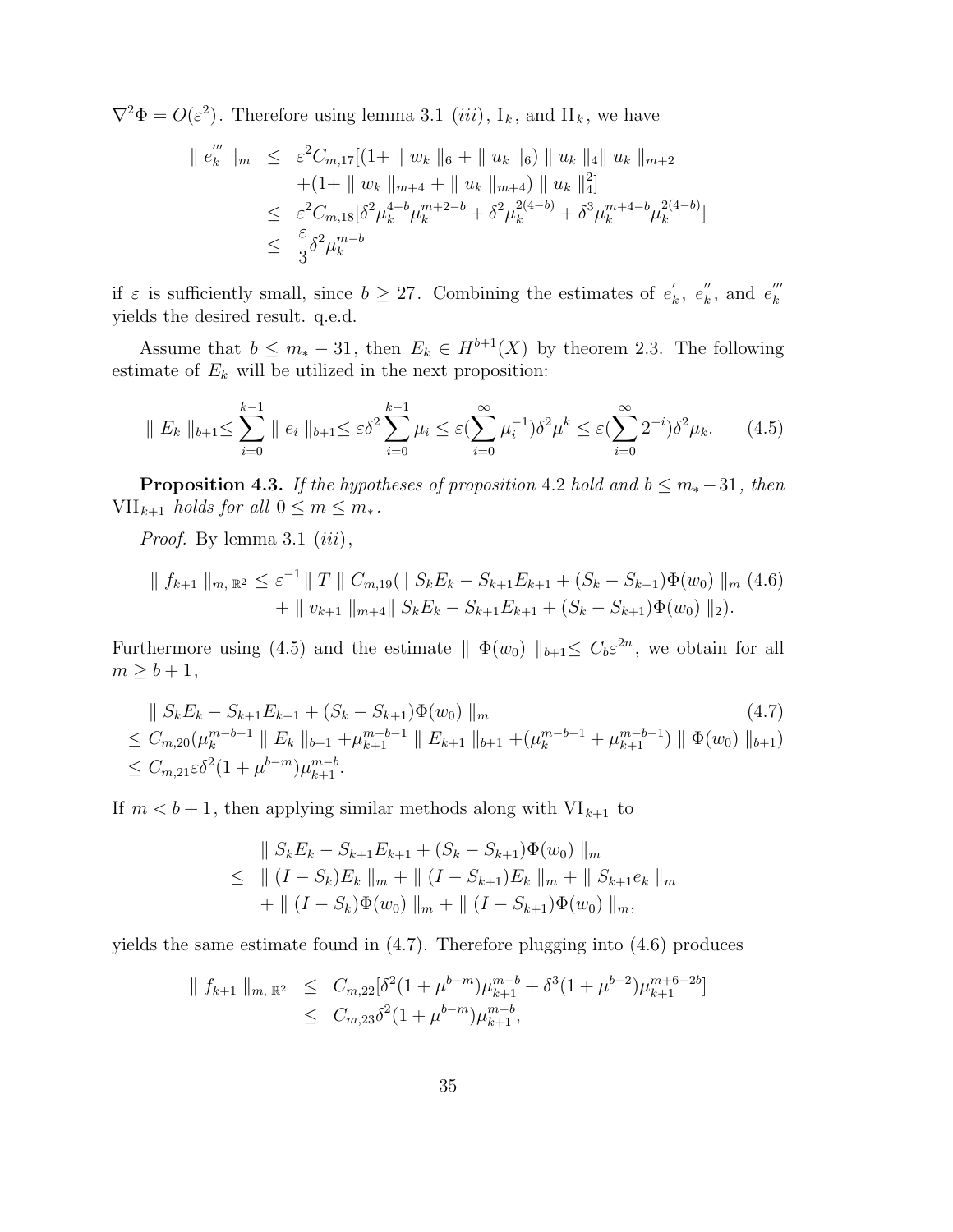if  $m + 4 - b \ge 1/2$ . If  $m + 4 - b \le -1/2$  and  $m \ge 2$ , then using  $|| v_{k+1} ||_{m+4} \le C_3 \delta$ in the estimate above gives the desired result. Moreover if  $0 \leq m < 2$ , then in place of (4.6) we use the estimate

 $\| f_{k+1} \|_{m, \mathbb{R}^2} \leq \varepsilon^{-1} \| T \| C_{m,24} \| S_k E_k - S_{k+1} E_{k+1} + (S_k - S_{k+1}) \Phi(w_0) \|_{m}$ 

combined with the above method to obtain the desired result. Lastly if  $m+4-b=0$ , then replace  $|| v_{k+1} ||_{m+4}$  in (4.6) by  $|| v_{k+1} ||_{m+5}$  and follow the above method. q.e.d.

**Proposition 4.4.** If the hypotheses of proposition 4.3 hold and  $b = m_* - 31$ , then  $VIII_{k+1}$  holds for  $0 \leq m \leq m_{*} - 30$ .

*Proof.* By (4.4),  $VI_{k+1}$ , and  $m \leq b+1 = m_* - 30$ , we have

$$
\|\Phi(w_{k+1})\|_{m} \leq \|(I-S_k)\Phi(w_0)\|_{m} + \|(I-S_k)E_k\|_{m} + \|e_k\|_{m}
$$
  
\n
$$
\leq C_{m,25}(\mu_k^{m-b-1} \|\Phi(w_0)\|_{b+1} + \mu_k^{m-b-1} \|E_k\|_{b+1} + \varepsilon \delta^2 \mu_k^{m-b}).
$$

Applying the estimate (4.5),  $\|\Phi(w_0)\|_{b+1} \leq C_b \varepsilon^{2n} \leq \delta^2$ , and  $\delta \mu^{b-m} \leq \varepsilon^{\frac{1}{b+1}}$  produces

$$
\| \Phi(w_{k+1}) \|_{m} \leq C_{m,26} (\delta^{2} \mu^{b-m} + \varepsilon \delta^{2} \mu^{b-m}) \mu_{k+1}^{m-b} \leq \delta \mu_{k+1}^{m-b},
$$

if  $\varepsilon$  is sufficiently small. q.e.d.

To complete the proof by induction we will now prove the case  $k = 0$ . Since  $w_0 = 0$ ,  $\Pi_0$ ,  $\Pi_0$ ,  $\mathrm{IV}_0$ , and  $\mathrm{V}_0$  are trivial. Furthermore since  $\|\Phi(w_0)\|_{m} \leq \varepsilon \delta^2$  if  $\varepsilon = \varepsilon(m)$  is sufficiently small and  $m \leq m_*$ , VII<sub>0</sub> and VIII<sub>0</sub> hold. In addition, by lemma 4.2 we can apply theorem 3.2 to obtain

$$
\parallel u_0 \parallel_m \leq C_m \parallel f_0 \parallel_{m, \mathbb{R}^2} \leq C'_m \delta^2 \leq \delta
$$

if  $\delta$  is small, so that  $I_1$  is valid. Lastly, the proof of proposition 4.2 now shows that  $VI<sub>1</sub>$  is valid. This completes the proof by induction.

In view of the hypotheses of propositions 4.1-4.4, we require  $m_* \geq 58$  and choose  $b = m_* - 31$ . The following corollaries will complete the proof of theorem 0.3.

Corollary 4.1.  $w_k \to w$  in  $H^{m_*-32}(X)$ .

*Proof.* For  $0 \le m \le m_* - 32$  and  $i > j$ , I<sub>k</sub> implies that

$$
\| w_i - w_j \|_{m} \le \sum_{k=j}^{i-1} \| u_k \|_{m} \le \delta \sum_{k=j}^{i-1} \mu_k^{m-b} \le \delta \sum_{k=j}^{i-1} \mu^{-k}.
$$

Hence,  $\{w_k\}$  is Cauchy in  $H^m(X)$  for all  $0 \le m \le m_* - 32$ . q.e.d.

Corollary 4.2.  $\Phi(w_k) \to 0$  in  $C^0(X)$ .

*Proof.* By the Sobolev lemma and  $VIII_k$ ,

$$
|\Phi(w_k)|_{C^0(X)} \leq C \| \Phi(w_k) \|_2 \leq C \delta \mu_k^{2-b}.
$$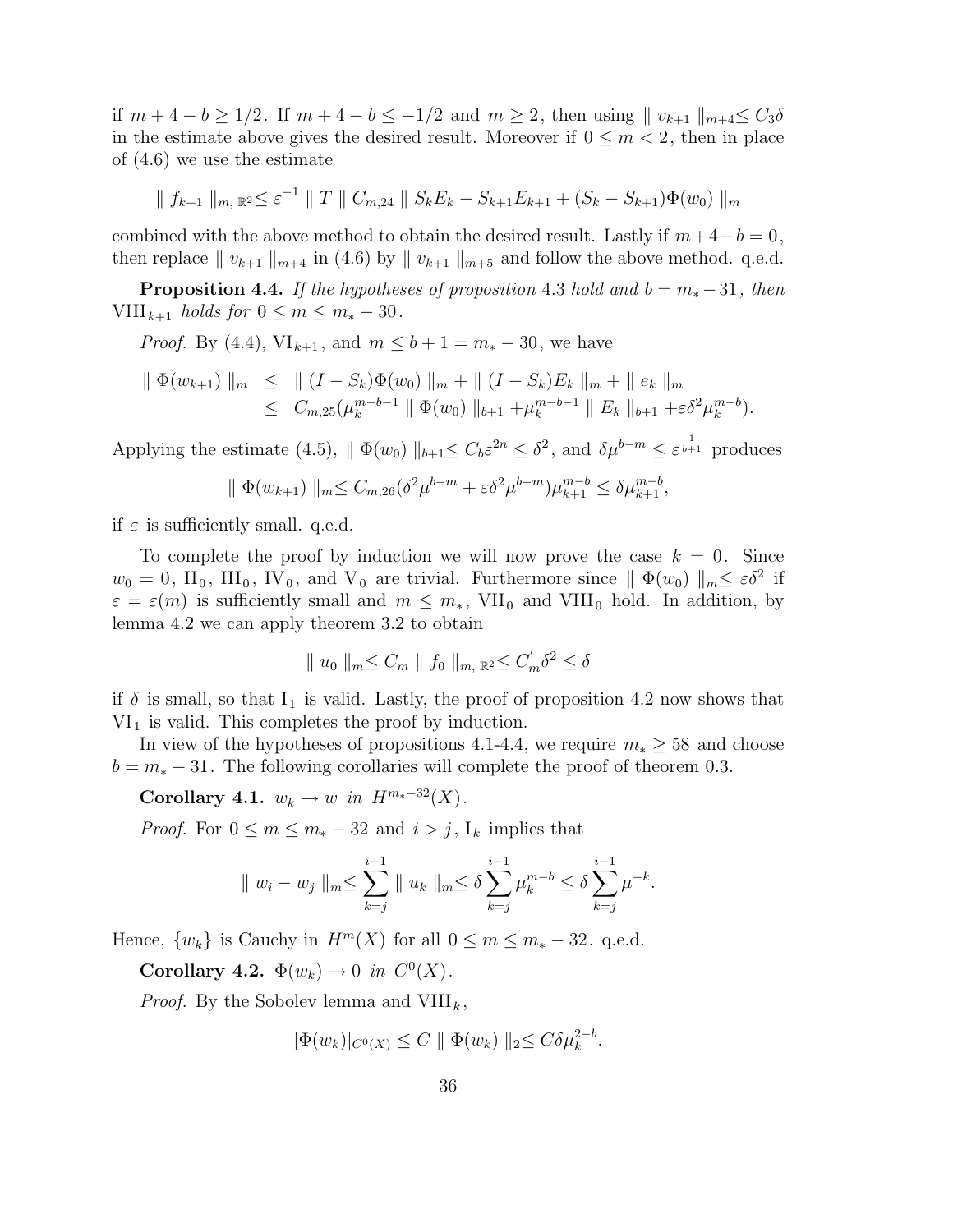The desired conclusion follows since  $b = m_* - 31 \geq 27$ . q.e.d.

Let r, K,  $a_{ij}$ , and f be as in theorem 0.3. If  $K$ ,  $a_{ij}$ ,  $f \in C^r$ ,  $r \ge 58$ , then there exists a  $C^{r-34}$  solution of  $(4.1)$ .

Acknowledgments. This is a revised portion of my dissertation conducted at the University of Pennsylvania under the direction of Professor Jerry Kazdan. I would like to thank Jerry Kazdan, Dennis DeTurck, Herman Gluck, and Stephen Shatz for their suggestions and assistance. Also a special thanks for very useful discussions is due to Qing Han, who has obtained a similar result independently for the isometric embedding problem (Theorem 0.1).

## References

- [1] Birkhoff, G., Rota, G.-C., Ordinary Differential Equations, Blaisdell Publishing, London, 1969.
- [2] Friedrichs, K. O., The identity of weak and strong extensions of differential operators, Trans. Amer. Math. Soc., 55 (1944), 132-151.
- [3] Gallerstedt, S., Quelques problèmes mixtes pour l'équation  $y^m z_{xx} + z_{yy} = 0$ , Arkiv för Matematik, Astronomi och Fysik,  $26A(1937)$ , no. 3, 1-32.
- [4] Han, Q., Hong, J.-X., Lin, C.-S., Local isometric embedding of surfaces with nonpositive Gaussian curvature, preprint.
- [5] Jacobowitz, H., Local isometric embeddings, Seminar on Differential Geometry, Annals of Math. Studies, 102, edited by S.-T. Yau, 1982, 381-393.
- [6] Khuri, M., Local existence of hypersurfaces in  $\mathbb{R}^3$  with prescribed Gaussian curvature at a nondegenerate critical point, preprint.
- [7] Lin, C.-S., The local isometric embedding in  $\mathbb{R}^3$  of 2-dimensional Riemannian manifolds with nonnegative curvature, J. Differential Geom., 21 (1985), no. 2, 213-230.
- [8] Lin, C.-S., The local isometric embedding in  $\mathbb{R}^3$  of two-dimensional Riemannian manifolds with Gaussian curvature changing sign cleanly, Comm. Pure Appl. Math., 39 (1986), no. 6, 867-887.
- [9] Nadirashvili, N., The local embedding problem for surfaces, preprint.
- [10] Nadirashvili, N., Yuan, Y., Counterexamples for local isometric embedding,